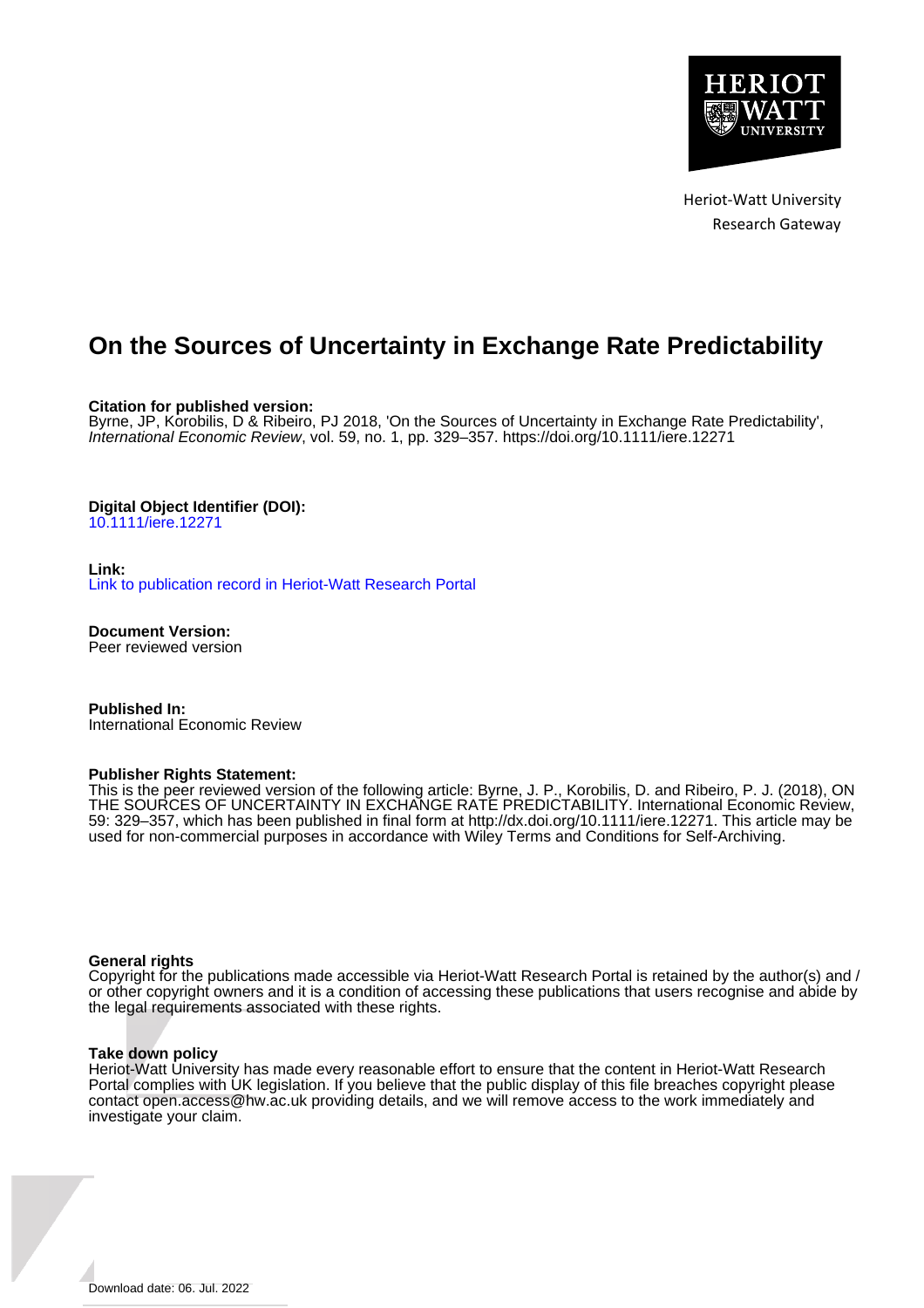# On the Sources of Uncertainty in Exchange Rate Predictability

Joseph P. Byrne<sup>∗</sup>,† , Dimitris Korobilis‡,§ , Pinho J. Ribeiro‡

September 15, 2016

#### Abstract

In a unified framework, we examine four sources of uncertainty in exchange rate forecasting models: (i) random variations in the data, (ii) estimation uncertainty, (iii) uncertainty about the degree of time-variation in coefficients, and (iv) uncertainty regarding the choice of the predictor. We find that models which embed a high-degree of coefficient variability yield forecast improvements at horizons beyond 1-month. At the 1-month horizon, and apart from the standard variance implied by unpredictable fluctuations in the data, the second and third sources of uncertainty listed above are key obstructions to predictive ability. The uncertainty regarding the choice of the predictors is negligible.

JEL Classification: C53, C55, E44, F37, G11.

Keywords: Exchange rate forecasting, Instabilities, Time-varying parameter models,

Bayesian model selection, Forecast combination

<sup>∗</sup>We benefited from discussions with Roberto Casarin, Pasquale Della Corte, Steven Englander, John Hydeskov, Gary Koop, Ronald MacDonald, Michael Melvin, Francesco Ravazzolo, Dagfinn Rime, Barbara Rossi, Christian Schumacher, Allan Timmermann, Shaun Vahey, Herman K. van Dijk, participants at the Norges Bank Research Spring Meeting (Oslo, 2015), the 25<sup>th</sup> EC<sup>2</sup> Conference, the 4<sup>th</sup> Workshop on "Financial Determinants of Exchange Rates", and the 2014 Glasgow SIRE Econometric Workshop. We also thank Pasquale Della Corte, Lucio Sarno, and Giulia Sestieri for making the data associated with their paper (Della Corte et al., 2012) publicly available.

<sup>†</sup>Heriot-Watt University, School of Management and Languages, Edinburgh, EH14 4AS, UK. ‡University of Glasgow, Adam Smith Business School, Glasgow, G12 8QQ, UK.

<sup>§</sup>Corresponding author, E-mail: dimitris.korobilis@glasgow.ac.uk; Tel: +44 (0)141 330 2950.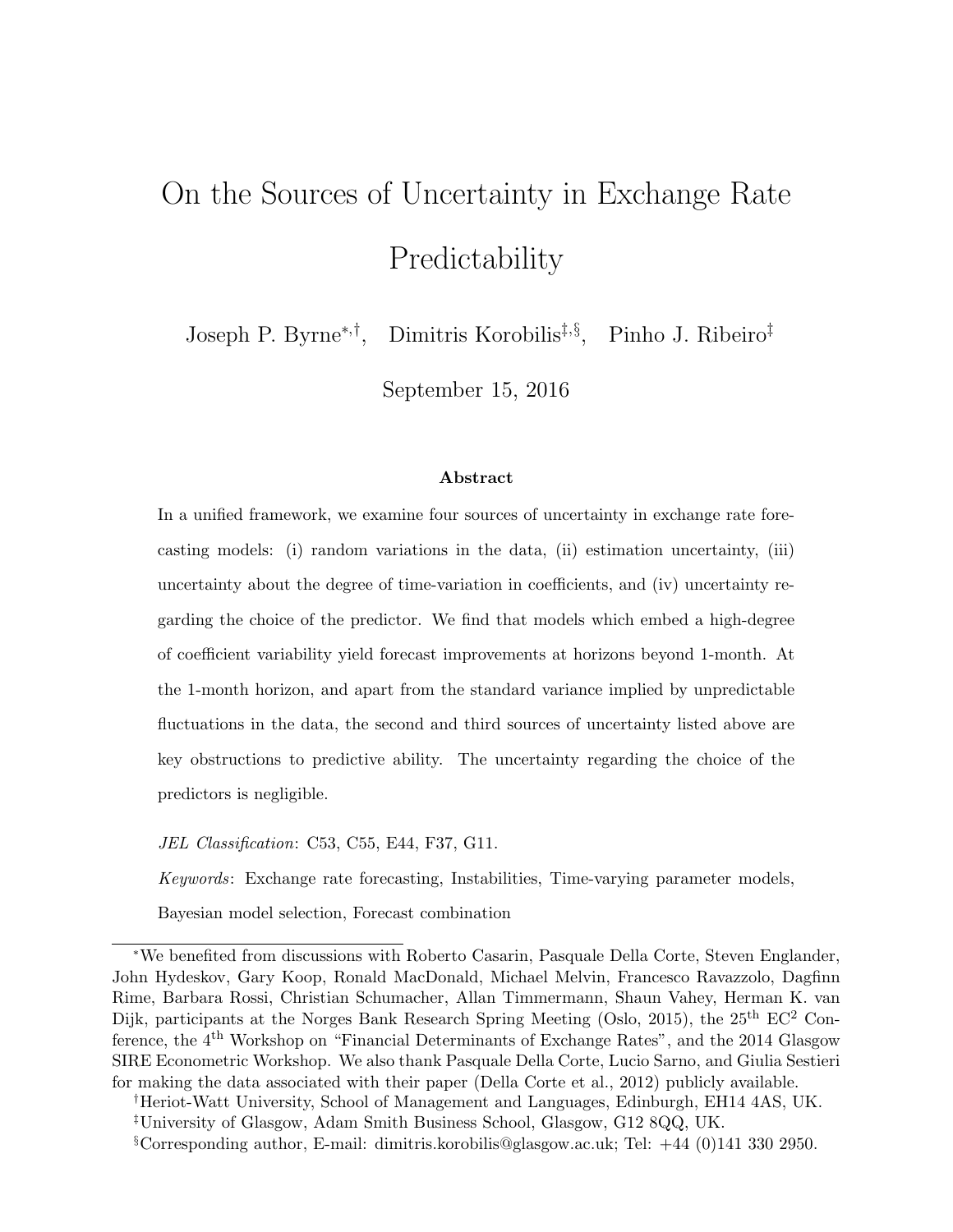# 1 Introduction

Thirty years on since Meese and Rogoff (1983) identified that exchange rate fluctuations are difficult to predict using standard economic models, academics and practitioners are yet to find a definite answer as to whether or not macroeconomic variables have predictive content. In a thorough survey of the recent literature, Rossi (2013) points out that the answer is not clear-cut. Decisions regarding the choice of the predictor, forecast horizon, forecasting model, and methods for forecast evaluation, all exert influence in exchange rate predictability. Ultimately, the predictive power appears to be specific to some countries in certain periods, signalling the presence of instability in the models' forecasting performance (Rogoff and Stavrakeva, 2008; Rossi, 2013). The issue of instability was also pointed out by Meese and Rogoff (1983) and is echoed in other recent papers including, Bacchetta and van Wincoop  $(2004, 2013)$ , Bacchetta *et al.*  $(2010)$ , Sarno and Valente  $(2009)$ , among others. However, as Rossi (2013) notes, models that take into account these instabilities, by allowing for time-variation in the coefficients for instance, do not greatly succeed in outperforming a random walk benchmark in an out-of-sample forecasting exercise.

In this paper, we employ a framework that allows us to pin down several sources of instability that might affect the out-of-sample forecasting performance of exchange rate models. The starting point of our analysis is the exact conjecture by Meese and Rogoff (1983), that time-variation in parameters may play a significant role in explaining the predictive power of these models. However, unlike previous attempts to explain this conjecture, we do not assume ex-ante that coefficients in the forecasting regressions change in the same fashion over time (e.g., Rossi, 2006). Instead, we allow for a range of possible degrees of time-variation in coefficients, encompassing moderate to sudden changes, and even nochange in coefficients. We then use a likelihood-based approach to identify what degree of time-variation in coefficients is consistent with the data. In this framework we can infer, for example, whether allowing for sudden changes in coefficients leads to a better forecasting performance, relative to situations where coefficients change gradually or remain constant over time.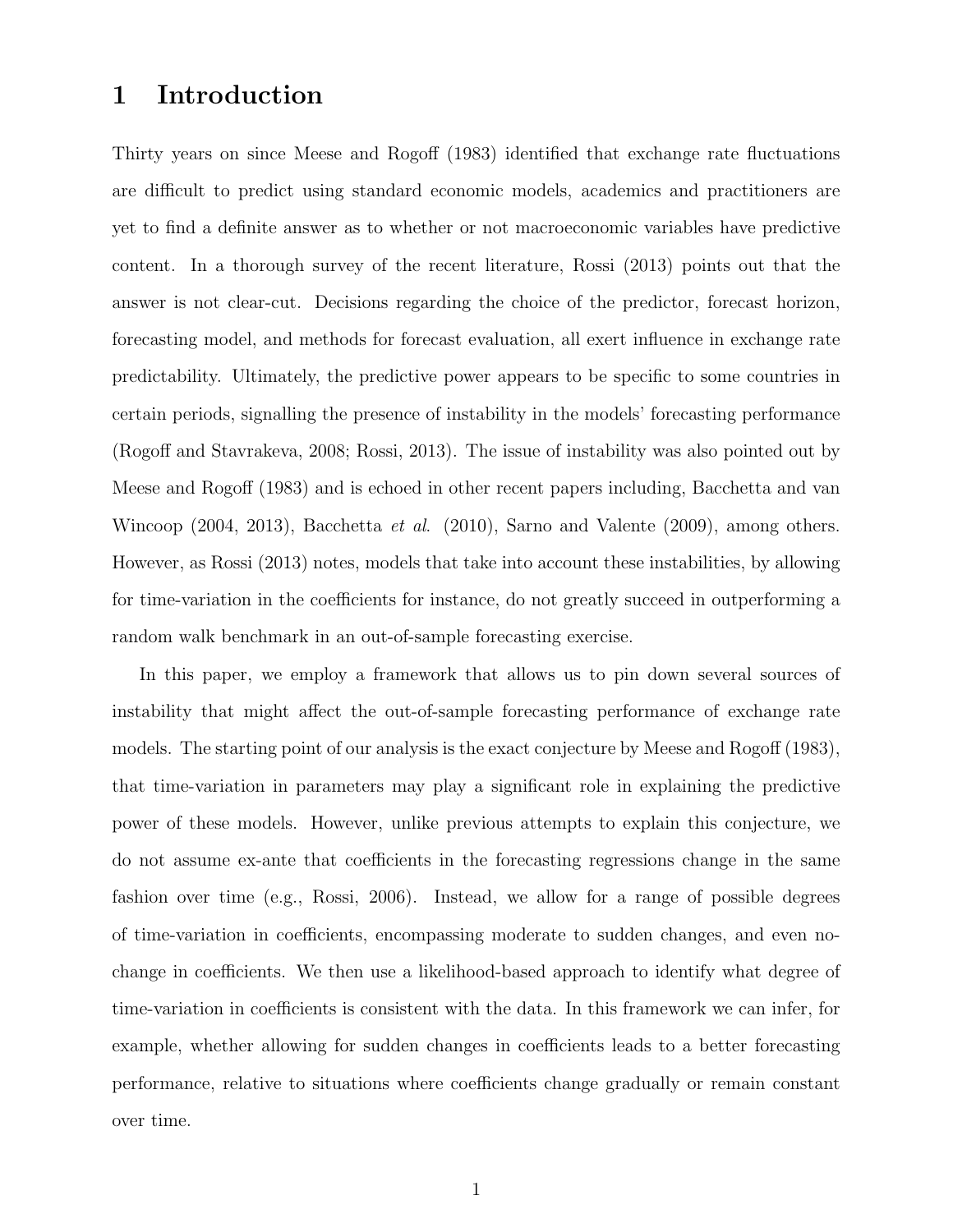In light of the hypotheses advanced in recent papers, not only are coefficients in an exchange rate model likely to change over time, but the relevant set of exchange rate determinants may also differ at each point in time. See, for example, the scapegoat theory of exchange rates of Bacchetta and van Wincoop (2004, 2013), as well as the empirical evidence in Berge (2013), Fratzscher et al. (2015), Markiewicz (2012), and Sarno and Valente (2009). Hence in our setting, in addition to allowing for varying degrees of coefficient adaptivity over time, we also entertain the possibility that a different fundamental may be relevant at each point in time. In this unified framework, we can examine whether models with a certain configuration, characterized by a specific degree of time-variation in coefficients and choice of predictor, can forecast well.

Our key contribution in this paper goes much further than merely establishing whether our models outperform a random walk benchmark. As the evidence on time-varying forecasting performance suggests, the possibility that a model with a specific configuration can forecast well in a certain period and country, and not in another setting, introduces uncertainty regarding the ex-ante choice of the model. In this context, our unified approach provides the ideal framework to analyze the sources of exchange rate models' prediction uncertainty. Within it, we can distinguish between (i) model uncertainty due to random or unpredictable fluctuations in the data, (ii) model uncertainty due to errors when estimating the coefficients, (iii) model uncertainty originating from time-variation in coefficients, and (iv) model uncertainty due to a time-varying set of exogenous predictors. To the best of our knowledge, this is the first exchange rate prediction paper that seeks to accomplish these goals. We investigate, for example, how relevant is the issue of time-variation in coefficients relative to the choice of fundamentals when forecasting out-of-sample.

We use dynamic linear models of the sort considered in Dangl and Halling (2012) when examining stock returns, which we also extend to allow for a time-changing volatility.<sup>1</sup> These models not only allow for a time-varying relationship between exchange rates and fundamentals, but also facilitate the assignment of posterior probability weights to specifications that differ in the selected fundamental and in the degree of time-variation in coefficients, in light

<sup>&</sup>lt;sup>1</sup>See also Koop and Korobilis (2012) for application of these models to forecasting inflation.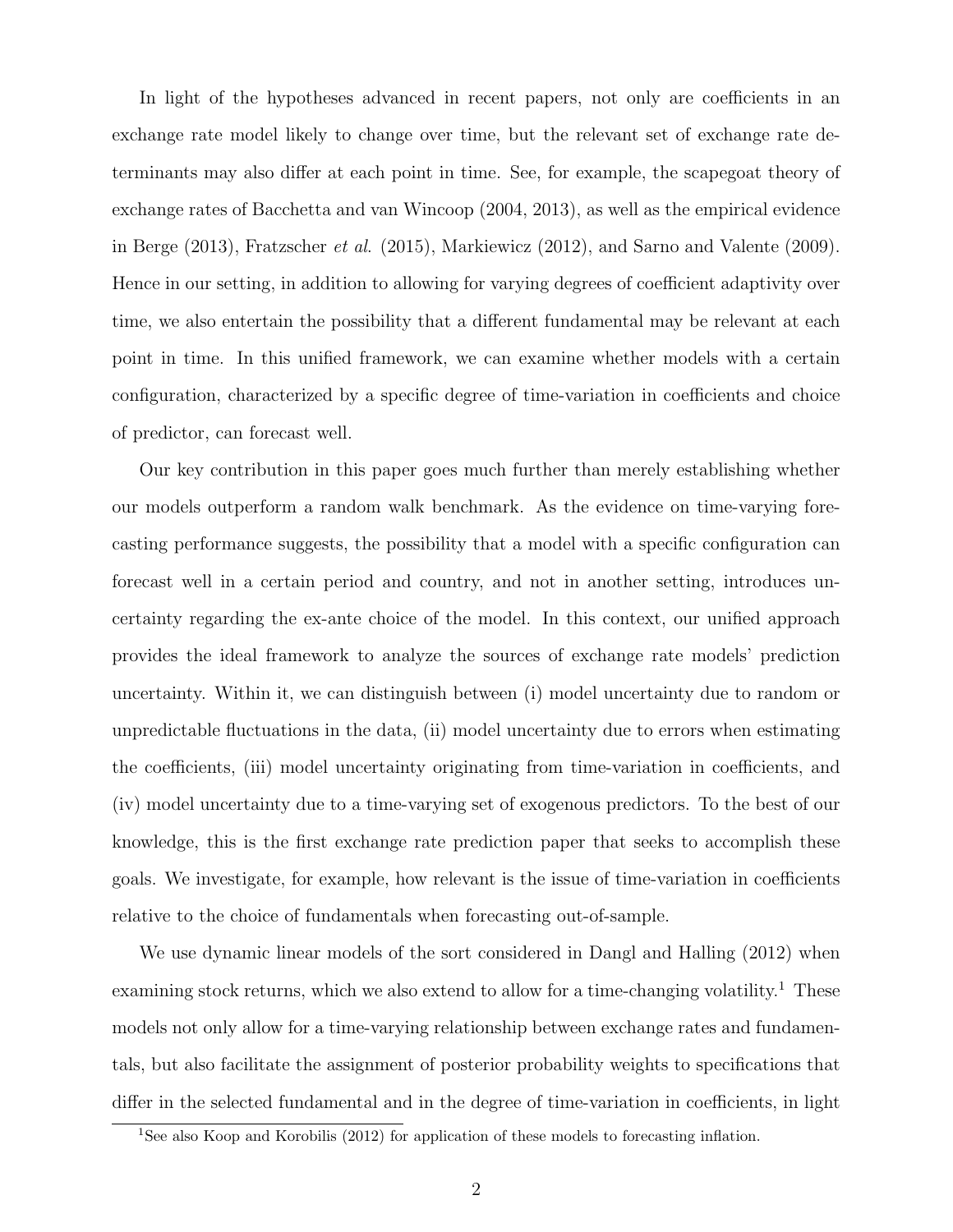of the relevant evidence. We can then find the specification supported by the data at each point in time, based on these weights. The methodology is also flexible enough in that it enables us to decompose the prediction variance of the exchange rate into its constituent components, highlighting the origins of the prediction uncertainty.

Our predictive regressions employ information sets from classic and the more recently proposed fundamentals. Engel and West (2005) show that exchange rate models based on these fundamentals are consistent with the present-value asset pricing framework. Rossi (2013) surveys the out-of-sample predictive content of several fundamentals-based exchange rate models, including the Taylor rule-based model and the monetary model. The evidence of predictability is more apparent with Taylor rule fundamentals at short horizons and monetary fundamentals at long horizons. Nevertheless, consistent with the idea that the relevant set of fundamentals may change over time, in Rossi's (2013) findings predictability appears momentarily for some currencies and certain forecasting horizons. For example, monetary fundamentals were better predictors of monthly changes in the Japanese yen/U.S. dollar exchange rate around 2006-2008 but not before or after this period. At longer horizons, predictability based on the same fundamentals and for the same currency is never found.

In terms of the empirical design, our dataset consists of monthly data spanning 1977M1 - 2013M5 on eight OECD currency exchange rates relative to the U.S. dollar. We use a direct method to forecast recursively, the period-ahead change in the exchange rate at 1-, 3-, and 12-months horizons. The forecasts from our fundamentals-based models are compared to those of the toughest benchmark – the driftless random walk (RW) (Rossi, 2013). To evaluate the statistical significance of the differences in the forecasts we use the Diebold and Mariano (1995) and West (1996) tests. In order to take account of concerns about datamining in light of our search over multiple predictors, we employ critical values computed using a data-mining robust bootstrap technique proposed in Inoue and Kilian (2005), which we adjust to allow for cross-country correlation. An additional measure of relative forecast accuracy is based on predictive likelihoods (Geweke and Amisano, 2010).<sup>2</sup>

<sup>2</sup>We also examine the ability of our models to generate economic value in a stylized asset portfolio management setting, following Della Corte *et al.* (2012) and Li *et al.* (2015). We compute indicators such as Sharpe ratios, maximum performance fees, excess premium returns, and break-even transaction costs that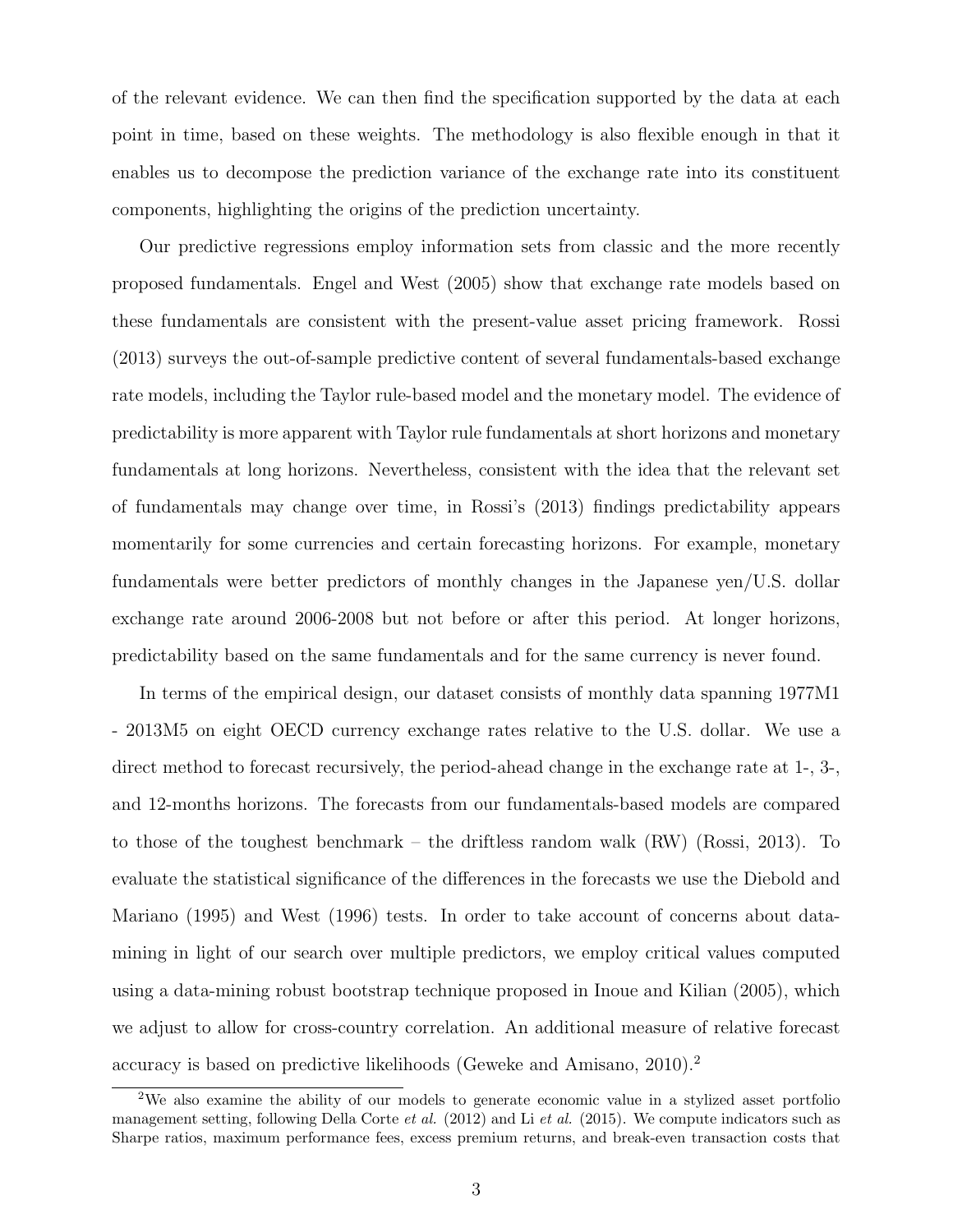Apart from the research on the role of instabilities in obstructing model forecasting performance, our paper is related to the literature on forecast combinations. Among articles studying the importance of instabilities in an exchange rate setting, we compare our paper to Rossi and Sekhposyan (2011), Bacchetta et al. (2010), and Giannone (2010). Rossi and Sekhposyan (2011) decompose measures of out-of-sample forecasting performance into components of relative predictive ability. Their results point to a lack of predictive content and time-variation in forecasting performance as the main obstacles to exchange rate models' forecasting ability. However, while they mention that time-variation in parameters of the models might cause time-variation in forecasting performance, they do not explicitly examine the influence of the former upon the latter. Thus, our study complements theirs, as timevariation in parameters is an integral part of our empirical investigation.<sup>3</sup>

Among papers focusing on pooling exchange rate forecasts, we note contributions by Wright (2008), Sarno and Valente (2009), Beckmann and Schuessler (2015), and Li et al. (2015). The main difference with our contribution is their emphasis on finding whether combined forecasts from several models with a certain configuration are superior to those from univariate models and to the random walk benchmark. Instead, we extend the analysis in the above papers to examine the origins of model prediction uncertainty. An additional difference is our use of a data-mining robust bootstrap procedure when evaluating our models' forecasting performance.<sup>4</sup>

To preview our results, we find that models which allow for the relevant set of predictors to change over time and with varying degrees of coefficients adaptivity forecast well. For the majority of the currencies we examine, these models generate a lower root mean squared forecast error than the benchmark at all, but 1-month forecasting horizon. At horizons greater than 1-month, regressions with a high degree of time-variation in coefficients

render an investor indifferent between using our models and the RW.

<sup>&</sup>lt;sup>3</sup>Bacchetta *et al.* (2010) use a theoretical reduced-form model of exchange rate calibrated to match the moments of the data to examine whether parameter instability could rationalize the Meese-Rogoff puzzle. They conclude that it is not time-variation in parameters, but small sample estimation error that explains the puzzle. However, Giannone (2010) disputes these findings and points out that both, time-variation in parameters and estimation uncertainty, are important in accounting for the puzzle. As we noted above, we extend the analysis to consider other sources of instabilities, quantify their relative importance, and our approach is entirely data-based.

<sup>4</sup>Sarno and Valente (2009) use a Reality Check procedure to account for data-mining.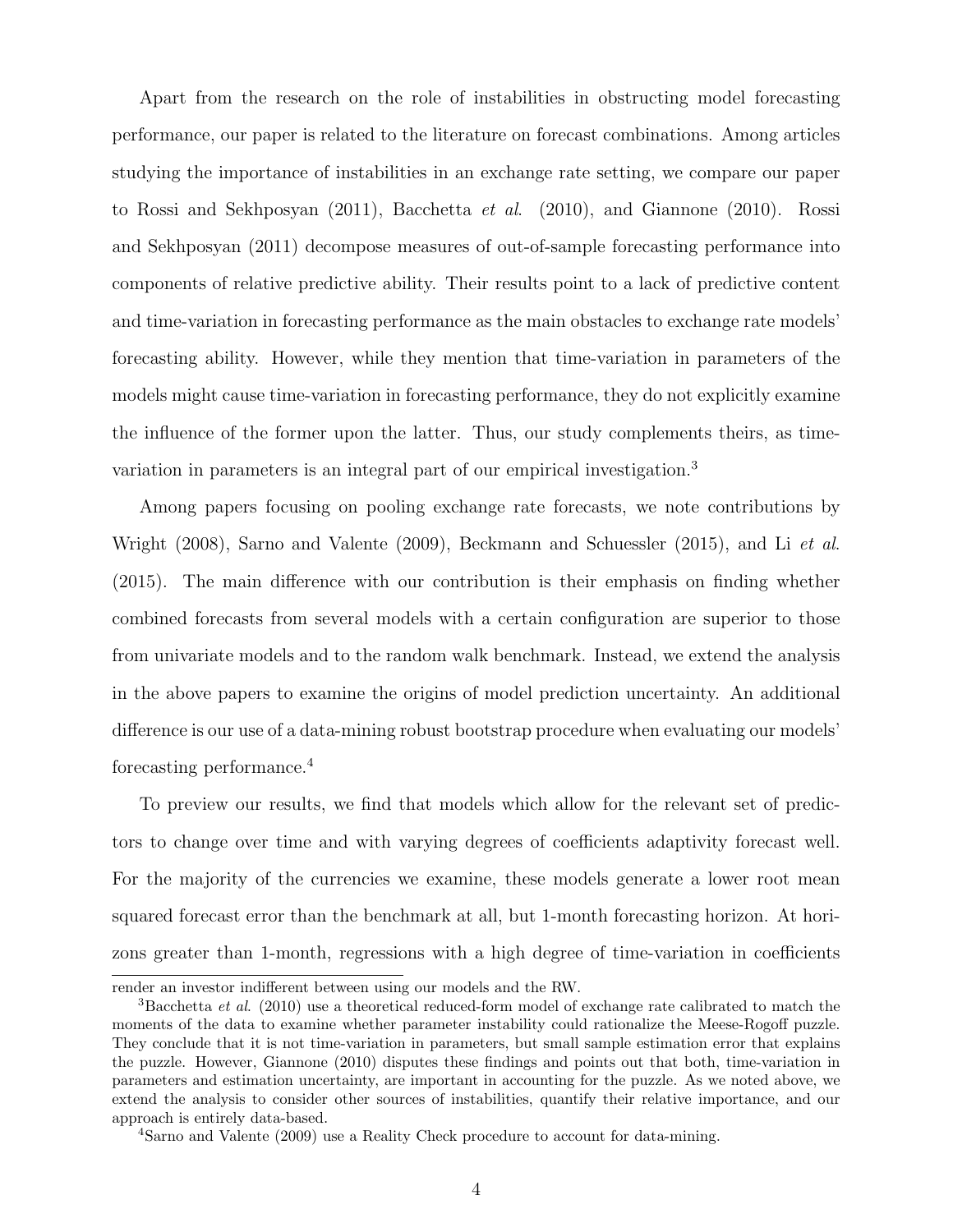dominate regressions with constant and moderately time-varying coefficients. We also find that apart from the common uncertainty related to random fluctuations in the data, the uncertainty in coefficient estimation and the uncertainty regarding the correct level of timevariation in coefficients are key obstructions to accurate exchange rate prediction. When the models successfully embed these two sources of uncertainty, they yield a satisfactory out-ofsample forecasting performance and economic value. The uncertainty about the choice of the predictors appears to be small. Our findings are therefore consistent with the simulationbased results of Giannone (2010) and they also provide supportive evidence for Rossi and Sekhposyan's (2011) conjectures on the causes of time-variation in the models' predictive ability.

The paper is organized as follows. In the next section we lay out our econometric methodology. Section 3 describes the forecasting environment, including the competing models, the menu of predictors, data, forecasting mechanics, and the criteria for forecast evaluation. Results are reported in Section 4, followed by robustness checks in Section 5. Section 6 concludes.

# 2 Econometric Methodology

## 2.1 Predictive Regression

In line with the majority of the papers in exchange rate forecasting, we model the exchange rate as a function of its deviation from its fundamental's implied value.<sup>5</sup> As advanced by Mark (1995), this fits with the notion that in the short-run, exchange rates frequently deviate from their long-run fundamental's implied level. More precisely, let  $e_{t+h} - e_t \equiv \Delta e_{t+h}$  be the h-step-ahead change in the log of the exchange rate, and  $f_t$  a set of exchange rate fundamentals. Then, we consider predictive regressions of the following state space form:

$$
\Delta e_{t+h} = X_t \theta_t + v_{t+h}, \quad v_{t+h} \sim N(0, V_t), \text{ (observation equation)};
$$
\n<sup>(1)</sup>

<sup>&</sup>lt;sup>5</sup>See, for example, Byrne *et al.* (2016), Cheung *et al.* (2005), Engel *et al.* (2007), Mark (1995), Molodtsova and Papell (2009), Rossi and Inoue (2012), and Rossi (2013).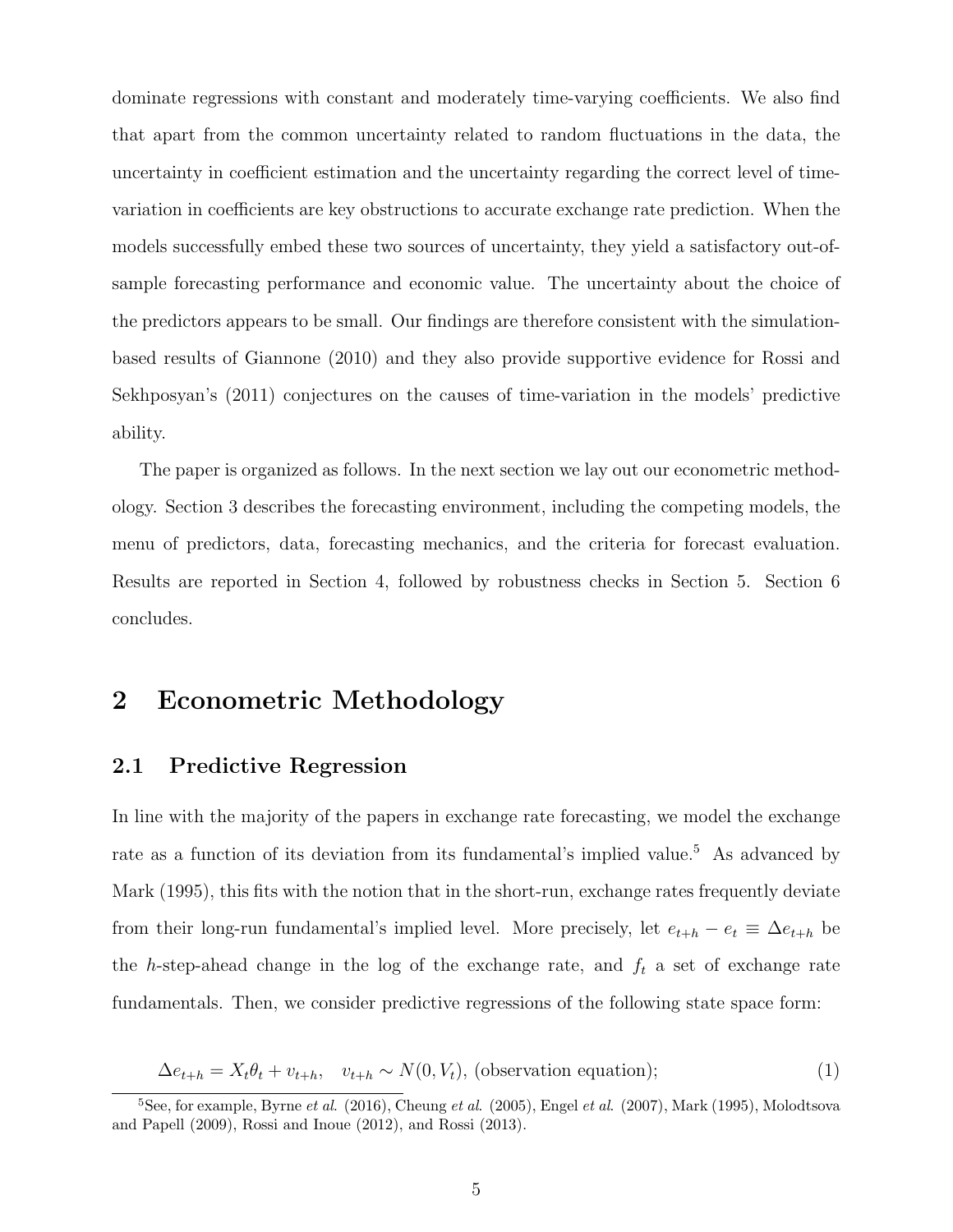$$
\theta_t = \theta_{t-1} + \varpi_t, \quad \varpi_t \sim N(0, W_t), \text{ (transition equation)};
$$
\n<sup>(2)</sup>

with  $X_t = [1, z_t]$ , where

$$
z_t = f_t - e_t. \tag{3}
$$

As equation (3) indicates,  $z_t$  measures the disequilibrium between the exchange rate's spot value and the level of the fundamentals. When the spot exchange rate is higher than its fundamental's implied level, then the spot rate is expected to decrease, as long as the coefficient attached to  $z_t$  in equation (1) is less than one. In the next section we discuss the set of fundamentals contained in  $f_t$ . Here we note that the predictive regression given by the system of equations (1) and (2) allows the coefficients linked to the disequilibrium term  $(z_t)$  and to the constant, to change over time. Equation (2) suggests that we assume a random walk process for the parameter  $\theta_t$ , following Rossi (2006) and Wolff (1987). We further consider that the disturbance terms,  $v_{t+h}$  and  $\overline{\omega}_t$ , are uncorrelated and normally distributed with mean zero and time-varying matrices  $V_t$  and  $W_t$ , respectively.

The variance of the error term in the transition equation,  $W_t$ , is crucial in determining the degree of time-variation in the regression's coefficient. Setting this matrix to zero implies that the coefficients are constant over time, and therefore equation (1) nests a constant-coefficient predictive regression. In contrast, if the variance increases, the shocks to the coefficients also increase. While this renders more flexibility to the model, the increased variability of the coefficients translates into high prediction variance, which increases the prediction error. In light of this, a common practice is to impose some structure on  $W_t$ ; see, for example, Dangl and Halling (2012), Koop and Korobilis (2012), and West and Harrison (1997, Ch. 4). We define this structure together with the description of the estimation methodology below.

We use Bayesian methods to estimate the parameters of our dynamic linear model, following Dangl and Halling (2012) and West and Harrison (1997, Ch. 3&4). The estimation is based on a full conjugate Bayesian analysis, implying that when prior information on the unknown parameters is combined with the likelihood function, we obtain a posterior with the same distribution as the prior, hence no simulation algorithms are required. Specifically,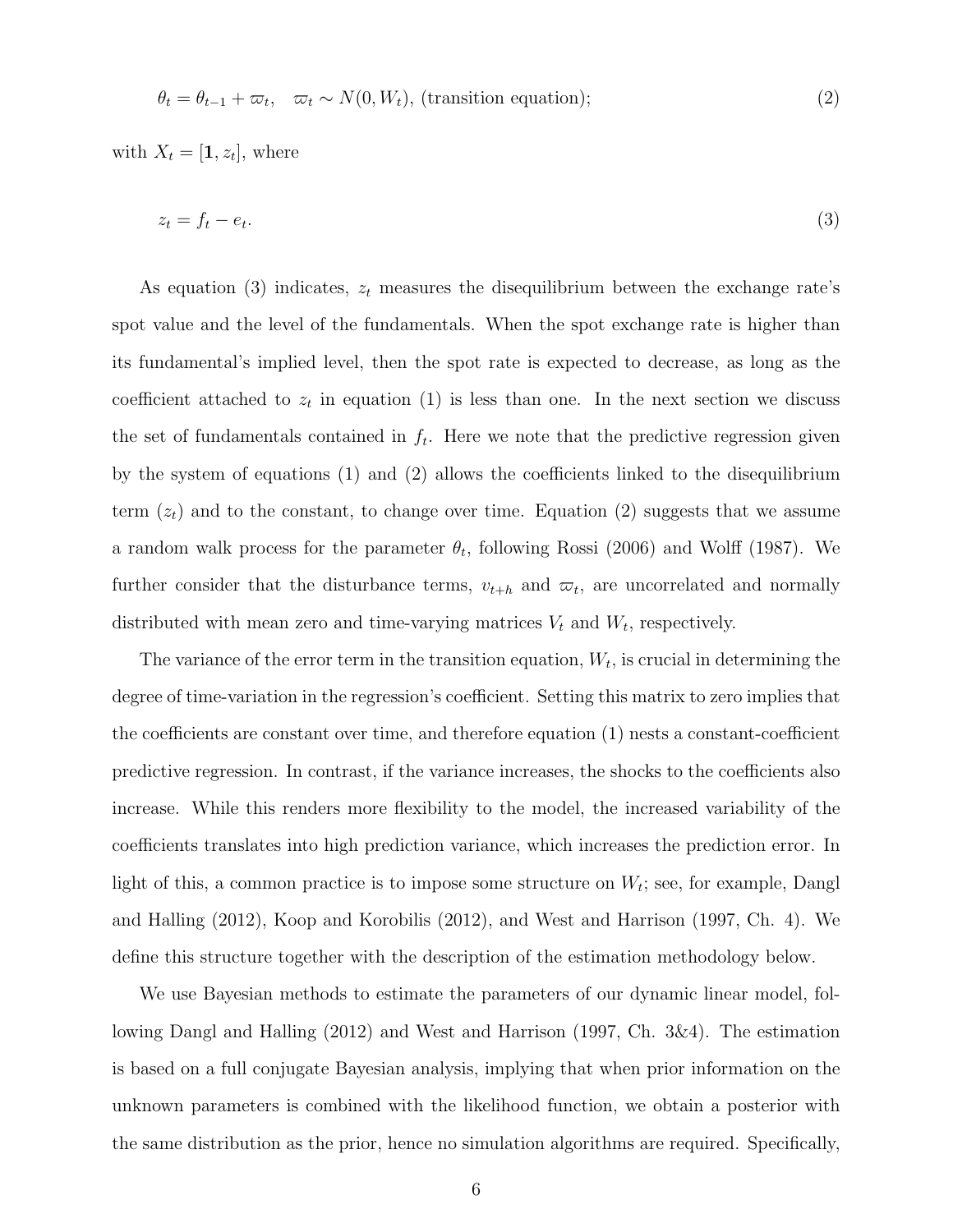let the prior for the coefficients vector  $\theta_t$  be normally distributed, and the prior for the observational variance  $V_t$  be derived from an inverse-gamma distribution. In a conjugate analysis, the posteriors are jointly normally/inverse-gamma distributed. In the supplementary online appendix we provide details on the updating scheme of the system of equations at some arbitrary time  $t + 1$ , given the information available at time  $t (D_t)$ . This information set contains the exchange rate variations, the predictors, and the prior parameters at time-zero. i.e.,  $D_t = [\Delta e_t, \Delta e_{t-1}, ..., \Delta e_1, X_t, X_{t-1}..., X_1, \text{Priors}_{t=0}]$ . For the prior parameters at  $t = 0$ , we follow Fernandez *et al.* (2001) and use a benchmark conjugate g-prior specification:

$$
\theta_0 | D_0, V_0 \sim N\left(0, S_0 \left[ g X' X \right]^{-1} \right), \tag{4}
$$

$$
V_0|D_0 \sim IG\left[\frac{T_0}{2}, \frac{S_0}{2}\right],\tag{5}
$$

where  $S_0 = (T - 1)^{-1} \Delta e'(I - X(X'X)^{-1}X') \Delta e$ , and  $T_0 = 1$ .

The prior for the coefficient vector in equation (4) is a diffuse prior centered around the null hypothesis of no predictability, with  $q$  as the scaling factor that conveys the confidence assigned to this hypothesis. The coefficients' variance-covariance matrix is a multiple of the OLS estimate of the variance in coefficients,  $S_0$ . The fact that this matrix is multiplied by a large scalar translates into an uninformative prior, implying that the estimation procedure adapts quickly to the empirical pattern. This is consistent with our objective of examining which instabilities are supported by the data. In our empirical exercise, we adopt a common procedure and set our g-prior based on estimates from the entire sample (see, e.g., Dangl and Halling, 2012 and Wright, 2008). Following the recommendations in Fernandez et al. (2001), we set  $g = 1/T$  for the main results and examine cases of relatively more informative prior in the robustness checks.

The other crucial element in the methodology we employ is the predictive density. This is obtained by integrating the conditional density of  $\Delta e_{t+h}$  over the space spanned by  $\theta_t$ and  $V_t$ . West and Harrison (1997, Ch. 4) show that it is a Student t–distribution with  $n_t$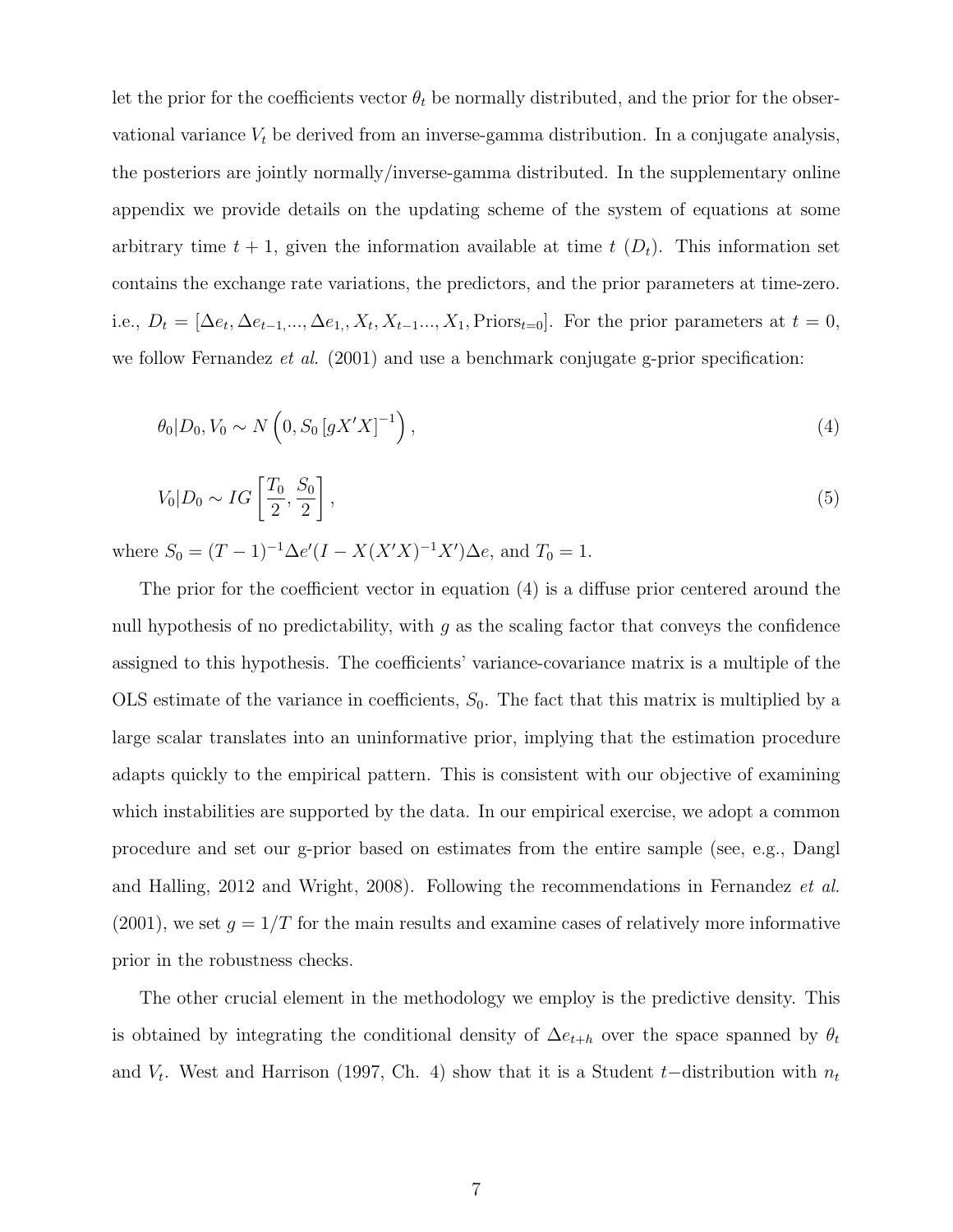degrees-of-freedom, mean  $\widehat{\Delta e}_{t+h}$ , variance  $Q_{t+h}$ , evaluated at  $\Delta e_{t+h}$ :

$$
f(\Delta e_{t+h}|D_t) = \mathbf{t}_{n_t}(\Delta e_{t+h}; \widehat{\Delta e}_{t+h}, Q_{t+h}).
$$
\n(6)

Using this predictive distribution we can recursively forecast  $\Delta e_{t+h}$ ; for details, see the supplementary appendix online.

As we pointed out, the degree of time-variation in the regressions' coefficients is determined by the matrix  $W_t$  in equation (2). Given that the coefficients are exposed to random shocks that follow a normal distribution with mean zero and variance  $W_t$ , when the variance is low, the estimation error shrinks towards zero as more data become available. In contrast, in periods of high variance the estimation error increases, affecting the prediction. To capture this direct relationship between the coefficients' estimation error and the variance, we follow West and Harrison (1997, Ch. 4) and let  $W_t$  be proportional to the estimation variance of the coefficients at time t:

$$
W_t = \frac{1 - \delta}{\delta} S_t C_t^*, \quad 0 < \delta \le 1; \tag{7}
$$

where  $S_t$  is the estimate of the variance of the error term in the observation equation,  $C_t^*$  is the estimated conditional covariance matrix of  $\theta_t$  in equation (1), and  $\delta$  is a discount factor that controls the degree of time-variation in coefficients (see also Dangl and Halling, 2012).

In equation (7), setting  $\delta = 1$  implies that  $W_t = 0$ , and therefore the coefficients are effectively constant over-time. By contrast, specifying  $0 < \delta < 1$  is consistent with timevarying coefficients, with the underlying variability determined by the magnitude of increase in the variance by a ratio of  $1/\delta$ . For instance, with  $\delta = 0.98$  the variance increases by 62% within 24 months. Further reducing  $\delta$  to 0.90, translates into 52% increase in the variance in just five months, suggesting remarkably abrupt changes in coefficients. The value of  $\delta$  can alternatively be interpreted as implying that observations m periods in the past carry a weight of  $\delta^m$  in the estimation. Based on this interpretation, setting  $\delta$  to 0.90 means that observations two years in the past have just 8% as much weight as last period's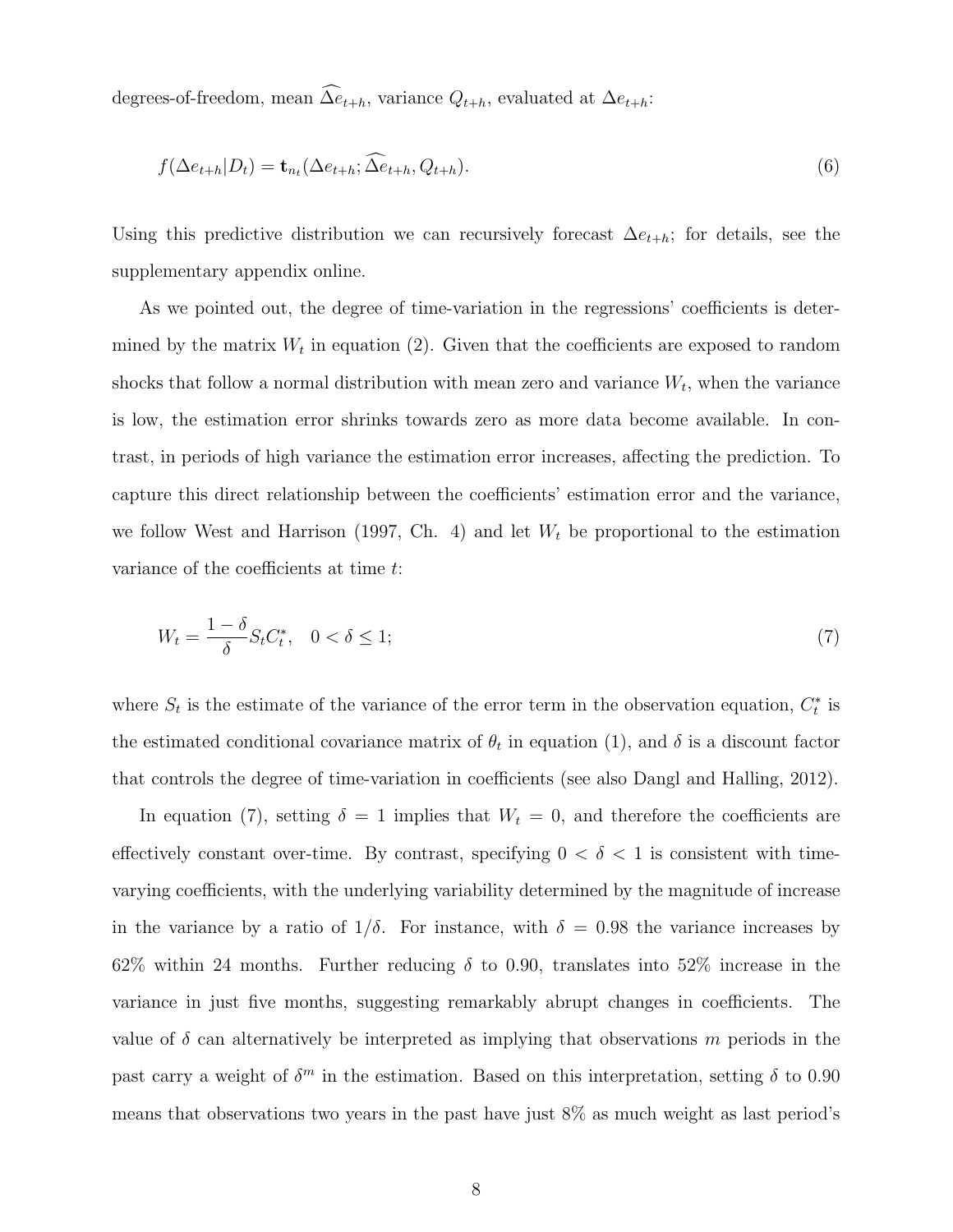observation. Further lowering it to 0.80 for example, would imply a weight close to zero for those observations.

In our empirical work we consider  $\delta = [0.90, 0.92, 0.94, 0.96, 0.98, 1.00]$  as the possible support points for time-variation in coefficients, which appears to cover all the sensible values for  $\delta$  given our monthly frequency data. Beckmann and Schüssler (2015) in an exchange rate study, and Dangl and Halling (2012) in a stock returns context consider a range of [0.96, 0.97, 0.98, 0.99, 1.00]. West and Harrison (1997, Ch. 2) examine cases of [0.70, 0.80, 0.90, 1.00] for the U.S. dollar/U.K. pound sterling exchange rate and find evidence of large support from the data for 0.90. They also point out that a lower limit consisting of 0.70 or a smaller value is unreasonable for monthly data, as it implies extremely adaptive and implausible models.<sup>6</sup> From the range of time-variation in coefficients that we consider, we then examine empirically which support point is consistent with the data in a Bayesian model averaging approach that we discuss in the next subsection.

## 2.2 Dynamic Model Averaging and Selection

While allowing for time-varying coefficients addresses one potential source of instability in predictive ability, the literature on exchange rate predictability also indicates that the relevant set of predictors appears to change over time (Bacchetta and van Wincoop, 2004; Rossi, 2013; and Sarno and Valente, 2009). To address this latter source of instability, we allow for the possibility that from a set of k potential predictors, one applies at each time period. If we let d be the number of possible discrete support points for time-variation in coefficients as defined by each  $\delta$ , then our range of possible models is  $d \times k$ .

Selecting one specific model, characterized by a specific choice of predictor and degree of time-variation in coefficients, and using it to forecast at time  $t$  requires a method. Bayesian model selection is a methodical approach that tests the validity of all  $d \times k$  models against the observed data. The approach involves assigning prior probabilities to each candidate

<sup>&</sup>lt;sup>6</sup>Koop and Korobilis (2012) consider alternative values of  $\delta = 0.95$  or  $\delta = 0.99$  when forecasting inflation with quarterly data. Using similar discounting factor concepts, Longerstaey and Spencer (1996, Ch. 5) estimate decay factors based on measures of forecast performance from 460 financial series and find 0.94 to be an optimal value for daily data and 0.97 for monthly data.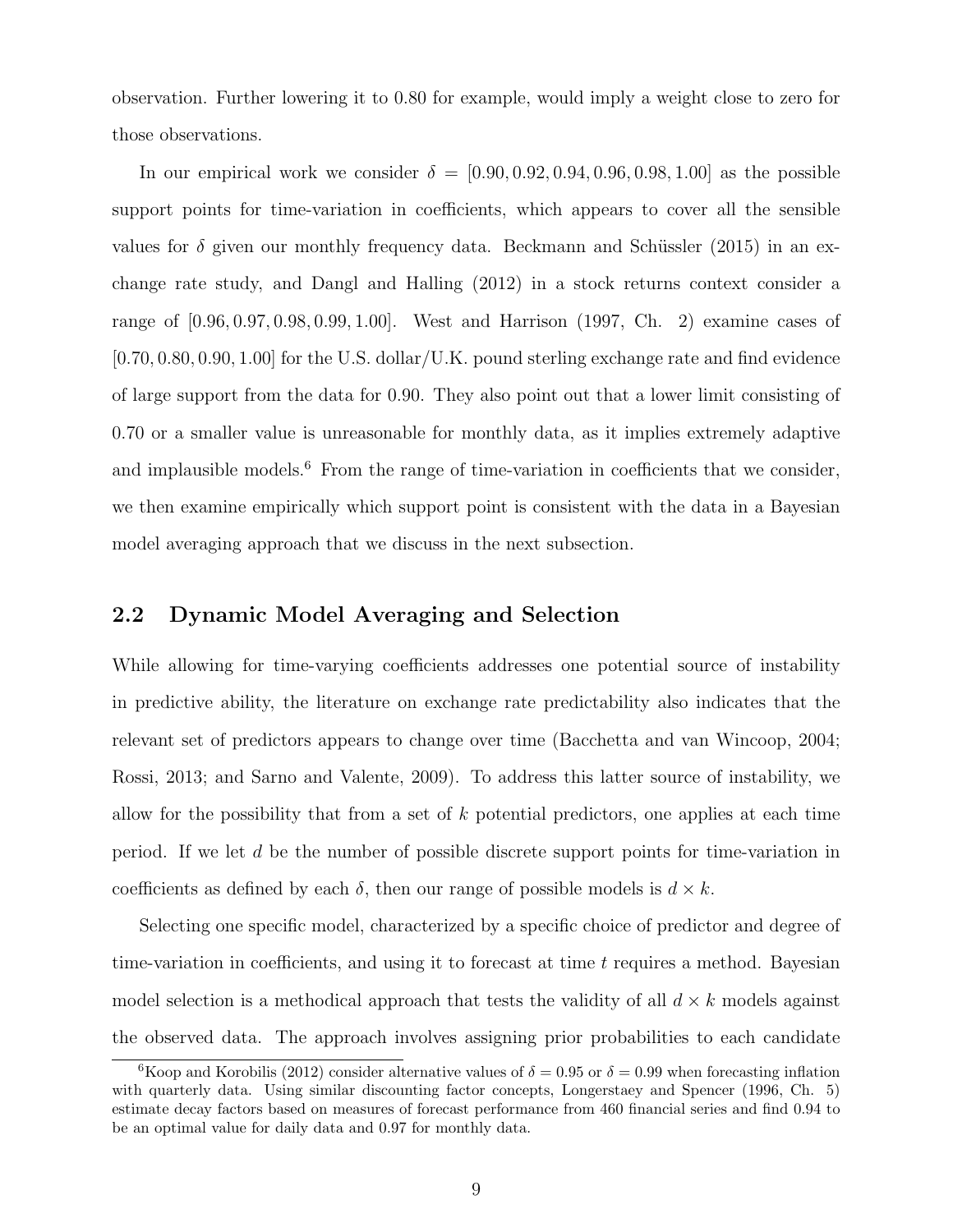predictor, as well as prior probability to each possible support point for time-variation in parameters. Then based on the realized likelihood of the model's prediction, the posterior probability of each of the  $d \times k$  models is updated according to Bayes rule. In the supplementary appendix we provide details on the exact formulae. Note that we set diffuse conditional prior probability for each model  $M_i$ ; and equally, an uninformative prior for the range of support points for the degree of time-variation in coefficients. In notation, the prior probabilities are  $P(M_i|\delta_j, D_0) = 1/k$  and  $P(\delta_j|D_0) = 1/d$ , respectively. Hence, at the beginning of the forecast window, each predictor and model setting has the same chance of becoming probable.

The overall model's predictive density is the posterior probability weighted average predictive density of all  $d \times k$  models. In this sense, we perform Bayesian Model Averaging (BMA) in a setting with varying degrees of time-variation in coefficients. The flexibility of the approach implies, for instance, that we can implement Bayesian Model Selection (BMS), thus selecting the single model with the highest probability at each point and using it to forecast. We can further let  $\delta = 1$ , such that all the models exhibit constant coefficients and then average over models with this characteristic (BMA excluding time-varying coefficients). We can alternatively keep  $\delta = 1$ , but select the best model at each time-period (BMS excluding time-varying coefficients).<sup>7</sup> Furthermore, the approach permits us to track all sources of uncertainty with respect to the prediction in a variance decomposition framework. We elaborate on this framework in what follows.

#### 2.3 Variance Decomposition and Sources of Instability

We use the law of total variance to decompose the variance of the random variable  $(\Delta e_t)$  into its constituent parts. Following Dangl and Halling (2012), we begin with the decomposition with respect to different values of  $\delta$ :

$$
Var(\Delta e_{t+h}) = E_{\delta_j}(Var(\Delta e_t|\delta_j)) + Var_{\delta_j}(E(\Delta e_t|\delta_j)),
$$
\n(8)

<sup>&</sup>lt;sup>7</sup>In fact, as we detail in subsection 3.1, we can analyze several other cases depending on model specification and choice of degree of time-variation, including cases of BMA over time-varying coefficients with single predictors.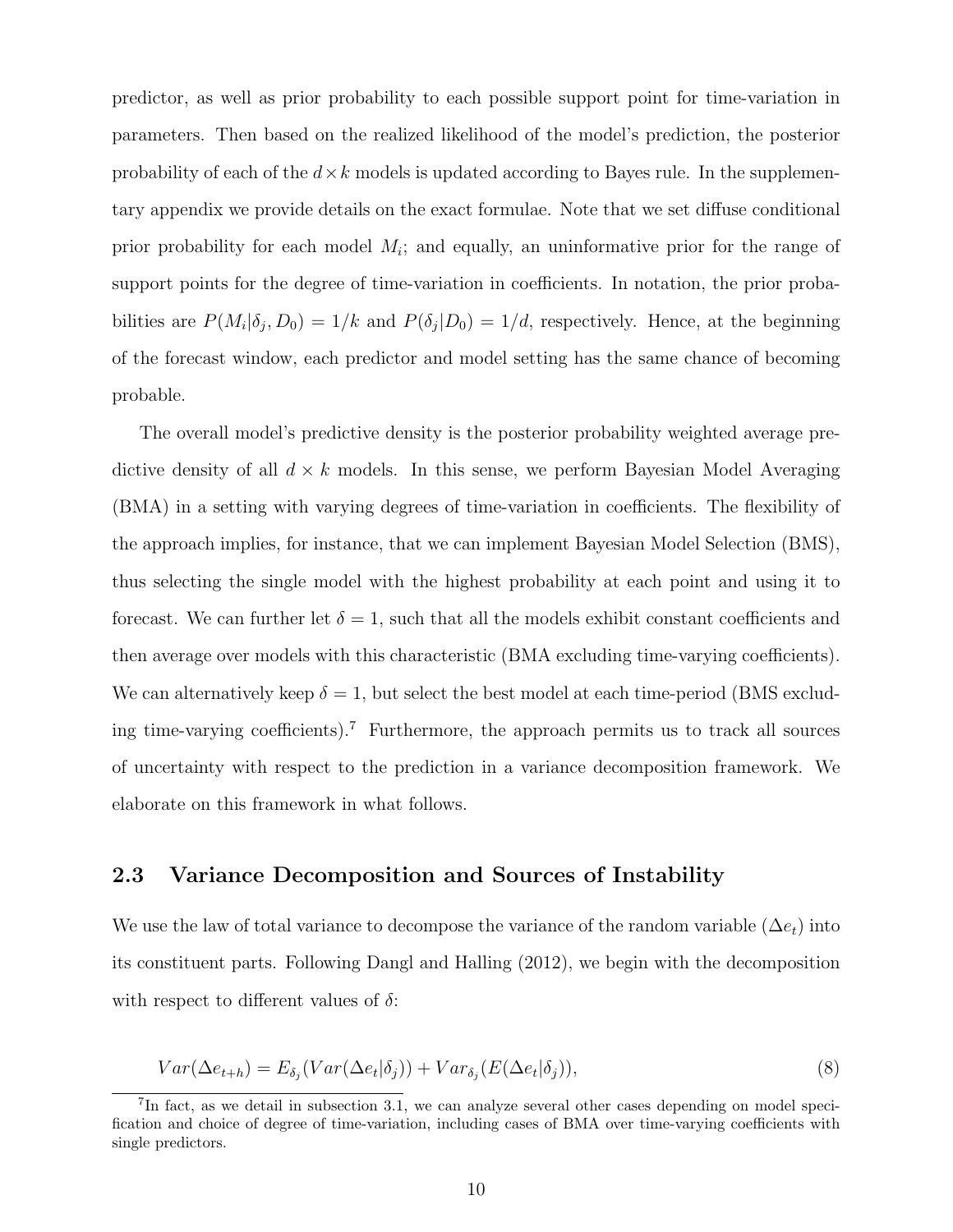where  $E_{\delta_j}$  and  $Var_{\delta_j}$  indicate the expected value and the variance with regards to  $\delta_j$ . Because the expected value of the variance of  $\delta_j$  is conditional on specific choice of model  $M_i$ , it can be also decomposed as follows:

$$
Var(\Delta e_t | \delta_j) = E_{M_i}(Var(\Delta e_t | M_i, \delta_j)) + Var_{M_i}(E(\Delta e_t | M_i, \delta_j)).
$$
\n(9)

Dangl and Halling (2012) show that using equation (9) to substitute for the expected value of the variance of  $\delta_j$  in equation (8), and employing the corresponding expressions of these variances - see the supplementary online appendix - yields the following decomposition:

$$
Var(\Delta e_{t+h}) = \sum_{j} \left[ \sum_{i} (S_t | M_i, \delta_j, D_t) P(M_i | \delta_j, D_t) \right] P(\delta_j | D_t)
$$
  
+ 
$$
\sum_{j} \left[ \sum_{i} (X_t' R_t X_t | M_i, \delta_j, D_t) P(M_i | \delta_j, D_t) \right] P(\delta_j | D_t)
$$
  
+ 
$$
\sum_{j} \left[ \sum_{i} (\widehat{\Delta e}_{t+h,i}^j - \widehat{\Delta e}_{t+h}^j)^2 P(M_i | \delta_j, D_t) \right] P(\delta_j | D_t)
$$
  
+ 
$$
\sum_{j} (\widehat{\Delta e}_{t+h}^j - \widehat{\Delta e}_{t+h})^2 P(\delta_j | D_t).
$$
 (10)

The four individual terms in equation (10) highlight the sources of uncertainty in the prediction. The first term is the expected variance of the disturbance term in the observation equation, with  $(S_t|M_i, \delta_j, D_t)$  measuring the time t estimate of the variance,  $V_t$ , given the choice of the predictor and degree of time-variation in coefficients. This provides a measure of random fluctuations in the data relative to the predicted trend component. The second term captures the expected variance from errors in the estimation of the coefficients. It can be referred to as estimation uncertainty. The third term characterizes model uncertainty with respect to the choice of the predictor. The last term also characterizes model uncertainty, but with respect to time-variability of the coefficients. Hence both, the third and fourth term, capture model uncertainty. Implementing this four-fold variance decomposition represents an innovation in the exchange rate literature. We now turn to our forecasting environment.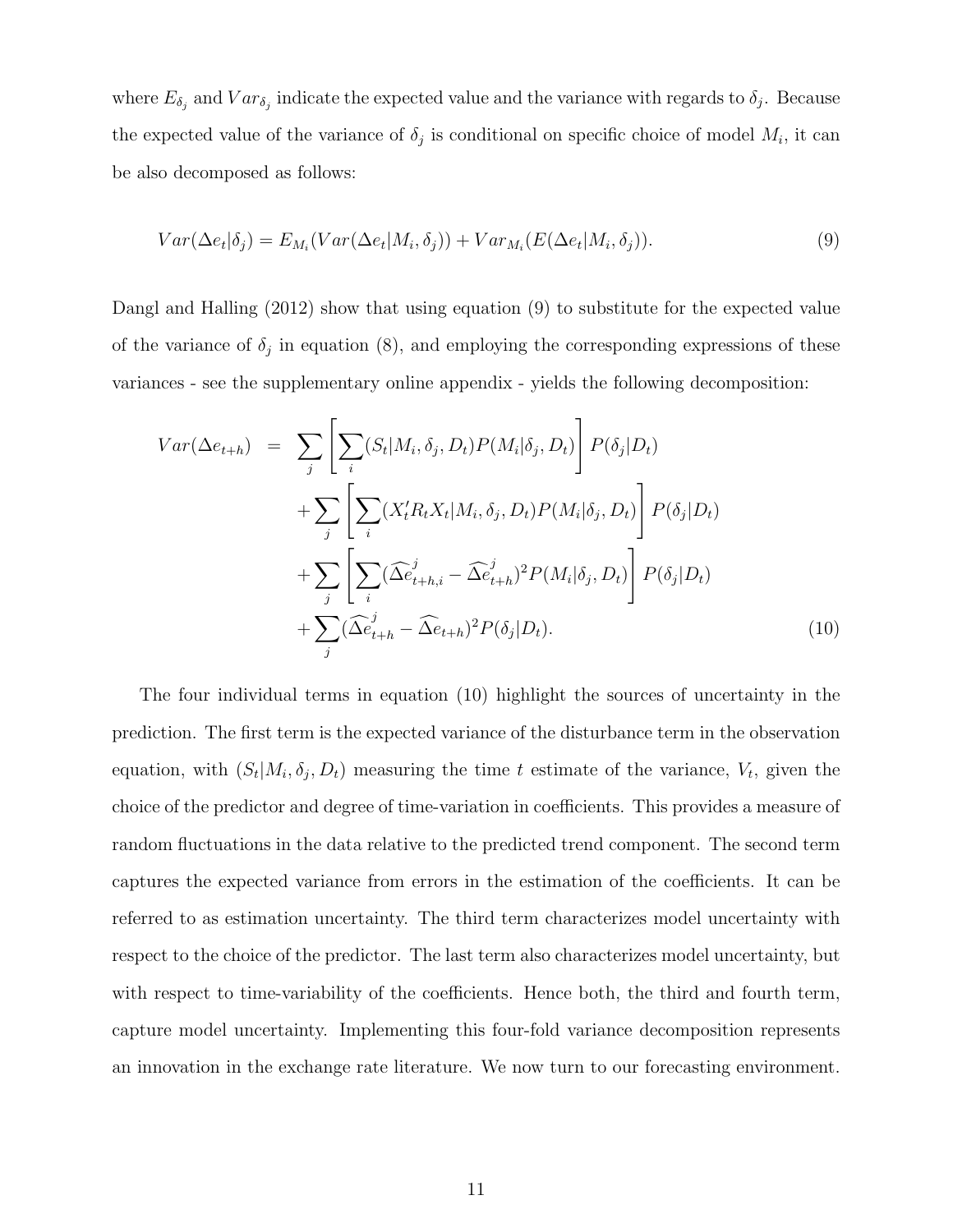# 3 Forecasting Environment

## 3.1 Competing Models

We first consider alternative model specifications derived from our Bayesian approach, namely:

- BMA including Time-varying Coefficients (BMA incl. TVar-Coeffs): Based on Bayesian model averaging over individual models and with varying degrees of coefficient adaptivity.
- BMA excluding Time-varying Coefficients (BMA excl. TVar-Coeffs): This is a restricted version of the above, as it is based on BMA over individual models that exclude time-variation in coefficients. It corresponds to conventional BMA.
- BMS including Time-varying Coefficients (BMS incl. TVar-Coeffs): This is determined by the individual models that receive the highest posterior probability, among all individual models and with varying degrees of coefficient variation.
- BMS excluding Time-varying Coefficients (BMS excl. TVar-Coeffs): This specification is nested in the BMS including TVar-Coeffs model. It includes the individual models that receive the highest posterior probability, among all individual models excluding time-variation in coefficients.
- Single Predictor including Time-varying Coefficients (Single Predictor and BMA incl. TVar-Coeffs): These models consider only a single predictor at a time, but average over the range of all degrees of time-variation in coefficients.
- Single Predictor excluding Time-varying Coefficients (Single Predictor excl. TVar-Coeffs): This is a restricted version of the Single Predictor including TVar-Coeffs model. It includes only one predictor at a time in a setting excluding time-variation in coefficients.

In addition to these specifications, we look at forecast combination methods based on frequentist approaches. In this case the forecast combination of  $\Delta e_{t+h}$  made at time t, is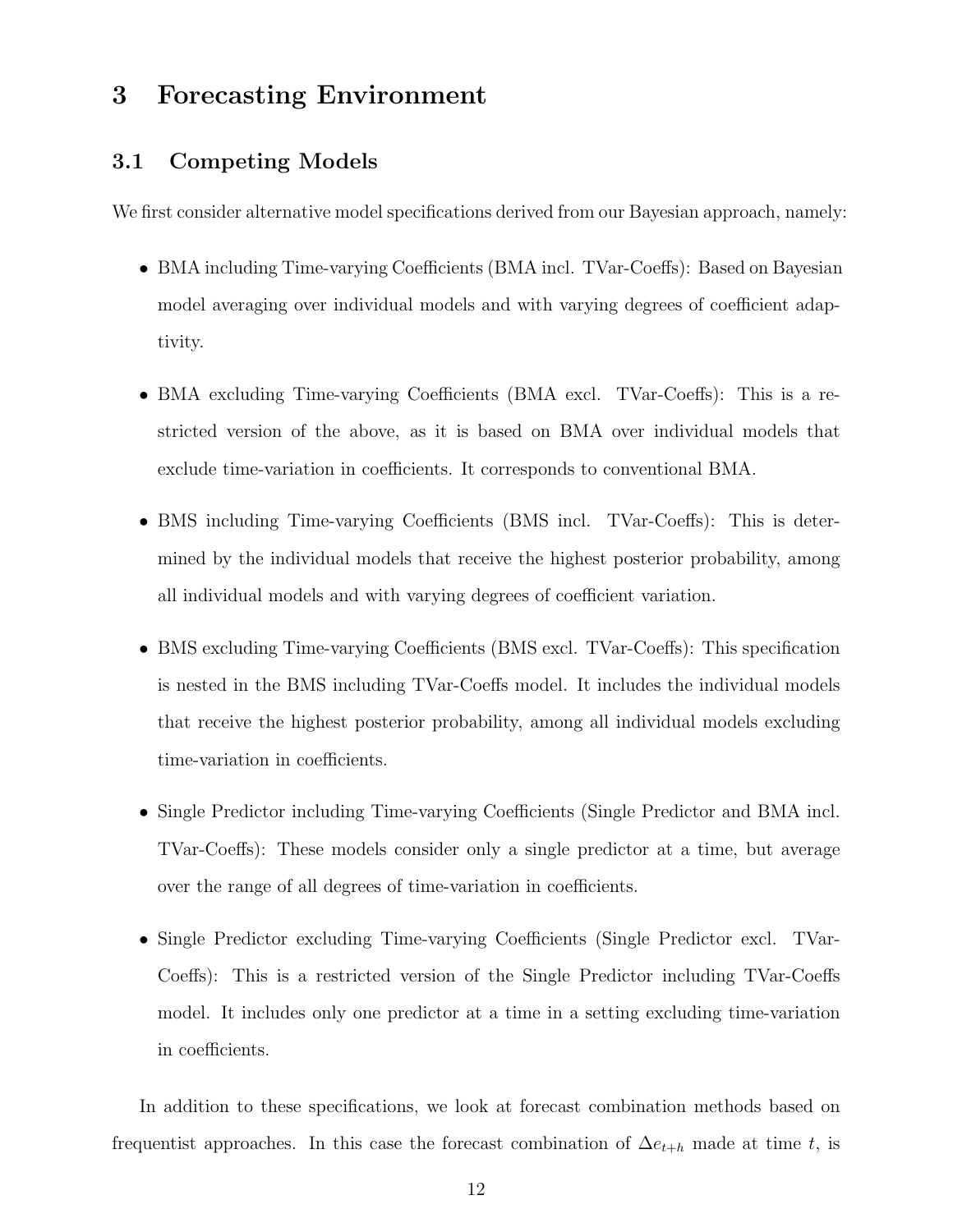a weighted average of the k individual models' forecast based on OLS estimates of simple linear regressions, excluding time-varying coefficients. That is,

$$
\widehat{\Delta e}_{t+h}^c = \sum_{i=1}^k \omega_{i,t} \widehat{\Delta e}_{t+h}^i,\tag{11}
$$

where  $\{\omega_{i,t}\}_{i=1}^k$  are the ex-ante combining weights formed at time t. Following Stock and Watson  $(2004)$  and Rapach *et al.*  $(2010)$  we consider the following combination methods:

- Mean Combination: The combined forecasts are obtained by using the following constant weighting scheme:  $\omega_{i,t} = 1/k$ , for  $i = 1, ..., k$  in equation (11).
- Median Combination: The median combination forecasts is the median of  $\{\widehat{\Delta e}^i_{t+h}\}_{i=1}^k$ .
- Trimmed Mean Combination: The combined forecasts are obtained by setting  $\omega_{i,t} = 0$ for the smallest and largest individual forecasts, and  $\omega_{i,t} = 1/(k-2)$  for the remaining forecasts in equation (11). As in the median combination and the DMSPE combination method below, the weights change over time.
- DMSPE Combination: In this method, the weights are related to the historical forecasting performance of the individual models in a holdout-out-of-sample period. The discount mean squared prediction error (DMSPE) method uses the following weights:  $\omega_{i,t} = \Phi_{i,t}^{-1} / \sum_{i=1}^{k} \Phi_{i,t}^{-1}$ , where  $\Phi_{i,t} = \sum_{so}^{t-1} \vartheta^{t-1-so} (\Delta e_{so+h} - \widehat{\Delta e}_{so}^i)$  $\binom{1}{s^2+1}$  and so is the end of the in-sample portion. The parameter  $\vartheta$  denotes the discount factor applied to the mean squared prediction error. Based on results in Rapach et al. (2010) and Stock and Watson  $(2004)$ , we set its value to  $0.9<sup>8</sup>$ . This is consistent with attaching greater weight to the individual models that performed better in the holdout-out-of-sample period. We set this holdout-out-of-sample period to five years, implying that for this combination method, the forecast evaluation period starts five years later relative to that of the other models.

 ${}^{8}$ In Rapach *et al.* (2010) and Stock and Watson (2004) the best forecasting performance is achieved with a discount factor of 0.9, in a set that includes 0.95 and 1.0.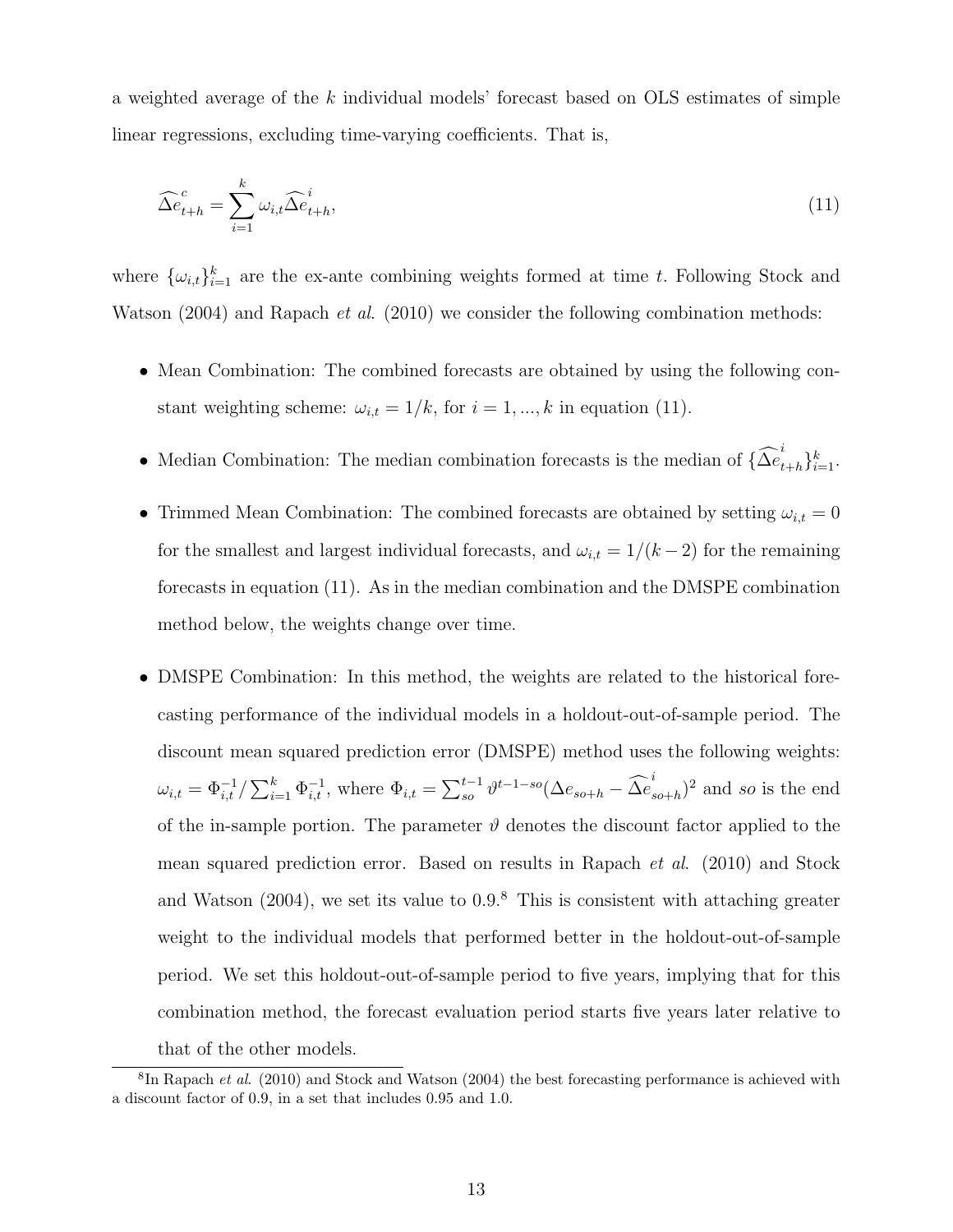By examining combined forecasts from models which exclude time-variation in coefficients, we can further check the sources of differences in performance and better understand the importance of time-variation in coefficients.

#### 3.2 Menu of Predictors

The range of predictors we consider are derived from the conventional and the more recently proposed fundamentals-based empirical exchange rate models. Engel and West (2005) show that the majority of these models fit within the asset-pricing framework, such that the exchange rate can be expressed as a present-value of a linear combination of fundamentals and random noise. When combined with rational expectations and a random walk process for the fundamentals, the spot exchange rate becomes a function of current observable fundamentals and unexpected noise.

Our first class of predictors is constituted by five observable fundamentals, as follows:

• A symmetric (TRsy) and an asymmetric (TRasy) Taylor rule:

$$
f_{t,TRsy} = 1.5(\pi_t - \pi_t^*) + 0.5(\overline{y}_t - \overline{y}_t^*) + e_t,
$$
\n(12)

$$
f_{t,TRasy} = 1.5(\pi_t - \pi_t^*) + 0.1(\overline{y}_t - \overline{y}_t^*) + 0.1(e_t + p_t^* - p_t) + e_t,
$$
\n(13)

where  $\pi_t$  is the inflation rate,  $\overline{y}_t$  the output gap in the home country,  $p_t$  is the log of the domestic price level, and  $e_t$  the log exchange rate. Asterisks denote identical variables for the foreign country.

• Monetary fundamentals:

$$
f_{t,MM} = (m_t - m_t^*) - \rho (y_t - y_t^*),
$$
\n(14)

where  $m_t$  is the log of money supply, and  $y_t$  is the log of income. Following Mark (1995), we assume an income elasticity parameter of  $\rho = 1$ . Note that we do not include other variants of the monetary model in line with the vast literature that ensued following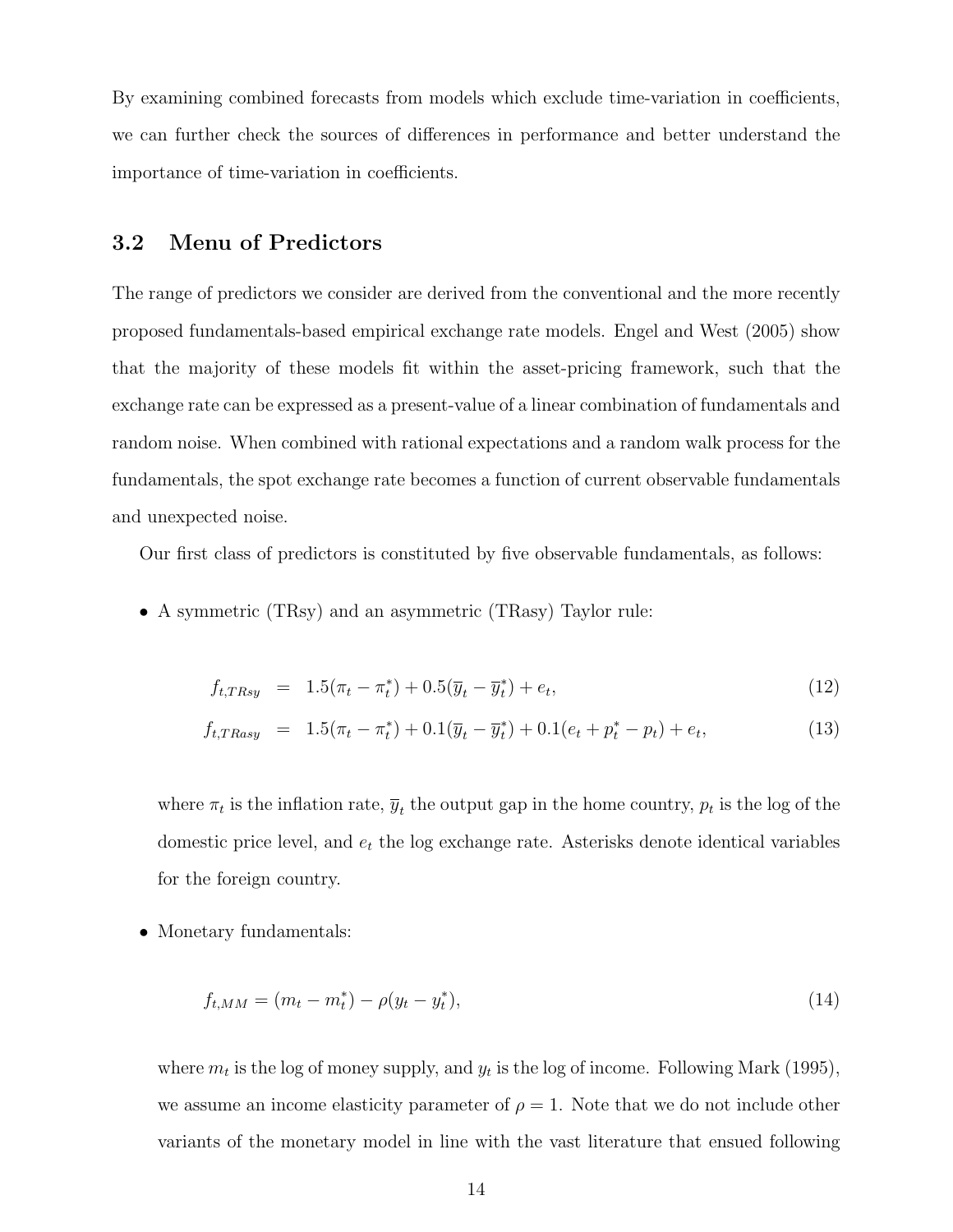Mark's (1995) findings that the performance of this model is robust to changes in the income elasticity parameter from 0 to 1; see also Sarno and Valente (2009) for congruent findings.

• Fundamentals implied by Purchasing Power Parity (PPP) and Uncovered Interest Rate Parity (UIRP):

$$
f_{t, PPP} = (p_t - p_t^*), \tag{15}
$$

$$
f_{t,UIRP} = (i_t - i_t^*) + e_t.
$$
\n(16)

The class of fundamentals described in equations (12-16) is typical in exchange rate studies, including Engel et al. (2007, 2015), Molodtsova and Papell (2009), Rossi (2013), Li et al.  $(2015)$ , among others.<sup>9</sup>

The second class of fundamentals is derived from non-observable information embedded in exchange rates as propounded by Engel  $et \ al.$  (2015). Accordingly, we extract three factors from the exchange rates in our sample and define our last predictors as:

$$
f_{t,Factor} = \hat{l}_{1n}\hat{F}_{1t} + \hat{l}_{2n}\hat{F}_{2t} + \hat{l}_{3n}\hat{F}_{3t},
$$
\n(17)

where  $\hat{F}_{1t}$ ,  $\hat{F}_{2t}$ , and  $\hat{F}_{3t}$  are factors estimated by principal components analysis, and  $\hat{l}_{1n}$ ,  $\hat{l}_{2n}$ ,  $\hat{l}_{3n}$ are the corresponding loadings for the currency  $n, n = 1, \ldots, 8$ . The choice of the number of factors is guided by the evidence in Engel  $et \ al.$  (2015), who find three factors to be advantageous in terms of forecasting performance.

<sup>9</sup>We are aware of the cyclical external imbalances model of Gourinchas and Rey (2007) and the Chen and Tsang (2013) yield factors-based exchange rate model. We exclude them from our main analysis mainly because data to construct these fundamentals for the countries we examine are not readily available over the span of our sample. We consider these fundamentals later, in a robustness analysis, focusing on a smaller sample and fewer exchange rates.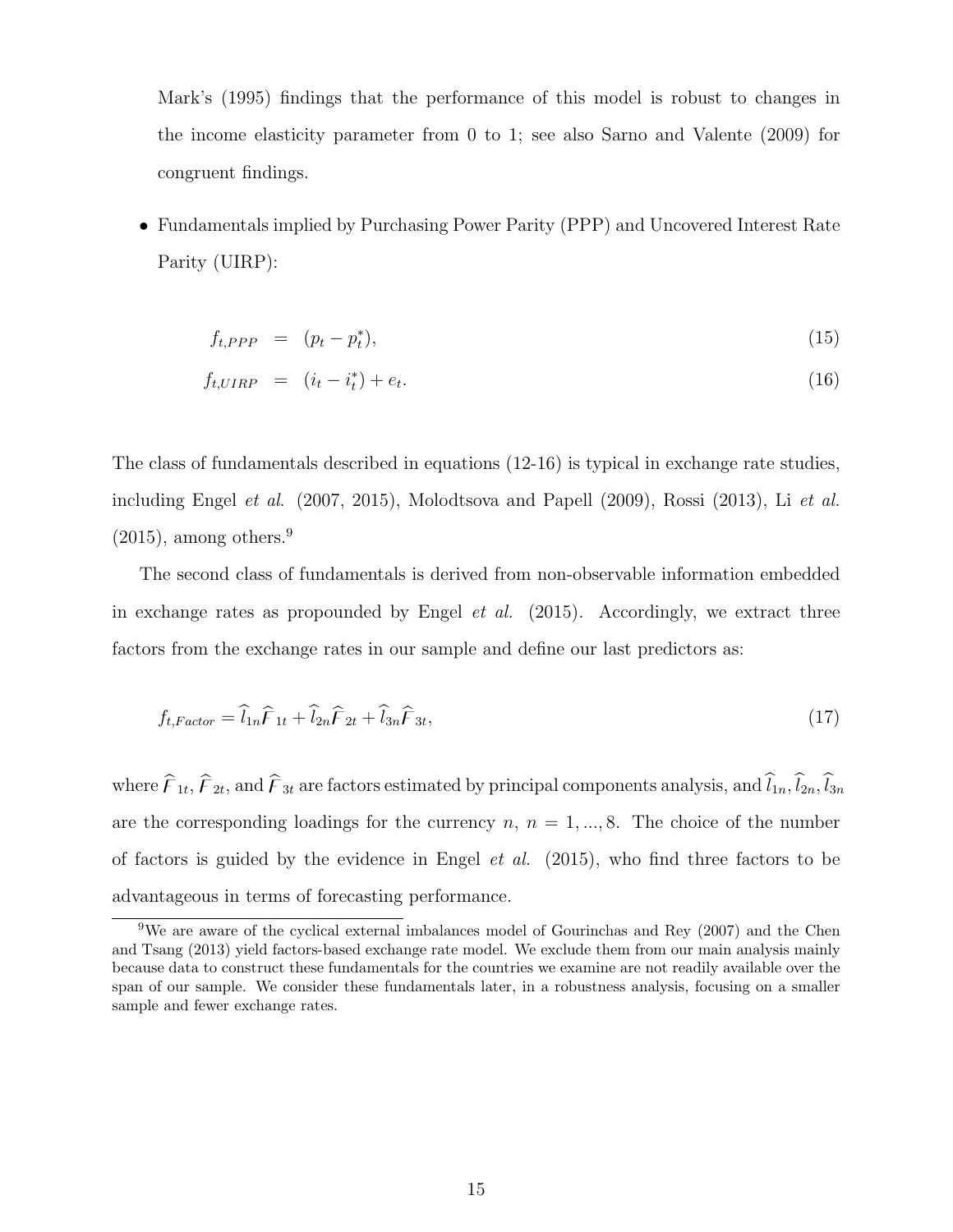## 3.3 Data and Forecasting Mechanics

This paper uses monthly data from 1977M1 to 2013M5 for eight countries: Australia, Canada, Euro-area/Germany, Japan, Norway, Sweden, Switzerland, and the United Kingdom (U.K.). Greenaway-McGrevy *et al.* (2015) note that the currencies of these countries constitute the top eight, after the U.S. dollar, in terms of average (1998-2013) foreign exchange market turnover, allowing us to set the stylized dynamic asset allocation exercise for a sensible basket of currencies. The home country is taken to be the United States. The data are obtained from the IMF's International Financial Statistics (IFS), supplemented by national central banks sources. The exchange rate is defined as the end-of-month value of the U.S. dollar price of a unit of national currency. We measure money supply by the aggregate  $M1.<sup>10</sup>$ 

Computation of information sets from Taylor rules requires data on the short-run central bank nominal interest rate, the inflation rate, and the output gap. We employ the central bank's policy rate when this is available for the entire sample period and, alternatively, the discount rate or the money market rate. The inflation rate is calculated as the change in the log of monthly consumer price index (CPI). We use monthly industrial production (IP) as the proxy for output. Following a common practice in the literature, the output gap is obtained by applying the Hodrick and Prescott (1997) filter recursively to the output series, with the standard smoothing parameter for monthly data frequency (i.e., 14400). We equally correct for the uncertainty about these estimates at our recursive sample end-points by following Watson's (2007) method. This entails estimating bivariate  $VAR(\ell)$  models that include the first difference of inflation and the change in the log IP, with  $\ell$  determined by Akaike Information criterion. These VARs are used to forecast and backcast three years of monthly data-points of IP, and the HP filter is applied to the resulting extended series.<sup>11</sup> The data on money supply, IP, and CPI were seasonally adjusted by taking the mean over

 $10$ In cases where the M1 aggregate is unavailable, we use a broader aggregate - see the supplementary appendix online for exact details on these aggregates and data sources. Note too that data limitations prevent us from using real-time data for the countries we consider.

<sup>&</sup>lt;sup>11</sup>We have also experimented with estimating an AR( $\ell$ ) model for  $\Delta \ln (IP_t)$  instead of a VAR( $\ell$ ) model. The resulting output gap series were similar to those based on the VAR forecasts, suggesting small differences in the forecast precision between the two models.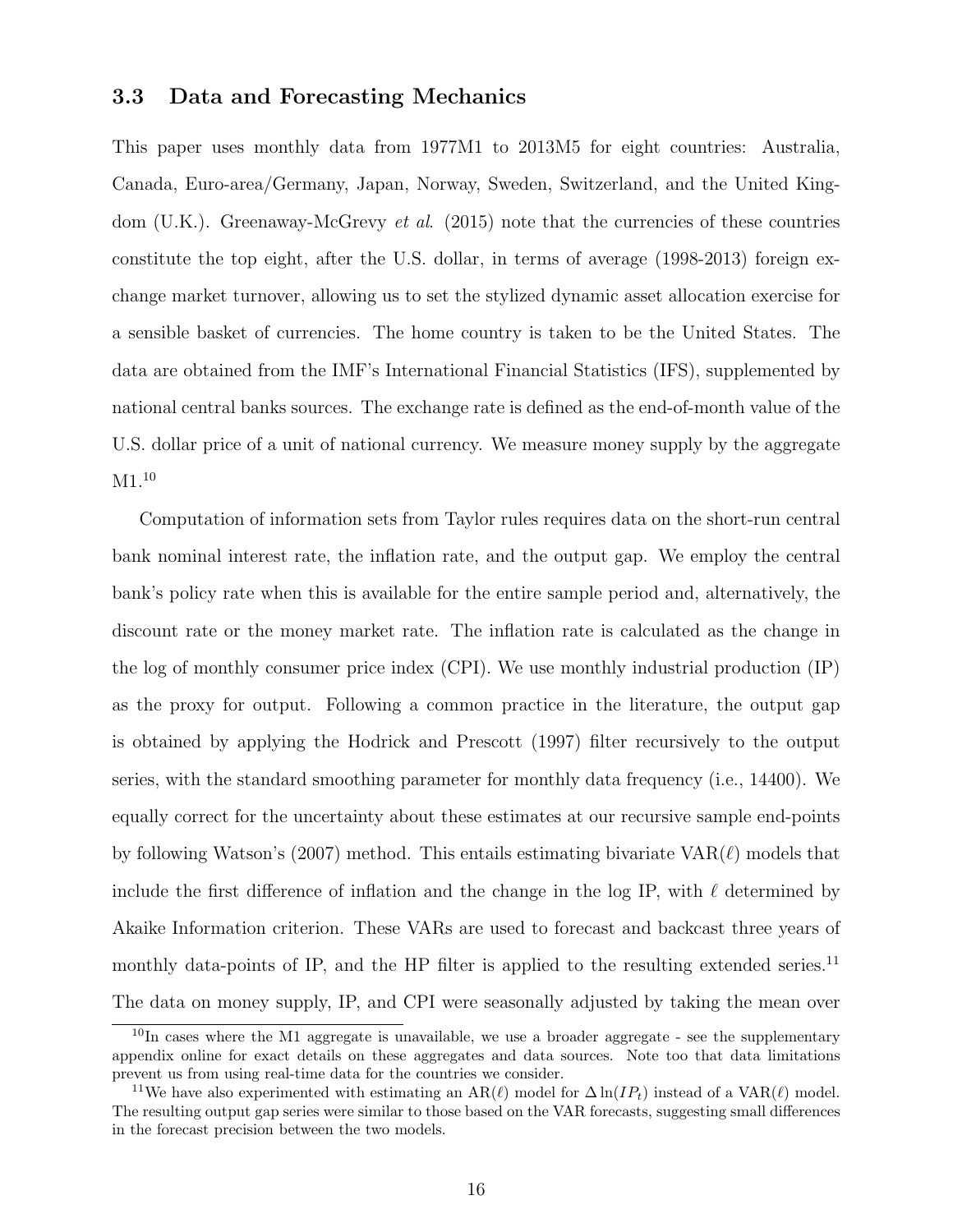twelve months following Engel *et al.*  $(2015).<sup>12</sup>$ 

We use a direct, rather than an iterative, method to forecast the  $h$ -month-ahead change in the exchange rate for  $h = [1, 3, 12]$ . Wright (2008) notes that both methods lead to qualitatively similar conclusions. The forecasting exercise is based on a recursive approach using data available up to the time the forecast is made. For example, a 3-months ahead forecast of the change in exchange rate for 1995M1 is made using data available up to 1994M10. Our forecasting window begins in  $1987M12+h$  for all regressions, except for the DMSPE combination method, which requires a holdout out-of-sample period.<sup>13</sup>

#### 3.4 Criteria for Forecast Evaluation

We first apply statistical measures of forecasting performance. We compute the ratio of the Root Mean Squared Forecast Error (RMSFE) of our models relative to the RMSFE of the driftless random walk (RW). Models that perform better than the RW benchmark have a value of this ratio, also known as the Theil's U, less than one. According to Rossi (2013), the RW is the most appropriate benchmark. In the supplementary online appendix we use economic metrics for forecast evaluation.

To assess the statistical significance of the differences in the forecasts, many papers employ the Diebold and Mariano (1995) and West (1996) tests (hereafter DMW), and/or the Clark and West (2006, 2007) test (hereafter CW). The DMW tests whether two competing forecasts are identical under general conditions (Diebold, 2015). The CW tests whether the benchmark model is equivalent to the competing model in population. However, Clark and West  $(2006)$  show that when comparing nested models, the DMW test is undersized, hence, the RMSFE differential should be adjusted by a term that accounts for the bias introduced by the larger model. On the other hand, Rogoff and Stavrakeva (2008) make the case for using the bootstrapped DMW test, rather than the CW test, arguing that the latter does not always test for a minimum mean squared forecast error. Additionally, they recall that the asymptotics of the CW test are well-defined when forecasting in a rolling, instead of a

 $12$  CPI and IP data for Australia are only available at a quarterly frequency. We obtain monthly data via a quadratic-match-average interpolation method from quartely data, as in Molodtsova and Papell (2009).

<sup>&</sup>lt;sup>13</sup>Note that the exchange rate factors are also constructed without using future information.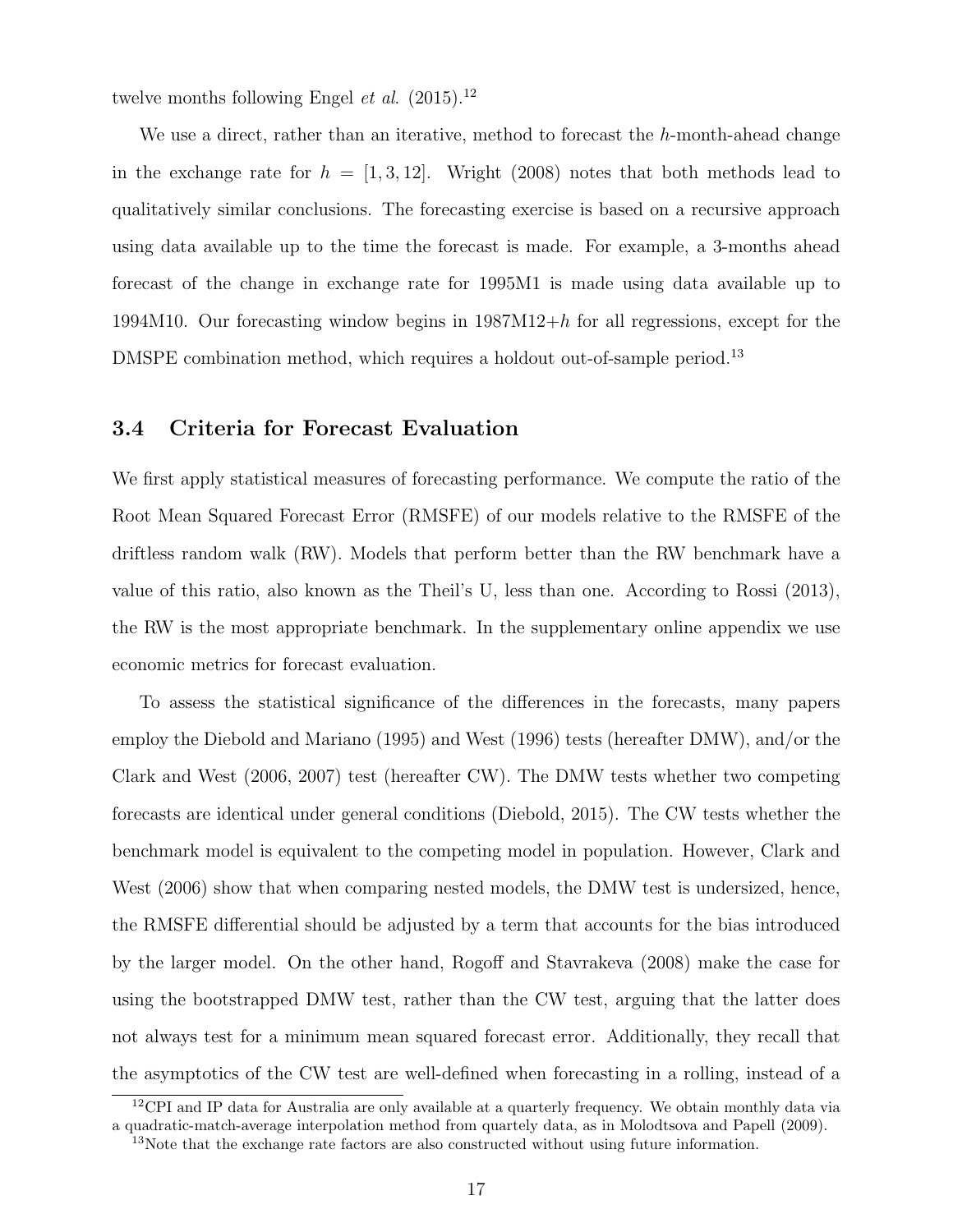recursive framework.

In light of the preceding discussion, we construct bootstrapped critical values for the one-sided DMW test in the spirit of Rogoff and Stavrakeva (2008). Given our search over multiple predictors, however, we modify their procedure to account for data-mining, following Inoue and Kilian (2005) and Rapach and Wohar (2006). We also allow for cross correlation across countries; see, for example, Della Corte and Tsiakas, (2012). In any event, in order to examine whether inference based on the standard critical values alters our conclusions, we further employ the asymptotic DMW. The exact bootstrap steps are described in a supplementary appendix online.<sup>14</sup>

# 4 Empirical Results

We begin by examining the forecasting performance of our competing methods. We then proceed and study in detail the characteristics of the BMA including time-varying coefficients. In this respect, we analyze the sources of prediction uncertainty, the degree of time-variation in coefficients consistent with the data, and which macroeconomic fundamentals are highly informative about exchange rates movements.<sup>15</sup>

## 4.1 Out-of-Sample Statistical Evaluation

Table 1 shows in three panels the forecasting results of the predictive regressions that allow predictors and coefficients to change over time, and all the restricted versions that take into account multiple predictors. The key findings can be summarized as follows. First, regressions which allow for time-changing sets of predictors and varying degrees of coefficients adaptivity yield a smaller Root Mean Squared Forecast Error (RMSFE) than the RW at the

<sup>&</sup>lt;sup>14</sup>The Diebold and Mariano (1995) and West (1996) test is computed as:  $DMW = \overline{f}\sqrt{f}$  $P/$ [sample variance of  $\widehat{f}_{t+h} - \overline{f}$ ]<sup>1/2</sup>; where P is the number of out-of-sample forecasts,  $\widehat{f}_{t+h} = \widehat{f}e_{1,t+h}^2 - \widehat{f}e_2^2$  $\bar{e}_{1,t+h}$ , with  $fe_{1,t+h}$ denoting the h-step-ahead forecast error of the RW,  $fe_{2,t+h}$  the corresponding forecast error of the alternative model, and  $\overline{f}$  is the mean of  $\hat{f}_{t+h}$ . Note that in computing the tests, including in our bootstrap, we use Newey and West (1987) HAC standard errors with a lag truncation parameter of  $int{Sample^{0.25}}$ , following Rossi (2013).

<sup>&</sup>lt;sup>15</sup>To preserve space, we report the results for economic evaluation in a supplementary appendix online.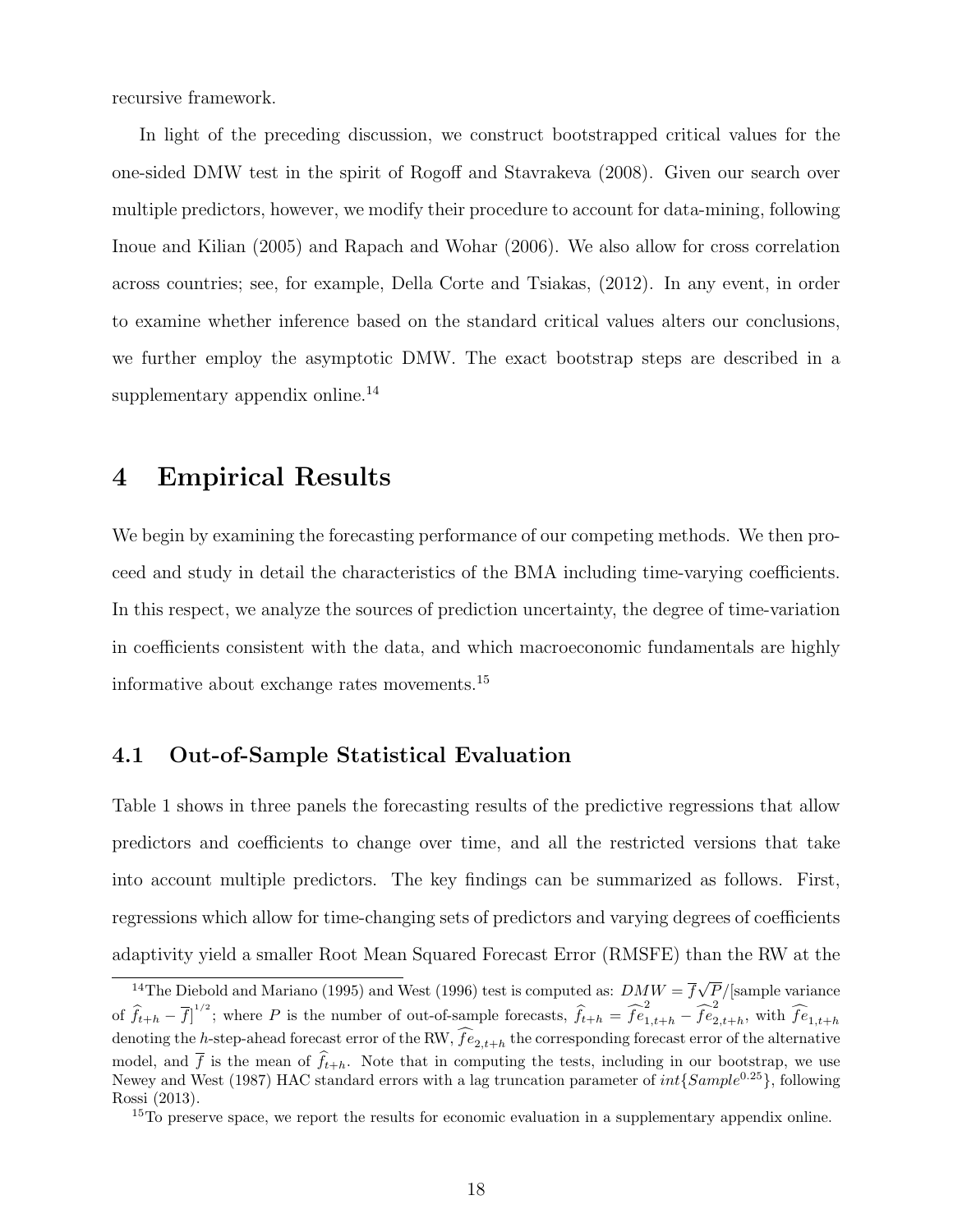| Panel A: Models that allow predictors and coefficients to change over time |              |                       |                       |             |                |  |  |  |  |  |
|----------------------------------------------------------------------------|--------------|-----------------------|-----------------------|-------------|----------------|--|--|--|--|--|
| $h=1$                                                                      | $h=3$        | $h=12$                | $h=1$                 | $h=3$       | $h=12$         |  |  |  |  |  |
|                                                                            |              | BMS incl. Tvar-Coeffs |                       |             |                |  |  |  |  |  |
| 1.029                                                                      | $0.893**$    | $0.626*****$          | 1.007                 | $0.886**$   | $0.620***^a$   |  |  |  |  |  |
| 1.031                                                                      | 0.966        | $0.823*$              | 1.022                 |             | $0.761**$      |  |  |  |  |  |
| 1.040                                                                      | 0.977        | $0.756**$             | 1.001                 | 0.956       | $0.676***^a$   |  |  |  |  |  |
| 1.040                                                                      | $0.961*$     | $0.825***$            | 1.019                 | $0.944***$  | $0.802^{***a}$ |  |  |  |  |  |
| 1.032                                                                      | 1.008        | $0.876**$             | 1.018                 | 0.962       | $0.843**$      |  |  |  |  |  |
| 1.018                                                                      | 0.962        | 0.944                 | 1.005                 | 0.955       | $0.758**$      |  |  |  |  |  |
| 1.045                                                                      | 0.953        | $0.754***^{\alpha}$   | 1.033                 | $0.925***$  | $0.726***$     |  |  |  |  |  |
| 1.014                                                                      | $0.935***^a$ | $0.817***^{\&}$       | 1.008                 | $0.906***c$ | $0.789***$     |  |  |  |  |  |
|                                                                            |              |                       | BMA incl. Tvar-Coeffs |             | $0.876***^a$   |  |  |  |  |  |

Table 1: Statistical Evaluation of Bayesian and Forecast Combinations Methods

Panel B: Models that allow predictors to change over time, excl. Tvar-Coeffs

|            |       | BMA excl. Tvar-Coeffs |            | BMS excl. Tvar-Coeffs |       |           |  |
|------------|-------|-----------------------|------------|-----------------------|-------|-----------|--|
| <b>AUD</b> | 1.015 | 1.029                 | 1.005      | 1.011                 | 1.022 | 0.985     |  |
| <b>CAD</b> | 1.009 | 1.014                 | 1.097      | 1.000                 | 0.995 | 1.094     |  |
| <b>GBP</b> | 1.018 | 0.984                 | $0.869*$   | $0.982^a$             | 0.977 | $0.871*$  |  |
| <b>JPY</b> | 1.023 | 1.030                 | 1.058      | 1.005                 | 1.013 | 1.043     |  |
| NOK        | 1.020 | 1.021                 | 0.970      | 1.009                 | 1.001 | $0.957**$ |  |
| <b>SEK</b> | 1.024 | 1.017                 | $0.937**$  | 1.013                 | 1.012 | $0.926**$ |  |
| <b>CHF</b> | 1.029 | 1.035                 | 0.935      | 1.011                 | 1.017 | $0.919*$  |  |
| EUR.       | 1.005 | 1.010                 | $0.870***$ | 1.006                 | 1.000 | $0.859**$ |  |

Panel C: Combined forecasts, excl. Tvar-Coeffs

|            |       | OLS-Mean Combination |          |       | OLS-Median Combination       |            |  |  |
|------------|-------|----------------------|----------|-------|------------------------------|------------|--|--|
| <b>AUD</b> | 1.003 | 1.008                | 1.030    | 1.004 | 1.007                        | 1.025      |  |  |
| <b>CAD</b> | 1.002 | 1.007                | 1.027    | 1.003 | 1.008                        | 1.032      |  |  |
| <b>GBP</b> | 1.000 | 1.000                | 0.986    | 1.000 | 1.001                        | 0.986      |  |  |
| <b>JPY</b> | 1.000 | 0.999                | 0.989    | 0.999 | 0.998                        | 1.016      |  |  |
| <b>NOK</b> | 1.003 | 1.011                | 1.029    | 1.004 | 1.012                        | 1.032      |  |  |
| SEK        | 1.002 | 1.010                | 1.009    | 1.000 | 1.002                        | 0.993      |  |  |
| <b>CHF</b> | 1.000 | 0.997                | $0.960*$ | 0.998 | 0.992                        | $0.937**$  |  |  |
| EUR.       | 0.999 | 0.998                | $0.972*$ | 0.997 | 0.993                        | $0.961*$   |  |  |
|            |       | OLS-Trimmed Mean     |          |       | <b>OLS-DMSPE Combination</b> |            |  |  |
| <b>AUD</b> | 1.003 | 1.007                | 1.026    | 1.001 | 1.002                        | 0.991      |  |  |
| <b>CAD</b> | 1.002 | 1.007                | 1.029    | 1.001 | 1.003                        | 0.992      |  |  |
| <b>GBP</b> | 0.999 | 0.998                | 0.979    | 0.999 | $0.994^a$                    | $0.932**$  |  |  |
| <b>JPY</b> | 1.000 | 0.999                | 0.988    | 1.001 | 0.996                        | $0.889***$ |  |  |
| NOK        | 1.003 | 1.011                | 1.026    | 1.003 | 1.007                        | 1.001      |  |  |
| SEK        | 1.001 | 1.004                | 0.992    | 1.002 | 1.005                        | $0.965**$  |  |  |
| <b>CHF</b> | 0.999 | 0.995                | $0.961*$ | 0.999 | 0.989                        | $0.877***$ |  |  |
| <b>EUR</b> | 0.998 | 0.996                | 0.971    | 0.999 | 0.993                        | $0.908***$ |  |  |

Notes: Relative RMSFE of the Bayesian Model Averaging (BMA) and Selection (BMS) including or excluding Tvar-coeffs and simple forecast combinations methods. For all methods, the driftless Random Walk (RW) constitutes the benchmark model. Hence, values below one indicate that the method under scrutiny generates a lower RMSFE than RW. The Table also reports the one-sided DMW test-statistic, with p-values based on a data-mining robust semi-parametric bootstrap and standard critical values. The superscripts a for 10%, b for 5%, and c for 1% indicate the level of significance at which the null hypothesis of equal RMSFE is rejected using the bootstrapped critical values, favouring the alternative that the fundamentalbased method yields a lower RMSFE than the RW. Asterisks (\*10%, \*\*5%, \*\*\*1%) indicate the rejection of the same null, using standard critical values. Currency codes denote: AUD - Australian dollar; CAD - Canadian dollar; GBP - Pound sterling; JPY - Japanese yen; NOK - Norwegian krone; SEK - Swedish krona; CHF - Swiss franc; EUR - euro. The forecast evaluation period begins in 1987M12+h in all, but the OLS-DMSPE Combination case (1992M12+h).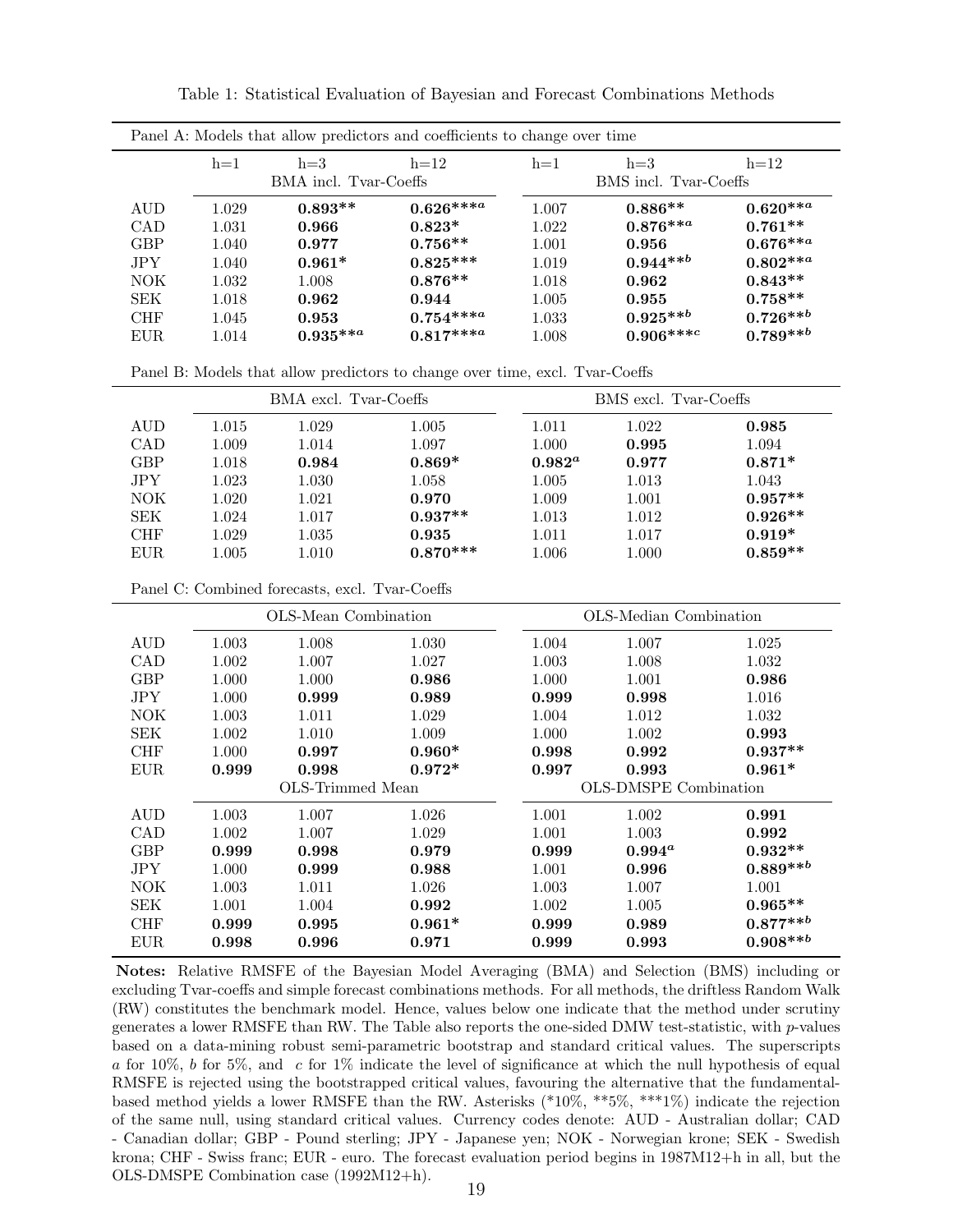3- and 12-months horizons, but not at the 1-month horizon. In Panel A, BMA including TVar-Coeffs, for example, generates more accurate forecasts than the RW for seven out of the eight currencies considered at the 3-months horizon, and all the currencies at the 12 months horizon. Qualitatively similar findings apply to BMS including TVar-Coeffs, which produces smaller RMSFE than the RW for all currencies at the two horizons.

Second, the magnitude of the reduction in the RMSFE, and the cases of statistical significant differences in the RMSFE relative to the RW increase with the forecasting horizon. For instance, at the 3-months horizon and under the asymptotic DMW, the magnitude of significant improvements upon the RW is of at least 5.6% and a maximum of 12.4% in BMS including TVar-Coeffs. At the 12-months horizon, the gains raise to a minimum of 15.7% and a maximum of 38.0%. Moreover, the differences in the RMSFE are statistically significant for over 42% of the currencies at the 3-months horizons and 83% at the 12-months when using the asymptotic DMW test. Instead, if we consider the critical values implied by our data-mining robust bootstrap, the proportion of significant cases is of at least 50% for BMS including TVar-Coeffs at the two horizons. This proportion drops to less than 30% for BMA including TVar-Coeffs.

Third, none of the approaches which exclude time-variation in parameters achieve the magnitudes of improvements described above at horizons beyond 1-month. At best, in Panel B and C, methods such as BMA and BMS excluding TVar-Coeffs predominantly outperform the RW at the longest horizon we consider. Note that in these cases, the improvement is mostly for fewer currencies when compared with the Bayesian methods with TVar-Coeffs, and the reduction in the RMSFE never exceeds 1.6% or 14.1% at the 3- or 12-months horizon, respectively. Moreover, the differences in RMSFE are rarely significant at the 3-months horizons, regardless of whether bootstrapped or asymptotic critical values are employed. At the longest horizon, BMS excluding TVar-Coeffs and the DMSPE combination significantly outperform the RW for at least half of the currencies when using asymptotic critical values. But only the results from DMSPE combination method remain robust to using bootstrapped critical values for three currencies. Finally, we equally note that at the 1-month horizon,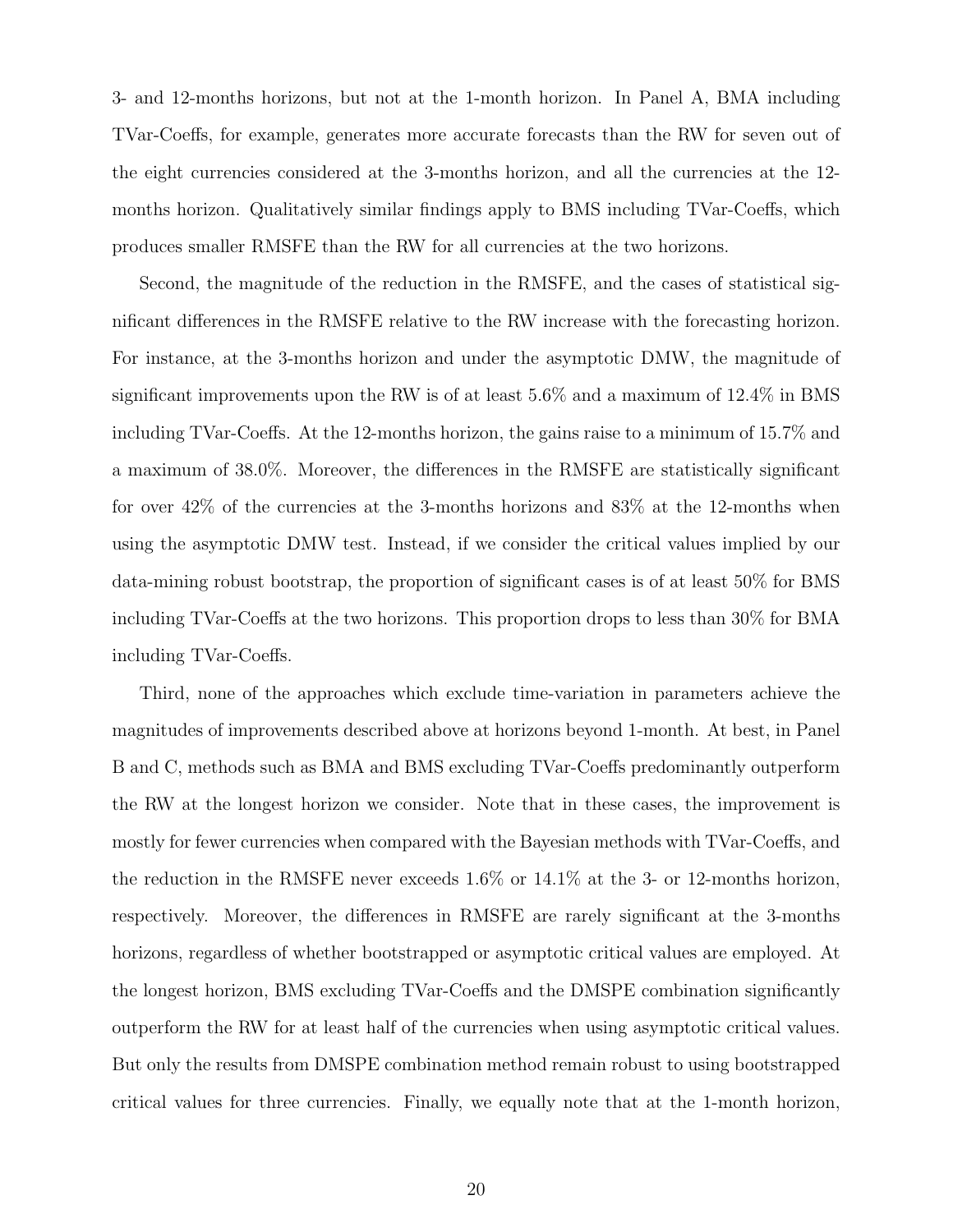these constant-coefficients methods largely fail to outperform the RW benchmark.<sup>16</sup>

Table 2 presents the results for Bayesian methods based on single predictors including TVar-Coeffs and excluding TVar-Coeffs. At the 1-month horizon, none of the predictive regressions improves upon the RW. In contrast, at the 3-and 12-months horizons there is at least one or more predictors that yield a smaller RMSFE than the RW for each currency in regressions with TVar-Coeffs. This is the case for BMA and BMS including TVar-Coeffs in panels A and B. Examining the cases of regressions excluding TVar-Coeffs in Panel C and for similar horizons, there are several currencies for which none of them forecasts better than the RW. The exchange rates of five currencies, namely the AUD, CAD, JPY, SEK, and CHF at the 3-months horizon, and the CAD and JPY at the 12-months horizon are a case in point. Among the cases where these regressions beat the RW, the number of statistically significant improvements tends to be smaller relative to regressions with TVar-Coeffs. This applies irrespective of whether standard or bootstrapped critical values are used.

|             | Panel A: Single Predictor and Bayesian Model Averaging (BMA) incl.Tvar-Coeffs |          |            |            |            |            |            |              |  |  |  |
|-------------|-------------------------------------------------------------------------------|----------|------------|------------|------------|------------|------------|--------------|--|--|--|
|             | AUD                                                                           | CAD      | <b>GBP</b> | <b>JPY</b> | <b>NOK</b> | <b>SEK</b> | CHF        | ${\rm EUR}$  |  |  |  |
|             |                                                                               |          |            |            | $h=1$      |            |            |              |  |  |  |
| <b>TRsy</b> | 1.032                                                                         | 1.030    | 1.031      | 1.041      | 1.025      | 1.025      | 1.038      | 1.014        |  |  |  |
| TRasy       | 1.019                                                                         | 1.063    | 1.030      | 1.029      | 1.023      | 1.022      | 1.041      | 1.016        |  |  |  |
| <b>PPP</b>  | 1.039                                                                         | 1.030    | 1.043      | 1.038      | 1.028      | 1.034      | 1.041      | 1.026        |  |  |  |
| <b>UIRP</b> | 1.021                                                                         | 1.031    | 1.028      | 1.035      | 1.027      | 1.009      | 1.041      | 1.038        |  |  |  |
| MM          | 1.014                                                                         | 1.031    | 1.036      | 1.040      | 1.033      | 1.040      | 1.050      | 1.026        |  |  |  |
| F1          | 1.033                                                                         | 1.016    | 1.033      | 1.037      | 1.025      | 1.030      | 1.025      | 1.029        |  |  |  |
| F2          | 1.026                                                                         | 1.037    | 1.074      | 1.041      | 1.050      | 1.068      | 1.036      | 1.028        |  |  |  |
| F3          | 1.040                                                                         | 1.041    | 1.024      | 1.043      | 1.029      | 1.035      | 1.033      | 1.031        |  |  |  |
|             |                                                                               |          |            |            | $h=3$      |            |            |              |  |  |  |
| <b>TRsy</b> | 1.044                                                                         | 0.959    | 0.973      | $0.957***$ | 0.997      | 1.001      | 0.965      | $0.924***$   |  |  |  |
| TRasy       | 1.001                                                                         | 0.984    | 0.988      | 1.007      | 0.989      | 1.007      | 1.044      | 0.963        |  |  |  |
| <b>PPP</b>  | 1.068                                                                         | 0.964    | 0.994      | $0.954***$ | 0.981      | 1.019      | $0.939***$ | $0.949***^a$ |  |  |  |
| <b>UIRP</b> | 0.935                                                                         | 0.972    | 0.959      | 0.983      | 0.963      | 0.942      | 0.994      | 0.977        |  |  |  |
| MМ          | 0.909                                                                         | $0.940*$ | $0.949*$   | 1.014      | 0.990      | 1.069      | 1.003      | 0.962        |  |  |  |
| $_{\rm F1}$ | 1.020                                                                         | 0.961    | 0.948      | 0.968      | 1.011      | 0.963      | 0.995      | 1.024        |  |  |  |

Table 2: Statistical Evaluation of Single-Predictor Models Including or Excluding Tvar-Coeffs

<sup>16</sup>Our results on the performance of BMA excluding TVar-Coeffs are coherent with those from Wright (2008). He finds that in a setting of tighter priors and shrinkage towards the null of no predictability, BMA excluding Tvar-coeffs improves upon the RW, although the improvement in terms of reduction in the RMSFE is small. However, with loose priors and less shrinkage, it fails to improve upon the RW.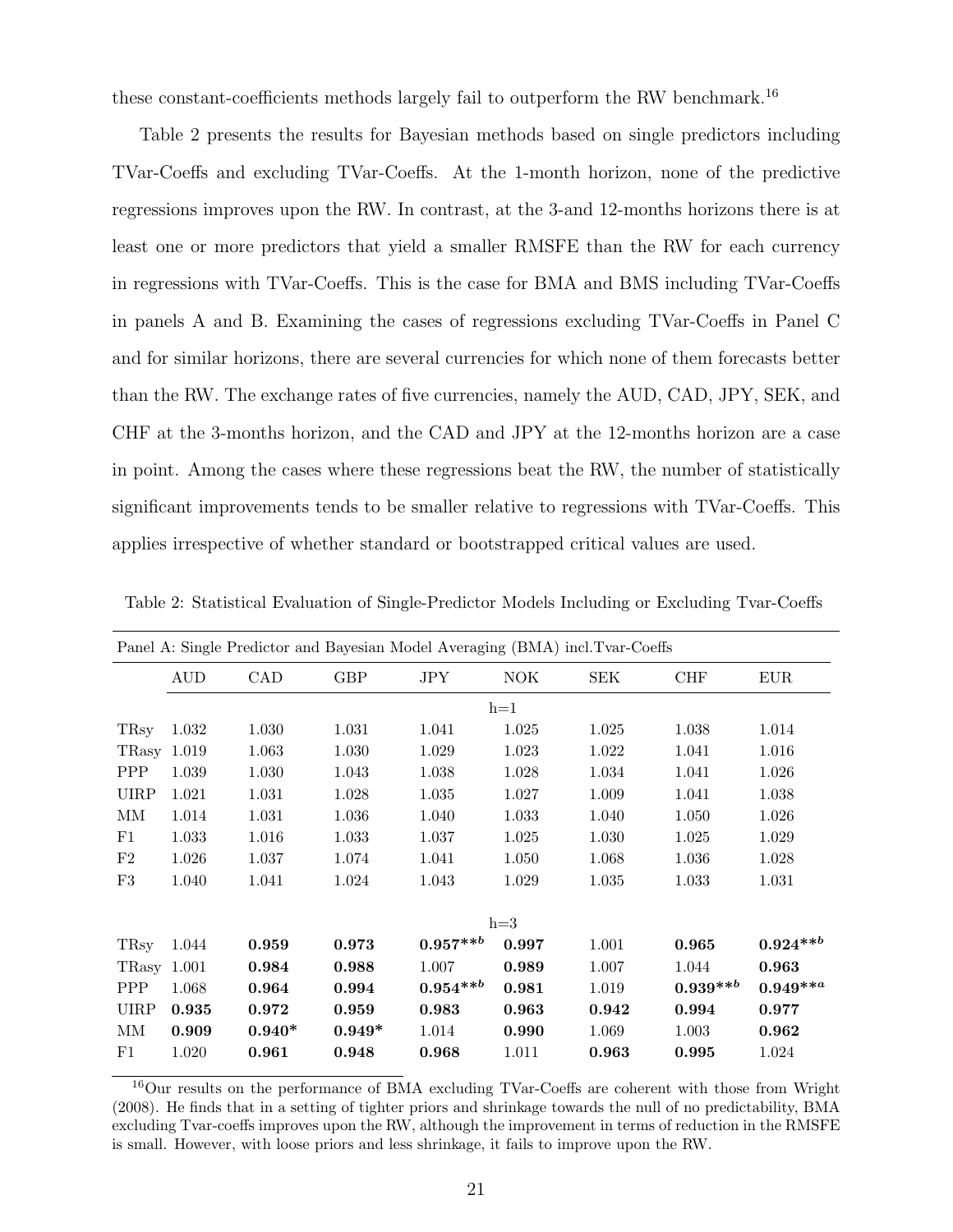|             | Table 2 Continued |                 |             |            |                 |            |                |                 |  |  |  |  |
|-------------|-------------------|-----------------|-------------|------------|-----------------|------------|----------------|-----------------|--|--|--|--|
|             | <b>AUD</b>        | <b>CAD</b>      | <b>GBP</b>  | JPY        | NOK             | <b>SEK</b> | <b>CHF</b>     | <b>EUR</b>      |  |  |  |  |
| F2          | 0.972             | 1.075           | 1.048       | 0.991      | 1.131           | 1.119      | 1.005          | 1.011           |  |  |  |  |
| F3          | 0.966             | 1.046           | 0.992       | 0.990      | 1.018           | 0.991      | 0.975          | 0.974           |  |  |  |  |
|             |                   |                 |             |            | $h=12$          |            |                |                 |  |  |  |  |
| TRsy        | 1.008             | 0.957           | 1.260       | 1.295      | 0.992           | $0.802**$  | $0.735***c$    | $0.816***c$     |  |  |  |  |
| TRasy 1.052 |                   | 1.714           | 1.007       | 3.210      | 1.352           | 1.209      | 1.051          | 1.370           |  |  |  |  |
| <b>PPP</b>  | 1.033             | 0.950           | 1.208       | 1.203      | $0.868***^{*a}$ | $0.789***$ | $0.766***$     | $0.820***c$     |  |  |  |  |
| <b>UIRP</b> | $0.897*$          | 0.968           | 1.108       | $0.819***$ | $0.850***$      | 1.277      | 1.399          | 1.710           |  |  |  |  |
| MМ          | $0.811***$        | $0.723***^{\&}$ | $0.706***a$ | 1.112      | 1.476           | $0.873*$   | $0.911***^a$   | $0.832***^{*a}$ |  |  |  |  |
| F1          | $0.624***$        | 1.147           | $0.704***$  | 1.383      | 0.961           | $0.804***$ | 1.015          | 1.079           |  |  |  |  |
| F2          | 1.682             | 1.645           | $0.872*$    | 1.081      | 1.027           | 1.004      | $0.854***^{a}$ | 0.917           |  |  |  |  |
| ${\rm F}3$  | 1.000             | 0.896           | 1.643       | 1.184      | 1.012           | $0.841**$  | $0.856*$       | $0.884*$        |  |  |  |  |

Panel B: Single Predictor and Bayesian Model Selection (BMS) incl.Tvar-Coeffs

|               |            |                     |                 |                | $h = 1$        |                       |                        |              |
|---------------|------------|---------------------|-----------------|----------------|----------------|-----------------------|------------------------|--------------|
|               | <b>AUD</b> | CAD                 | <b>GBP</b>      | $\mathrm{JPY}$ | $\rm NOK$      | <b>SEK</b>            | CHF                    | ${\rm EUR}$  |
| <b>TRsy</b>   | 1.022      | 1.033               | 1.035           | 1.041          | 1.024          | 1.023                 | 1.042                  | $1.015\,$    |
| TRasy 0.982   |            | 1.052               | 1.020           | 1.010          | $1.002\,$      | $1.011\,$             | 1.039                  | 1.014        |
| PPP           | 1.034      | 1.026               | 1.044           | 1.039          | 1.026          | 1.033                 | 1.042                  | 1.026        |
| <b>UIRP</b>   | 1.011      | 1.029               | 1.028           | 1.030          | 1.027          | $1.012\,$             | 1.041                  | 1.035        |
| MM            | 1.010      | 1.028               | 1.036           | 1.039          | 1.032          | 1.034                 | 1.051                  | 1.027        |
| F1            | 1.026      | $1.015\,$           | 1.039           | 1.036          | 1.021          | 1.029                 | 1.024                  | 1.023        |
| $\rm F2$      | 1.022      | 1.035               | 1.064           | 1.042          | 1.035          | 1.067                 | 1.035                  | 1.025        |
| $\rm F3$      | 1.021      | 1.038               | 1.023           | 1.043          | 1.026          | 1.037                 | 1.034                  | 1.029        |
|               |            |                     |                 |                |                |                       |                        |              |
|               |            |                     |                 |                | $h=3$          |                       |                        |              |
| <b>TRsy</b>   | 1.014      | 0.957               | 0.959           | $0.955***$     | 0.987          | 0.972                 | 0.963                  | $0.921***$   |
| TRasy 0.996   |            | 0.981               | 0.980           | 1.004          | 0.987          | 1.008                 | 1.037                  | $0.959*$     |
| PPP           | 1.044      | 0.964               | 0.980           | $0.952***$     | 0.968          | 0.998                 | $0.936***$             | $0.947***^a$ |
| <b>UIRP</b>   | 0.934      | 0.964               | 0.951           | 0.981          | 0.960          | 0.939                 | 0.992                  | 0.975        |
| MM            | 0.907      | $0.939*$            | $0.946*$        | 0.975          | 0.976          | $1.036\,$             | 0.989                  | 0.960        |
| F1            | $1.003\,$  | 0.956               | 0.934           | 0.966          | 1.009          | 0.961                 | 0.994                  | $1.009\,$    |
| $\rm F2$      | 0.955      | 1.018               | $1.014\,$       | 0.986          | 1.064          | $1.065\,$             | 0.992                  | 0.993        |
| ${\rm F}3$    | 0.955      | 1.045               | 0.992           | 0.987          | 0.995          | 0.976                 | 0.967                  | 0.974        |
|               |            |                     |                 |                |                |                       |                        |              |
|               |            |                     |                 |                | $h=12$         |                       |                        |              |
| <b>TRsy</b>   | 0.982      | 0.920               | 0.936           | 1.284          | 0.984          |                       | $0.782***^a$ 0.716***c | $0.805***c$  |
| TRasy 1.021   |            | 1.709               | 0.997           | 3.202          | 1.349          | 1.202                 | 1.032                  | 1.362        |
| ${\rm PPP}$   | 0.987      | 0.915               | 0.978           | 1.186          | $0.858***^{a}$ | $0.768***^{b}$        | $0.764***$             | $0.803***c$  |
| $_{\rm UIRP}$ | 0.890      | 0.967               | 1.094           | $0.811***$     | $0.843***$     | 0.925                 | 1.340                  | 1.624        |
| $\mbox{MM}$   | $0.803***$ | $0.715***^{\alpha}$ | $0.702***^{*a}$ | 1.070          | 1.464          | $0.854**$             | $0.902***^a$           | $0.805***^a$ |
| $\rm F1$      | $0.623***$ | 1.143               | $0.699***$      | 1.371          | 0.944          | $0.796***$            | 0.993                  | 1.052        |
| $\rm F2$      | 1.673      | 1.639               | $0.867*$        | 1.069          | 1.019          | 1.001                 | $0.844***$             | 0.903        |
| ${\rm F}3$    | 0.981      | $0.844**$           | 1.622           | 1.158          | 1.007          | $0.817***^a$ $0.848*$ |                        | $0.873*$     |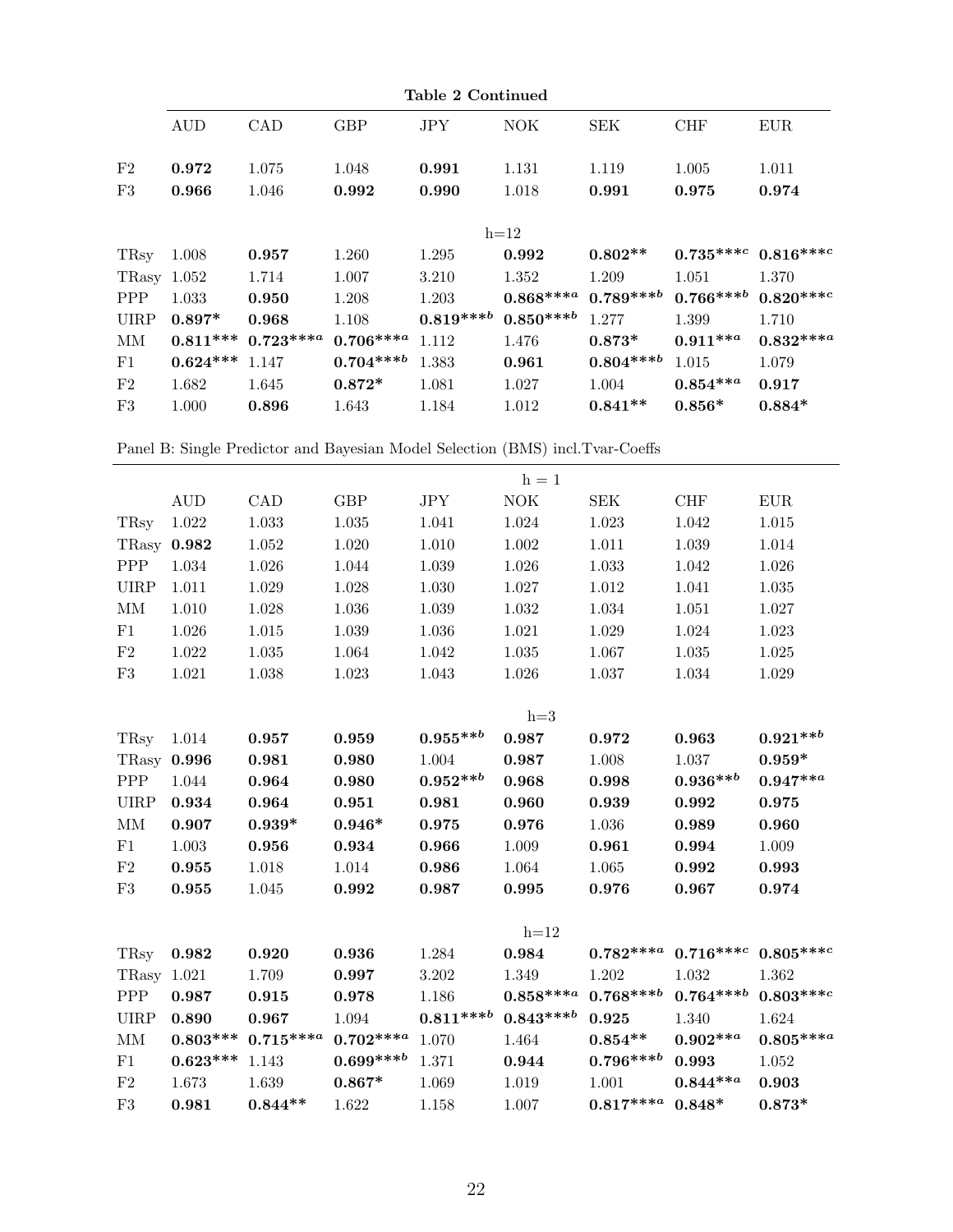|                                     | Table 2 Continued |           |                                             |                |                   |             |             |                         |  |  |  |
|-------------------------------------|-------------------|-----------|---------------------------------------------|----------------|-------------------|-------------|-------------|-------------------------|--|--|--|
|                                     | <b>AUD</b>        | CAD       | GBP                                         | $\mathrm{JPY}$ | $\rm NOK$         | <b>SEK</b>  | ${\rm CHF}$ | <b>EUR</b>              |  |  |  |
|                                     |                   |           | Panel C: Single Predictor excl. Tvar-Coeffs |                |                   |             |             |                         |  |  |  |
|                                     | <b>AUD</b>        | CAD       | GBP                                         | JPY            | $\rm NOK$         | ${\rm SEK}$ | ${\rm CHF}$ | $EUR$                   |  |  |  |
|                                     |                   |           |                                             |                | $\,h{=}1$         |             |             |                         |  |  |  |
| <b>TRsy</b>                         | 1.024             | 1.009     | $1.023\,$                                   | $1.028\,$      | 1.002             | 1.019       | 1.029       | $1.020\,$               |  |  |  |
| TRasy 1.004                         |                   | $1.010\,$ | 1.011                                       | 1.009          | 1.006             | $1.005\,$   | $1.021\,$   | 1.007                   |  |  |  |
| ${\rm PPP}$                         | $1.026\,$         | 1.009     | 1.037                                       | 1.030          | 1.010             | 1.019       | 1.031       | 1.024                   |  |  |  |
| <b>UIRP</b>                         | 1.011             | $1.015\,$ | $1.036\,$                                   | 1.020          | 1.011             | 1.017       | 1.021       | 1.021                   |  |  |  |
| $\mbox{MM}$                         | $1.030\,$         | $1.019\,$ | 1.043                                       | 1.029          | 1.038             | $1.022\,$   | 1.047       | $1.022\,$               |  |  |  |
| $\rm F1$                            | 1.026             | 1.005     | 1.052                                       | 1.024          | 1.011             | 1.014       | 1.015       | 1.016                   |  |  |  |
| $\rm F2$                            | 1.026             | 1.008     | 1.059                                       | 1.034          | 1.037             | 1.039       | 1.014       | 1.016                   |  |  |  |
| ${\rm F}3$                          | 1.014             | $1.008\,$ | 1.029                                       | $1.027\,$      | $1.013\,$         | $1.013\,$   | $1.015\,$   | 1.018                   |  |  |  |
|                                     |                   |           |                                             |                | $h=3$             |             |             |                         |  |  |  |
| <b>TRsy</b>                         | 1.035             | 1.006     | 0.981                                       | 1.041          | 0.986             | 1.012       | 1.044       | $1.003\,$               |  |  |  |
| TRasy 1.020                         |                   | $1.031\,$ | 0.987                                       | 1.071          | $1.001\,$         | $1.001\,$   | 1.059       | 0.990                   |  |  |  |
| PPP                                 | 1.056             | 1.009     | 1.007                                       | 1.029          | 1.018             | 1.013       | 1.036       | 1.013                   |  |  |  |
| $\ensuremath{\mathrm{UIRP}}\xspace$ | 1.017             | 1.049     | 1.056                                       | 1.025          | 1.011             | 1.027       | 1.023       | 1.026                   |  |  |  |
| $\mbox{MM}$                         | 1.043             | $1.023\,$ | 1.023                                       | 1.059          | 1.175             | 1.025       | 1.090       | 1.017                   |  |  |  |
| $\rm F1$                            | 1.029             | 1.004     | 1.013                                       | 1.025          | 1.037             | 1.017       | 1.025       | 1.021                   |  |  |  |
| $\rm F2$                            | 1.043             | $1.035\,$ | 1.046                                       | 1.075          | 1.113             | 1.052       | 1.013       | 1.019                   |  |  |  |
| ${\rm F}3$                          | 1.028             | $1.017\,$ | 1.052                                       | 1.029          | 1.022             | 1.047       | 1.019       | 1.016                   |  |  |  |
|                                     |                   |           |                                             |                | $\mathrm{h}{=}12$ |             |             |                         |  |  |  |
| <b>TRsy</b>                         | 1.189             | 1.128     | $0.857*$                                    | 1.494          | 1.120             | $0.897**$   | 0.950       | $0.885***c$             |  |  |  |
|                                     | TRasy 0.945*      | 1.709     | 1.010                                       |                | 1.554             | 1.229       | 1.110       |                         |  |  |  |
|                                     | 1.196             |           | $0.850**$                                   | 3.194          | $0.956**$         | 0.949       |             | $1.355\,$<br>$0.887***$ |  |  |  |
| ${\rm PPP}$                         |                   | 1.166     |                                             | 1.440          |                   |             | 0.964       |                         |  |  |  |
| <b>UIRP</b>                         | 1.040             | 1.083     | 1.136                                       | 1.019          | 1.032             | 0.999       | $3.121\,$   | 2.440                   |  |  |  |
| $\mbox{MM}$                         | 1.276             | $1.922\,$ | 0.984                                       | $1.315\,$      | $2.005\,$         | 0.975       | $0.952*$    | 0.996                   |  |  |  |
| $\rm F1$                            | 1.050             | 1.041     | $0.879**$                                   | $1.633\,$      | 0.988             | 0.996       | 1.036       | 1.046                   |  |  |  |
| $\rm F2$                            | 1.780             | 1.884     | 1.040                                       | $1.547\,$      | $1.036\,$         | $1.016\,$   | 1.051       | 1.123                   |  |  |  |
| ${\rm F}3$                          | 1.057             | 1.096     | 2.068                                       | 1.502          | 1.231             | 1.266       | 1.251       | 1.104                   |  |  |  |

Notes: RMSFE of the single-predictor models including or excluding time-varying coefficients, relative to the RMSFE of the driftless Random Walk (RW). Values below one indicate that the model under under scrutiny generates a lower RMSFE than the RW. The description of the predictors is as follows: TRsy and TRasy correspond to the symmetric and asymmetric Taylor rules, respectively; MM- fundamentals from the Monetary Model; PPP - Purchasing Power Parity; UIRP- Uncovered Interest Rate Parity; and F1, F2, F3 the first, second, and third factor respectively. The superscripts a for  $10\%$ , b for  $5\%$ , and c for  $1\%$ denote the level of significance of the one-sided DMW test based on a semi-parametric bootstrap, for the null hypothesis of equality in the RMSFE. Asterisks (\*10%, \*\*5%, \*\*\*1%) indicate the rejection of the same null, using standard critical values. The forecast evaluation period begins in 1987M12+h.

All in all, therefore, our findings suggest that at the 1-month horizon the Meese and Rogoff's (1983) exchange rate predictability puzzle prevails, even with an approach as flexible as the Bayesian method we consider. The approach, however, is beneficial in terms of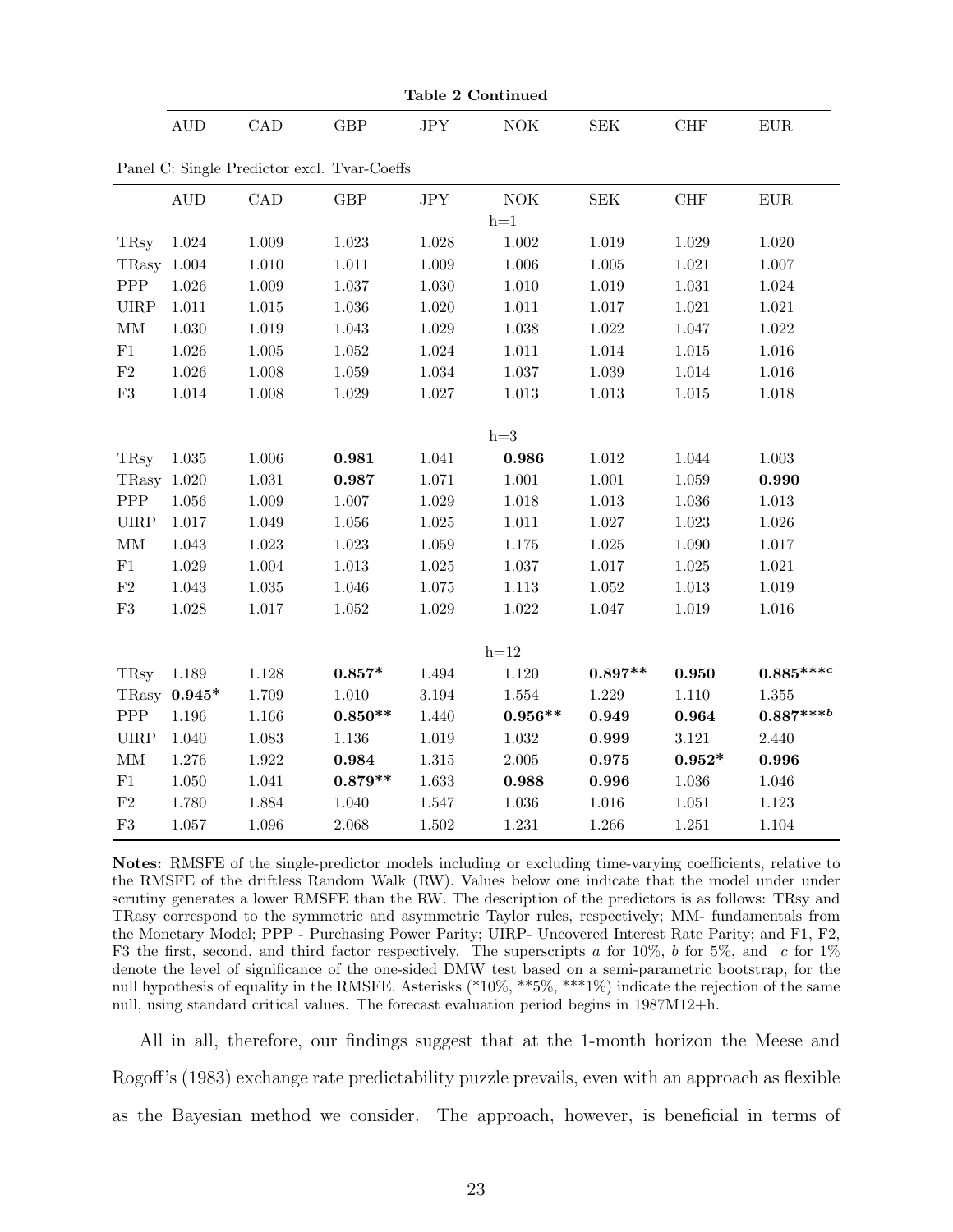improving the out-of-sample forecasting performance at the 3-and 12-months horizons.<sup>17</sup> The fact that it still delivers relatively better forecasts than models with constant coefficients also when using each fundamental in isolation, hints at the view that allowing for a flexible time-variation in parameters is comparatively more critical than allowing for time-changing fundamentals. We examine this view and other key characteristics of our flexible Bayesian method in the next subsection.

## 4.2 Characterization of BMA Including Time-Varying Coefficients

The results from our flexible Bayesian method emanate from a complex combination of the performance of multiple individual models. Understanding the method's underlying characteristics is therefore useful in explaining the sources of difference in forecasting ability relative to other competing models and across forecasting horizons. This constitutes a key contribution of this paper.

#### 4.2.1 Sources of Prediction Uncertainty

We begin by analyzing the sources of prediction uncertainty through a variance decomposition process. As noted in our methodological section, we decompose the total variance into observational variance, variance due to errors in the estimation of the coefficients, variance due to model uncertainty with respect to the choice of the predictor, and variance associated with model uncertainty with regards to the choice of the degree of time-variation in coefficients. We plot the recursive decomposition at the 1- and 12-months horizons for a representative selection of four currencies - CAD, GBP, JPY, and EUR. The plots for the 3-months horizon exhibit patterns of intermediate cases, hence, they are omitted here to conserve space but shown in the supplementary appendix online. The main characteristic of the plots at the 3-months horizon is that they resemble the pattern of the ones at the 1-month horizon when BMA with TVar-Coeffs fails to improve upon the RW, such as for the NOK, or when the magnitude of improvement is somewhat small - GBP and CAD. When

<sup>&</sup>lt;sup>17</sup>The evidence we report in the supplementary appendix online also shows that the approach yield concrete economic gains at the 3-and 12-months horizons.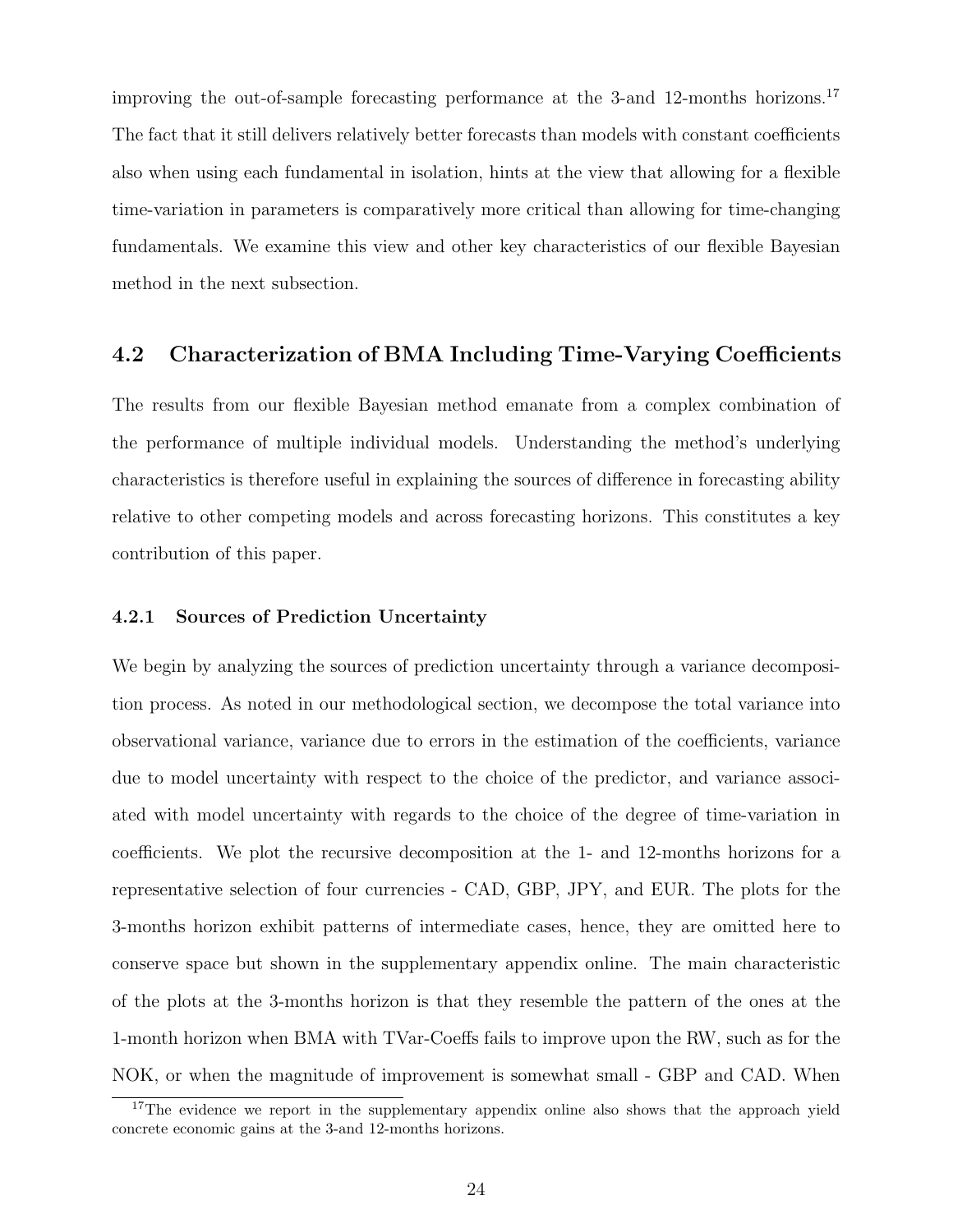the improvement is significant, the plots are similar to those at the 12-months horizon.

Figures 1 and 2 depict the variance decomposition for the two horizons and countries we focus on. In both figures, Panel A illustrates the relative weight of each of the components of prediction variance in the total variance. For all countries and horizons, the predominant source of uncertainty is observational variance. Dangl and Halling (2012) point out that this is normal for asset prices, as they frequently fluctuate randomly over their expected values. These fluctuations are expected to be noticeable for the horizons that we are considering and to dominate the predicted trend component. In Panel B of the same figures we exclude the observational variance allowing us to focus upon the relative weights of the remaining three sources of prediction uncertainty. The variance from errors in the estimation of the coefficients is now the dominant source of prediction uncertainty at both horizons. Thus, estimation uncertainty is the second most important source of prediction uncertainty and, therefore, one of the main factors hindering model forecasting performance.

Between the 1-month and the 12-months horizons, however, there are differences with respect to the extra two sources of prediction variance shown in Panel B. At the 1-month horizon, the uncertainty about which predictor is more informative about changes in exchange rates and, most notably, the uncertainty regarding the correct degree of time-variation in the regressions coefficients are detectable throughout the forecasting sample. Taking the case of the JPY as an example, in various periods, the uncertainty regarding the choice of the degree of time-variation in the coefficients represents over one tenth of the total variance excluding observational variance, peaking in certain periods, such as the 2008 financial crisis. In contrast, at the 12-months horizon the two sources of uncertainty are clustered at the beginning of the out-of-sample period, which corresponds to the initial data-points in the expanding window of the forecasting procedure.<sup>18</sup> As more evidence is accumulated, they remain low or episodic for the most part of the forecasting window.

We note, though, that while at the 1-month horizon the uncertainty about the choice of

<sup>18</sup>Geweke and Amisano (2010) point out that it is customary for the results in a Bayesian analysis to be sensitive at the beginning of the out-of-sample period, as this reflects sensitiveness to the prior density. As they emphasize, nonetheless, after a number of observations have been accumulated the results become invariant to substantial changes in the prior density distribution.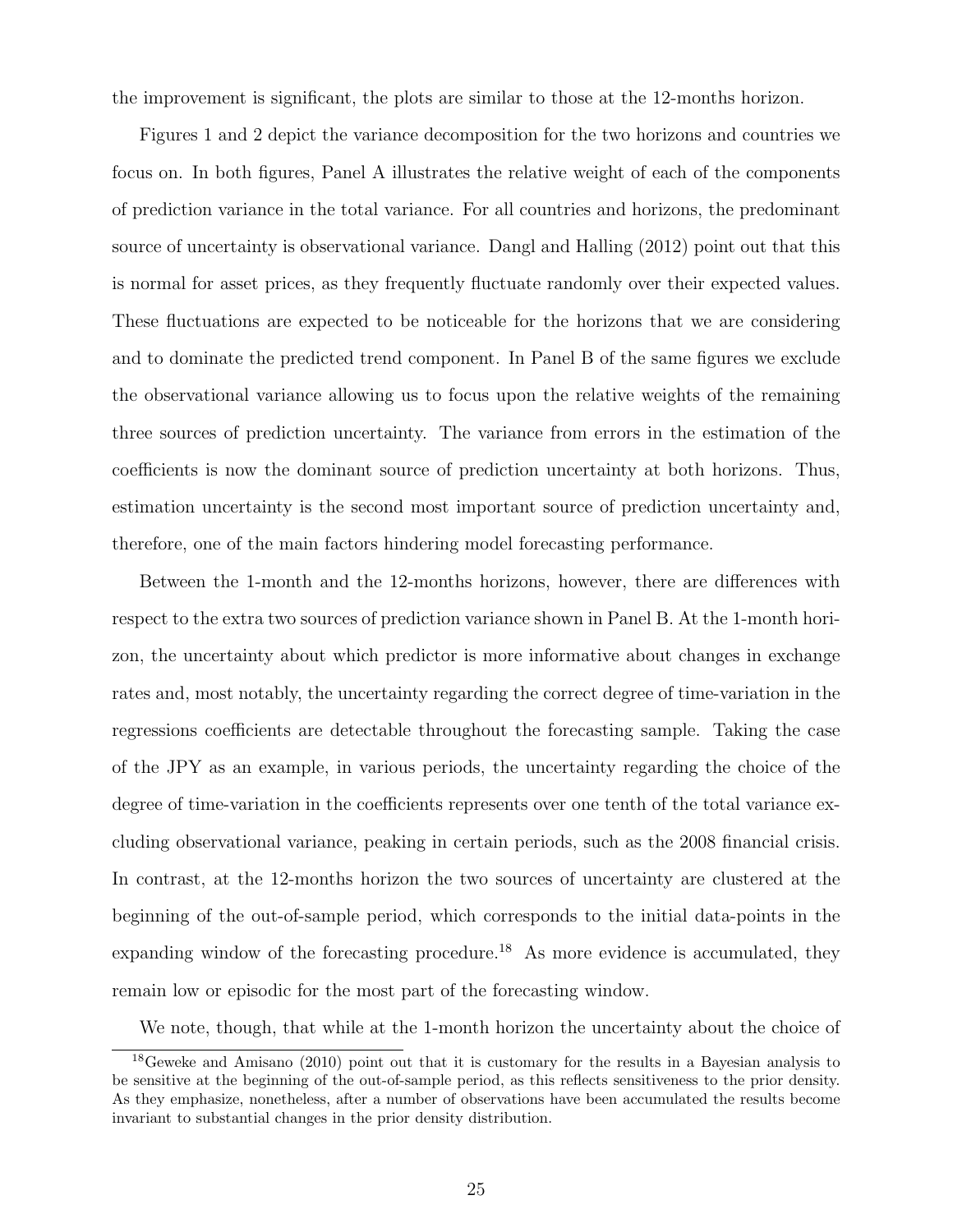

Figure 1: Sources of Prediction Variance at 1-Month Forecasting Horizon

Notes: Decomposition of the prediction variance into its constituent parts at the 1-month forecasting horizon. Panel A shows all sources of prediction variance: (i) the variance caused by random fluctuations in the data (Obs.var.); (ii) variance due to errors in the estimation of the coefficients (Unc.coef); (iii) variance due to model uncertainty with respect to the choice of the predictor (Unc.choice of pred); and (iv) variance due to model uncertainty with respect to the choice of the degree of time-variation in coefficients (Unc.Tvar). The Panel shows relative proportions of these variances. Panel B excludes the variance due to random fluctuations in the data (Obs.var.) and shows the relative weights of the remaining sources of prediction variance, and hence also sum to one.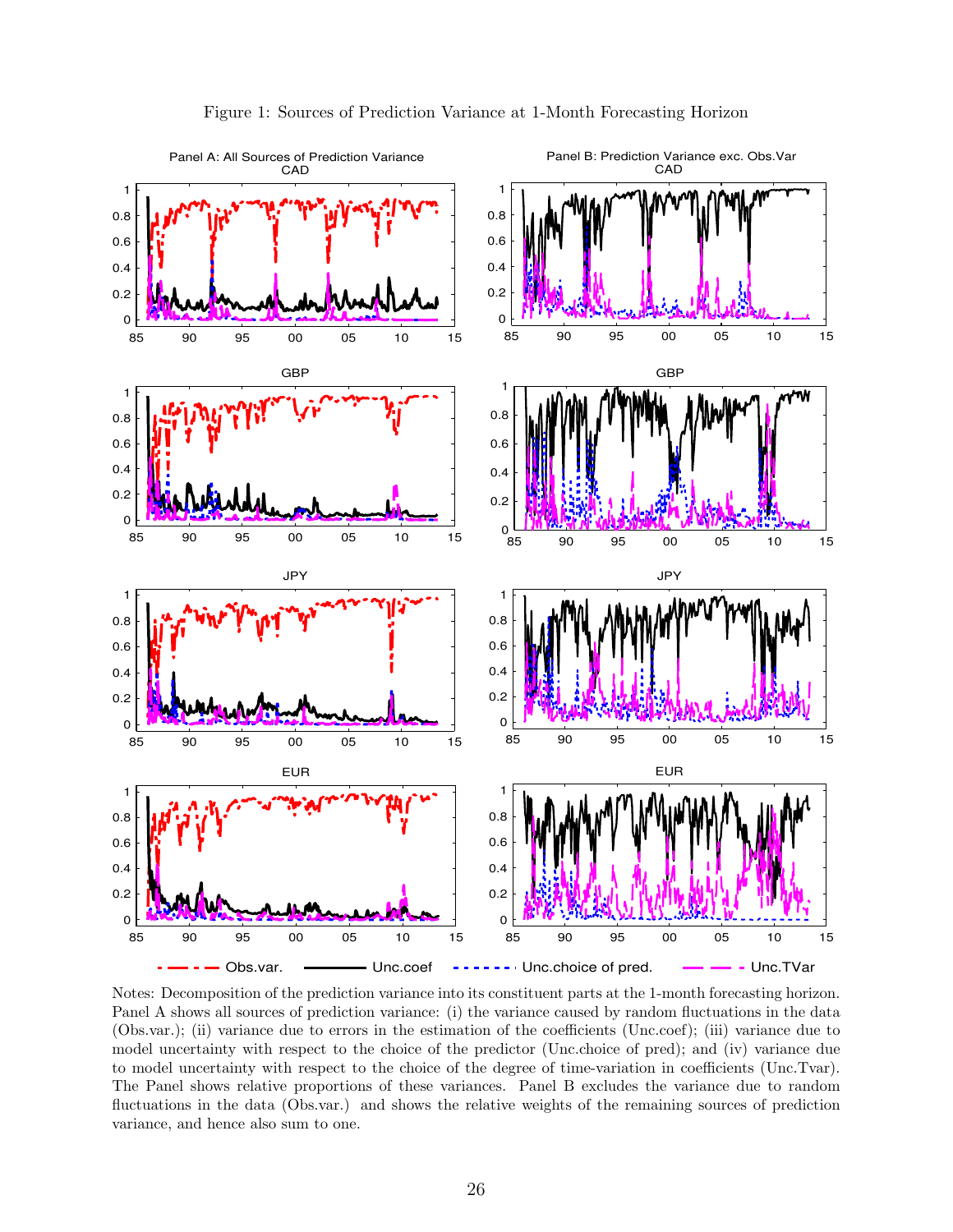

#### Figure 2: Sources of Prediction Variance at 12-Months Forecasting Horizon

Notes: As in Figure 1, except that here the forecasting horizon is 12-months.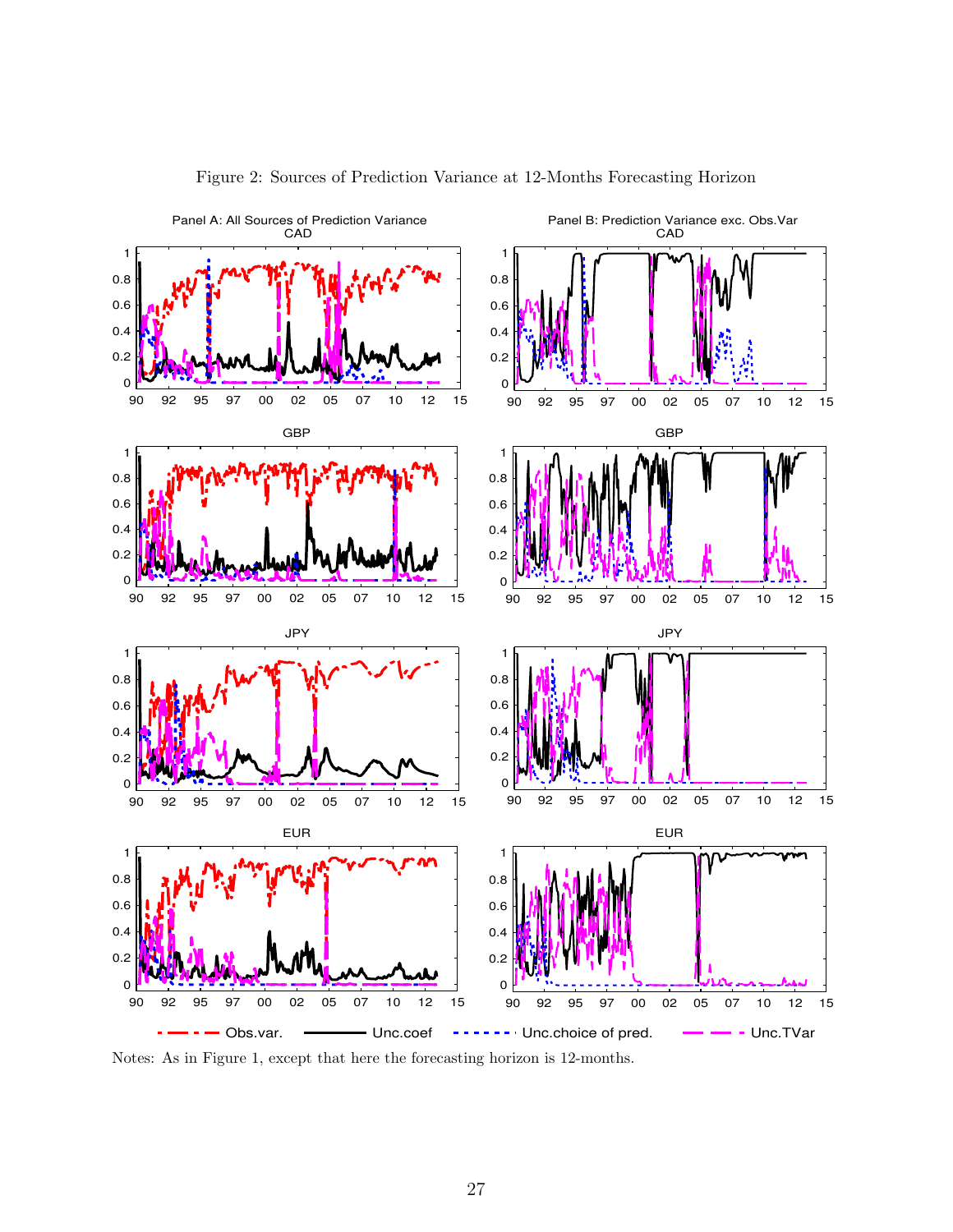the relevant predictor is apparently non-negligible in the cases of the GBP and the JPY, this appears to be less critical than estimation uncertainty and the uncertainty about the level of time-variation in coefficients in terms of influencing forecasting performance. As we will illustrate when examining the importance of individual predictors, the reason is that for the most part of the forecasting window, effectively up to three predictors are selected and used in the regression; and the switches between these predictors are largely infrequent.

We interpret these findings as suggesting that although estimation uncertainty is a key obstructing factor at both horizons, at the 1-month horizon our flexible models fail to improve upon the RW because of the additional uncertainty regarding the precise level of time-variation in coefficients necessary to capture instabilities present in the data. Put differently, there is no certainty about the exact degree of time-variation in coefficients to embed in the model, in order to offset the loss in forecasting performance emanating from estimation uncertainty. On the contrary, as the forecasting horizon increases our models successfully embed the level of time-variation in coefficients present in the data. They therefore counterbalance the loss in the precision in the coefficients' estimation with increased variability of the coefficients, leading to more accurate forecasts than RW. This means that beyond the typical uncertainty associated with random fluctuations in the data, both, estimation uncertainty and coefficient instability obstruct exchange rate models' forecasting performance; and our BMA and BMS including TVar-Coeffs adapt to the pattern in the data at longer forecasting horizons.

We relate these findings to Bacchetta *et al.* (2010) and Giannone (2010). Bacchetta *et* al. (2010) calibrate a theoretical reduced-form model of the exchange rate on actual data to examine whether parameter instability rationalizes the Meese and Rogoff (1983) result of exchange rate unpredictability. They find that estimation uncertainty is the main factor that hinders exchange rate models forecasting performance and not time-variation in coefficients. Giannone (2010) disputes these findings and shows that both, estimation uncertainty and parameter instability, might explain the Meese-Rogoff puzzle.

Giannone (2010) also examines the trade-offs between estimation error and parameter uncertainty. He observes three stages when forecasting in an expanding window of data. The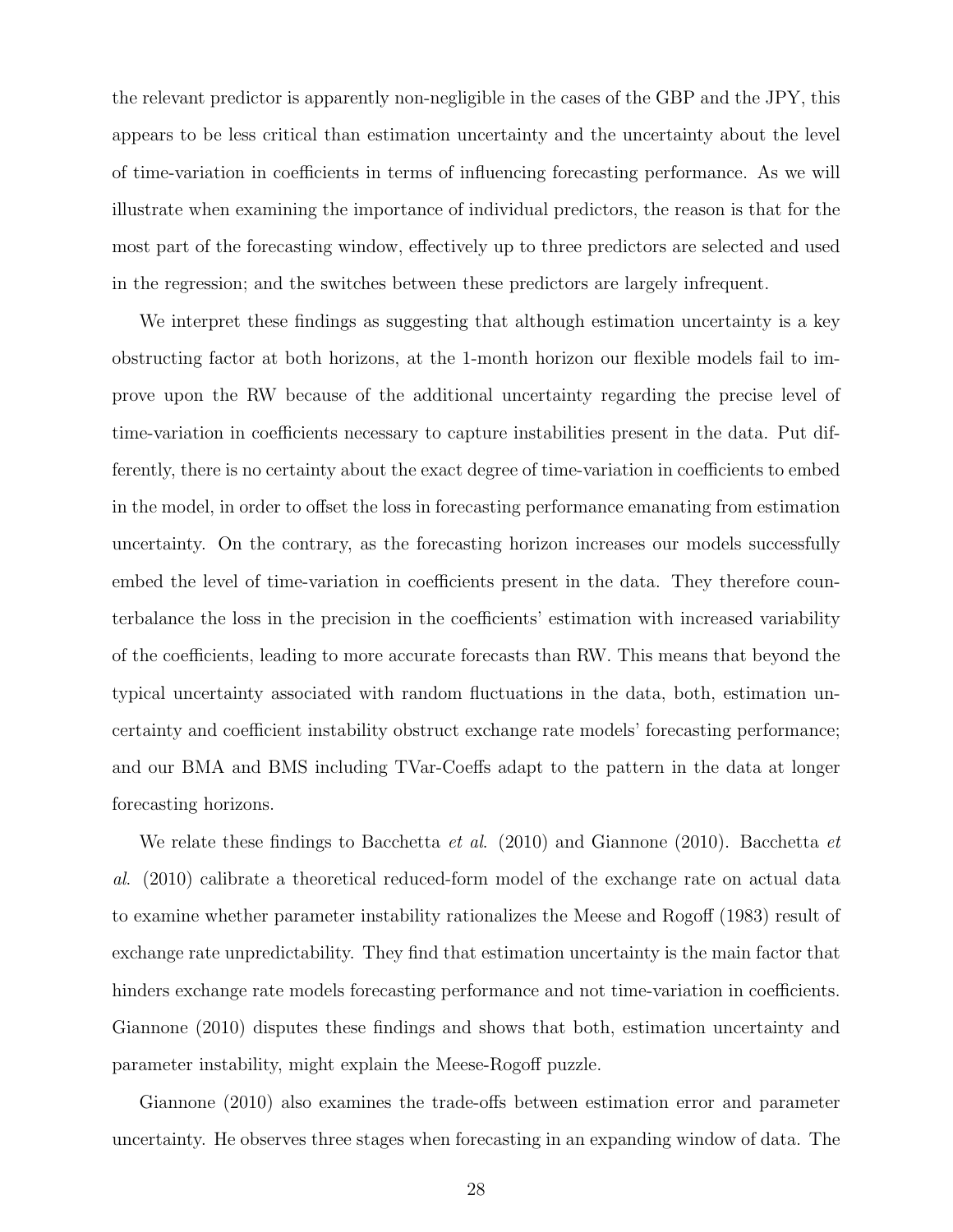first stage is characterized by a high forecast error associated with the first few observations of the forecasting period. In the second stage, the forecast accuracy increases as the estimation window is expanded beyond these few initial observations, signalling reduction in the coefficients' estimation error. In the third stage, however, further increasing the estimation window deteriorates the forecasting performance, as gains from reduced estimation error are compensated by losses due to the presence of structural instabilities. Accordingly, the recursive ratio of the relative RMSFE over the forecast window loosely resembles a ∪ shape.

The figures of our recursive relative RMSFE for the BMA excluding TVar-Coeffs and BMA including TVar-Coeffs are relegated to the supplementary appendix. The noteworthy fact from the figures is that they elucidate Giannone's (2010) observations for the first and second stages, but not the third stage. In our case, further increasing the window does not lead to a complete deterioration of the forecasting performance relative to the RW. For the most part of the forecasting period and horizons greater than 1-month the relative RMSFE is below one, favouring our flexible models. When read in conjunction with the main sources of instabilities we detect, this observation reinforces our conclusions that BMA and BMS including TVar-Coeffs successfully capture the degree of time-variation in parameters necessary to offset the loss in forecast accuracy due to estimation uncertainty.

To add up to these results, in the supplementary online appendix we focus in another measure of forecast accuracy that underlies our Bayesian approach, namely the predictive likelihoods, see Geweke and Amisano (2010). The two main insights from the measure are as follows. First, the measure confirms that models with time-varying coefficients are empirically plausible, especially as the forecasting horizon increases. Second, observations around the 2008 financial crisis contribute highly to the evidence in favor of the time-varying coefficients models. Overall, our findings remain invariant when using this measure of forecast accuracy and they further rule out the ∪ pattern reported in Giannone (2010).

#### 4.2.2 Fluctuation Test

In addition to the recursive relative RMSFE and the cumulative log predictive likelihoods, we formally test for forecasting ability over time in presence of instabilities by implementing the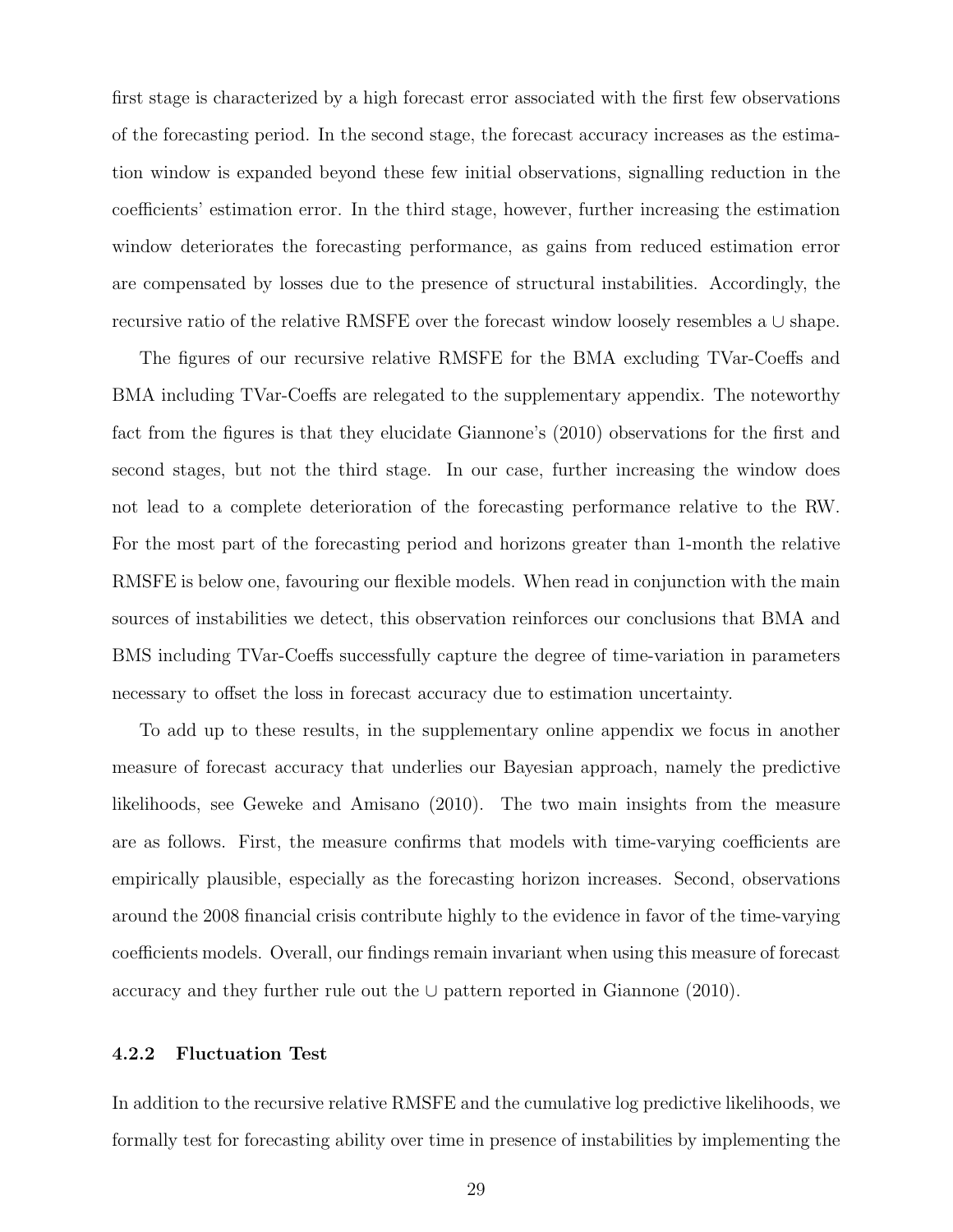Giacomini and Rossi's (2010) one-sided Fluctuation test (Ft-test). Under the null hypothesis, the Ft-test gauges whether the local relative forecasting performance (based on DMW test) of the Fundamentals-based model and the RW is equal at each point in time. The alternative is that the Fundamentals-based model forecasts better than the RW. Hence, when the Ft-test statistic is above its critical value at the 10% level of significance, the Fundamental-based model forecasts significantly better than the RW at that point in time; otherwise, if the Fttest is below its critical value, the evidence is consistent with absence of forecasting ability of the model. To compute the test, we follow the recommendations in Giacomini and Rossi  $(2010)$  and set the size of moving local window to a third of the in-sample observations.<sup>19</sup>

The Ft-test for the 1-month and 12-months forecasting horizons are reported in Figures 3 and 4. Clearly, at the 1-month horizon, our BMA including or excluding TVar-Coeffs never display significant forecasting ability, as the Ft-test is always below its critical value. On the other hand, at 12-months the Ft-test for the BMA including TVar-Coeffs is consistently above the critical value for all currencies; while for the BMA excluding TVar-Coeffs forecasting ability shows up in some periods, but not others. Overall, this is a further piece of evidence regarding the importance of systematically taking into account time-variation in parameters of the exchange rate models.

#### 4.2.3 Analysis of the Degree of Time-Variation in Coefficients

Our analysis of the sources of prediction uncertainty indicates that the uncertainty regarding the degree of time-variation in parameters is not trivial at 1-month horizon, while at longer forecasting horizons it becomes low as more evidence is gathered. But the precise amount of time-variation was not mentioned. Figure 5 provides this information focusing on the same representative set of currencies - CAD, GBP, JPY, and EUR. It depicts the total posterior probability of each of the support points for time-variation in coefficients,  $\delta$ . At the 1-month horizon in Panel A, at least three support points for time-variation in coefficients are fairly

<sup>&</sup>lt;sup>19</sup>According to Giacomini and Rossi's (2010) Monte Carlo evidence, the Fluctuation test has good properties when implemented using a local moving window size that is a small, such as a third of the in-sample estimation window; see also Rossi (2013). For the critical values of the Fluctuation test, see Table I in Giacomini and Rossi (2010).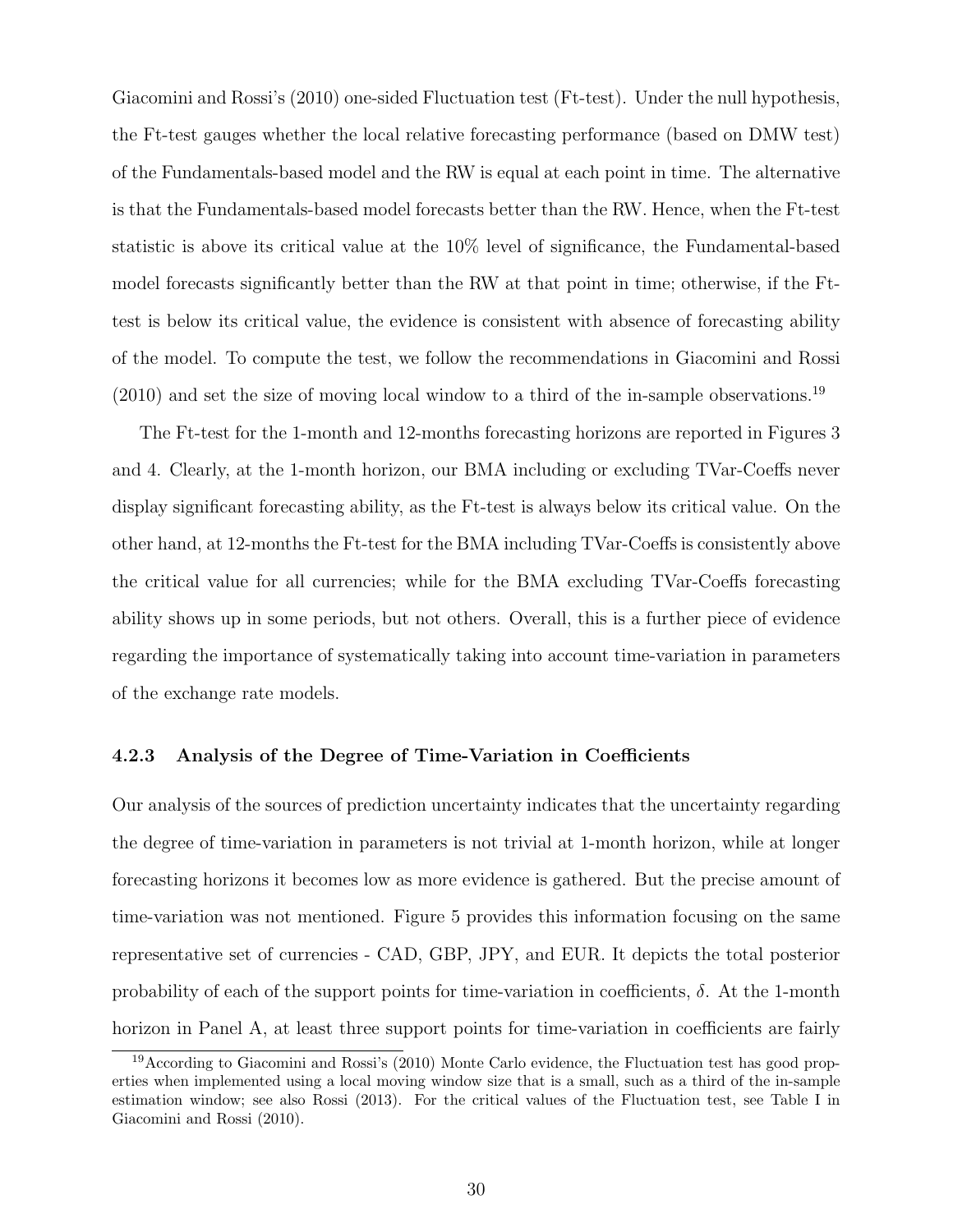

Figure 3: Fluctuation Test at 1-Month Forecasting Horizon

Notes: The Figure shows the Giacomini and Rossi's (2010) one-sided Fluctuation test (Ft-test) based on DMW-test for the BMA including TVar-Coeffs and the BMA excluding TVar-Coeffs. The benchmark model is the driftless Random Walk (RW). It also displays the one-sided Ft-test critical value at 10% level of significance. When the Ft-test statistic is above its critical value, we reject the null of equal local relative forecasting performance between our methods and the RW, and conclude that the method under consideration forecasts significantly better than the RW at that point in time. When the Ft-test is below its critical value, the evidence is consistent with absence of forecasting ability of the method under consideration. The forecasting horizon is  $h = 1$ .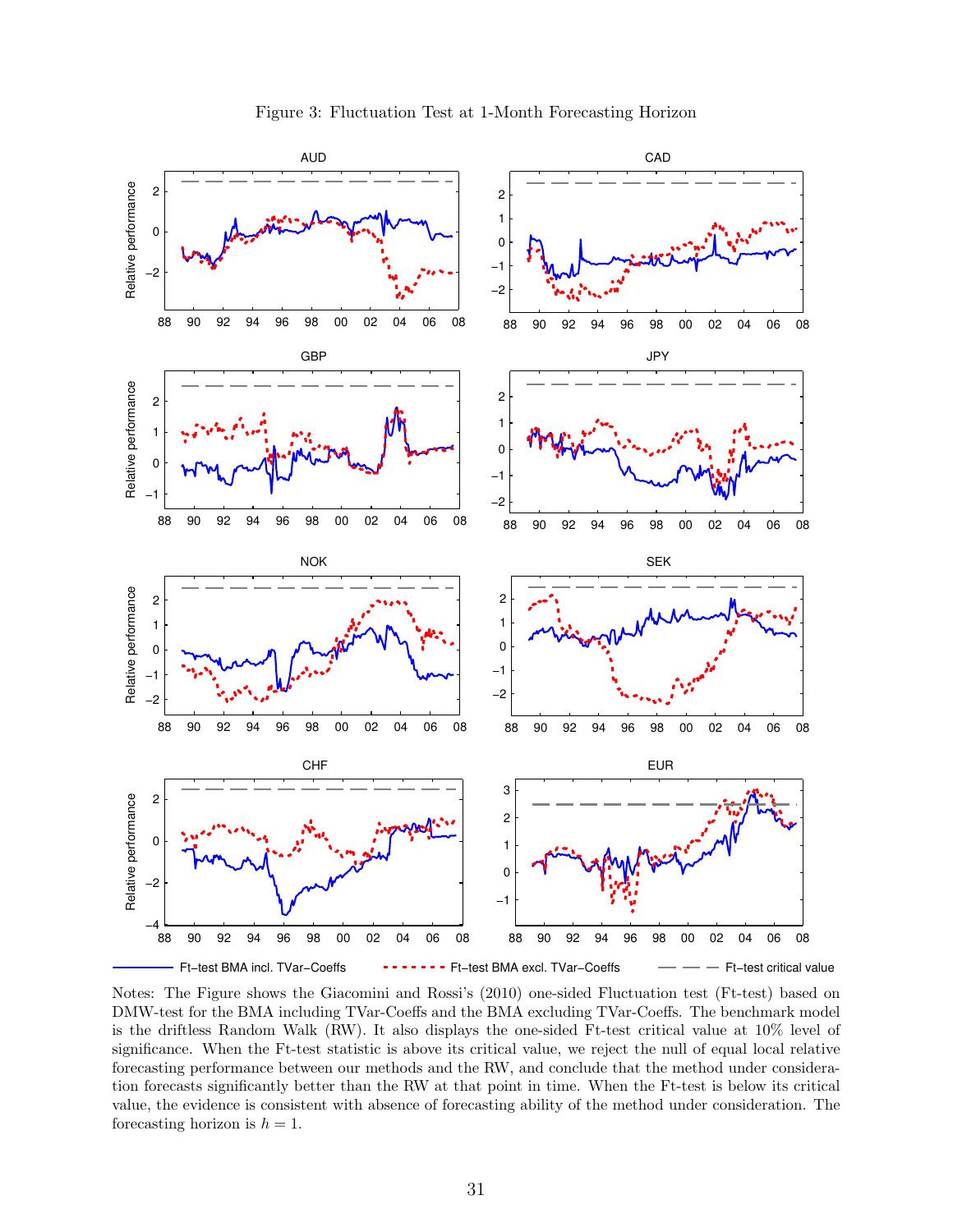

Figure 4: Fluctuation Test at 12-Months Forecasting Horizon

Notes: As in Figure 3, except that here the forecasting horizon is 12-months.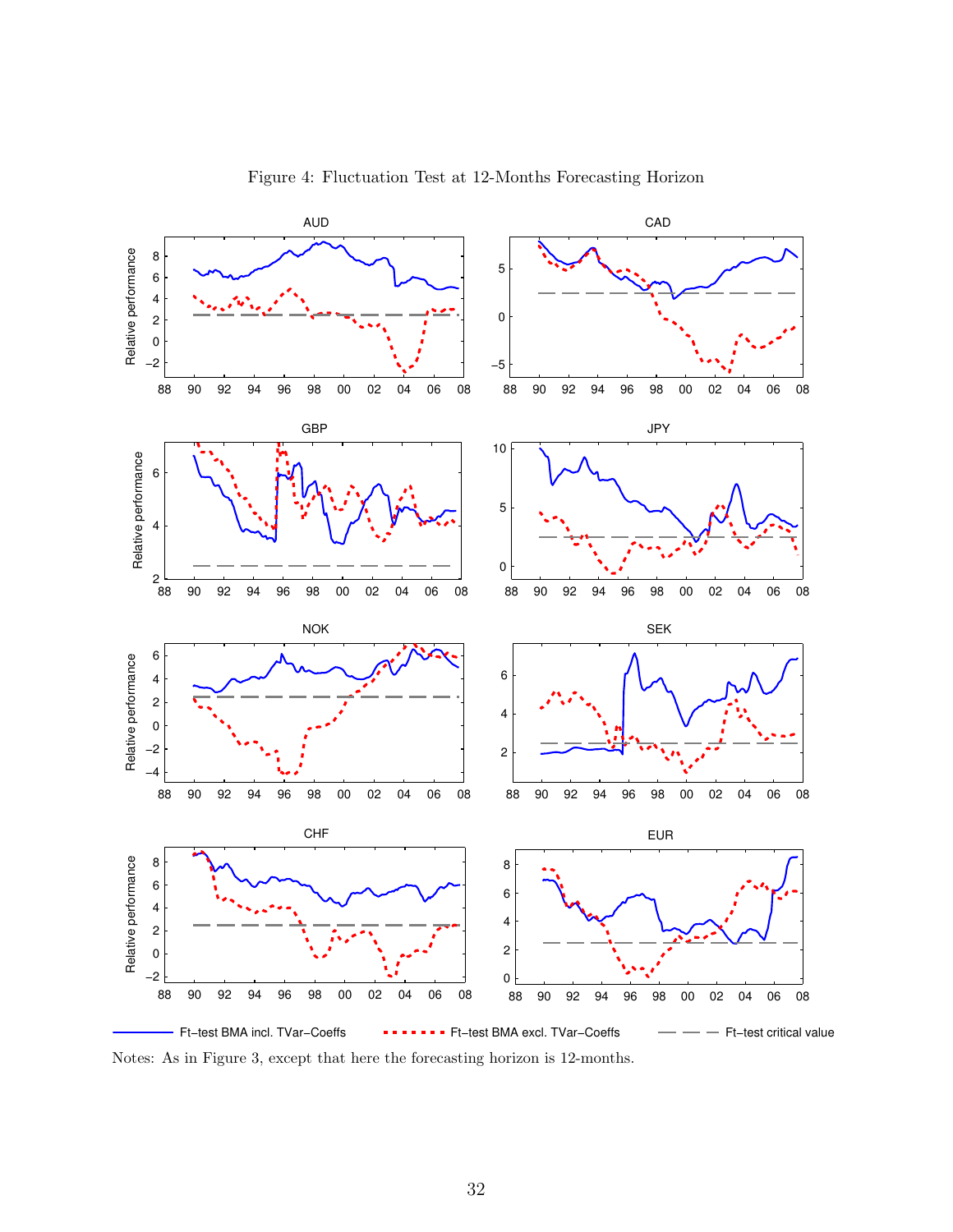

Figure 5: Posterior Probabilities of Degrees of Time-variation in Coefficients  $(\delta)$ 

Notes: Posterior probabilities of values of  $\delta$  (support points for time-variation in coefficients) for a representative selection of countries. Panel A is for the 1-month forecasting horizon and Panel B for 12-months. These are the weights employed to produce the average forecasts in the BMA including TVar-Coeffs.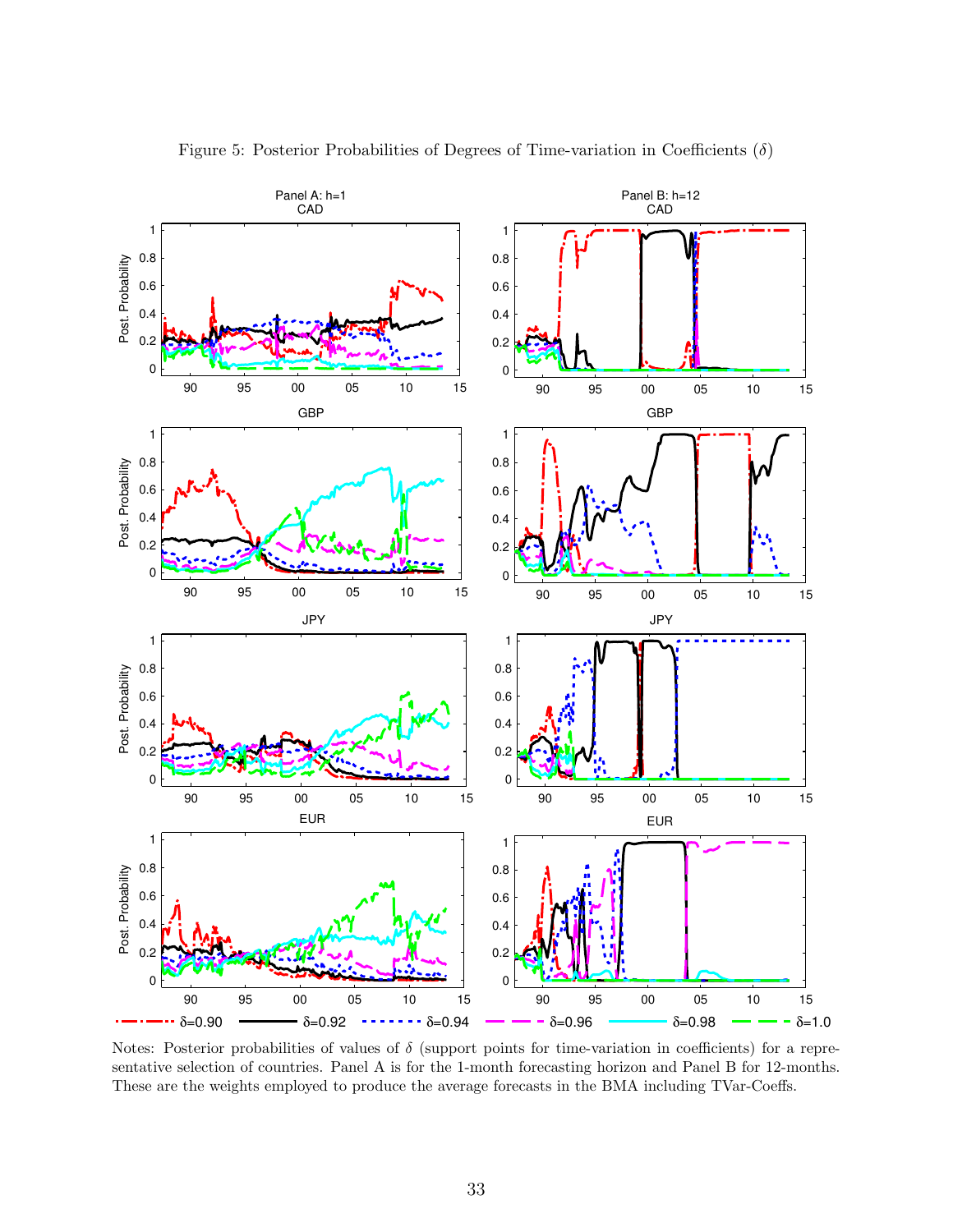likely, as reflected in the magnitude of their weights over the out-of-sample window. In the case of the JPY and the EUR, for example, models with constant and moderate degree of time-variation in coefficients ( $\delta = [1.00, 0.98]$ ) are, on average, as likely as the ones with high degree of time-variation ( $\delta = 0.96$ ), both with probability varying around 20%. For the CAD, the weights are approximately distributed evenly between models with high degree of time-variation in coefficients ( $\delta = [0.90, 0.92, 0.94, 0.96]$ ). In all cases, there are frequent changes in the most likely support point to embed in the model over the forecasting window. These recurrent changes are reflected in the relatively high uncertainty about the correct degree of time-variation in coefficients at the 1-month forecasting horizon.

By contrast, at the 12-months horizon in Panel B, up to two very dynamic models - with  $\delta$  ranging from 0.90 to 0.96 - attract the largest support from the data. The switches in the most likely support points over the forecasting window are occasional, once the influence of the initial data-points is discounted. As an example, for the JPY, models with  $\delta = 0.92$  were empirically plausible up to 2003, while from this period onwards,  $\delta = 0.94$  is the most likely degree of time-variation supported by the data. The preponderance of a certain value of  $\delta$ for a prolonged period and with occasional shifts within the forecasting window, is mirrored in the low uncertainty with respect to the degree of time-variation in coefficients at this horizon.

Interestingly, Giannone (2010) finds that to match the pattern of exchange rate unpredictability present in the data, a significant amount of time-variation in coefficients were necessary in his simulations. Beckmann and Schuessler (2015) show in a Monte Carlo Simulation that a time-varying parameter model like ours, i.e., which allows for gradual to high degree of time-variation in coefficients, is well suited to recover the patterns in the data. As well, in an application to equity returns, Dangl and Halling (2012) find that models with moderate ( $\delta = 0.98$ ) to high ( $\delta = 0.96$ ) degree of time-variation are empirically appropriate.

#### 4.2.4 Analysis of the Importance of Individual Predictors

A final characteristic that we explore in our flexible models is the importance of individual predictors. Figure 6 shows which predictors accumulate the highest probability at each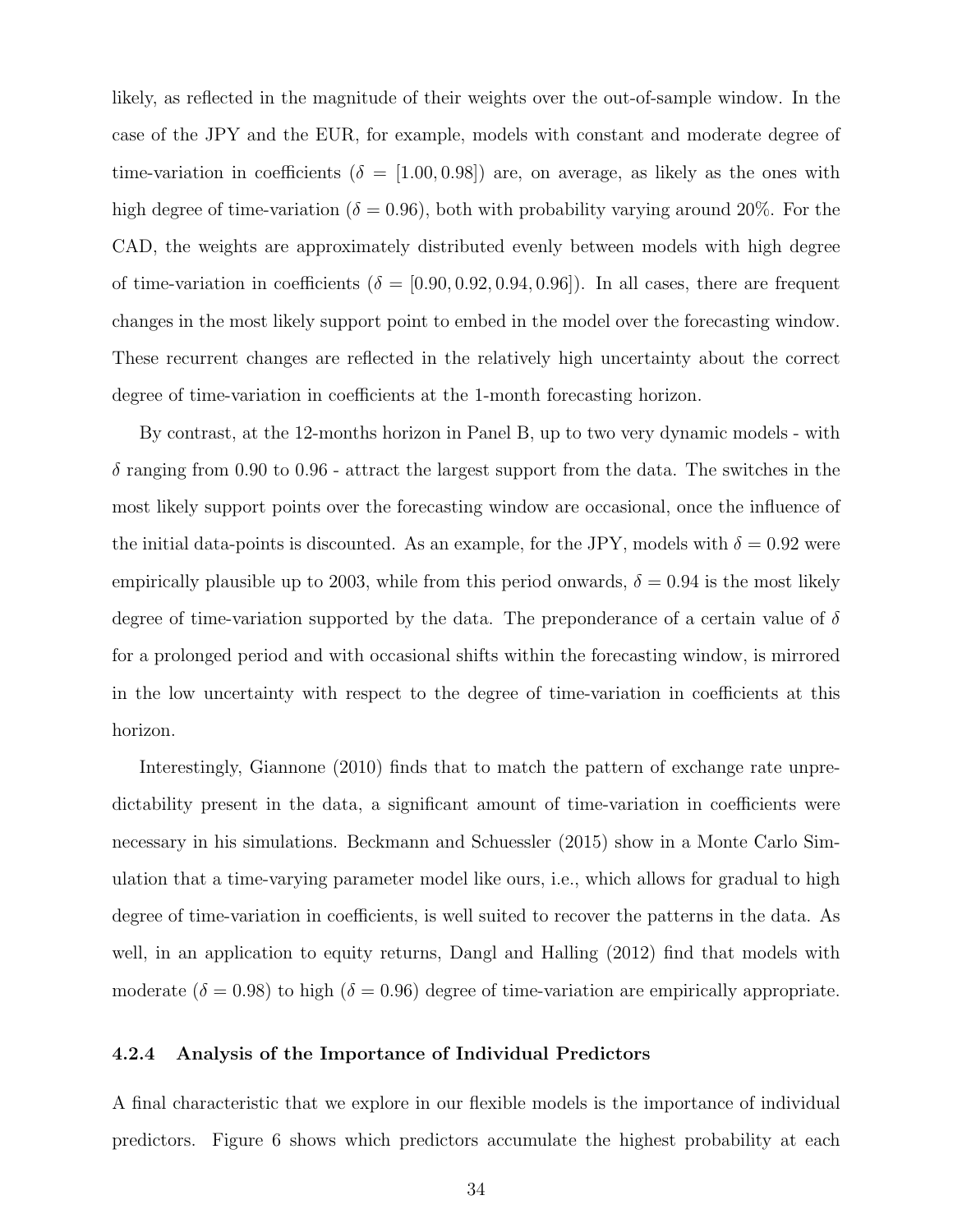

Figure 6: Predictors with the Largest Posterior Probability at Each Period

Notes: Predictors with the highest probability at each point in time for a representative selection of countries. Panel A is for 1-month forecasting horizon and Panel B for 12-months. The forecasts from the BMS including TVar-Coeffs are based on these predictors.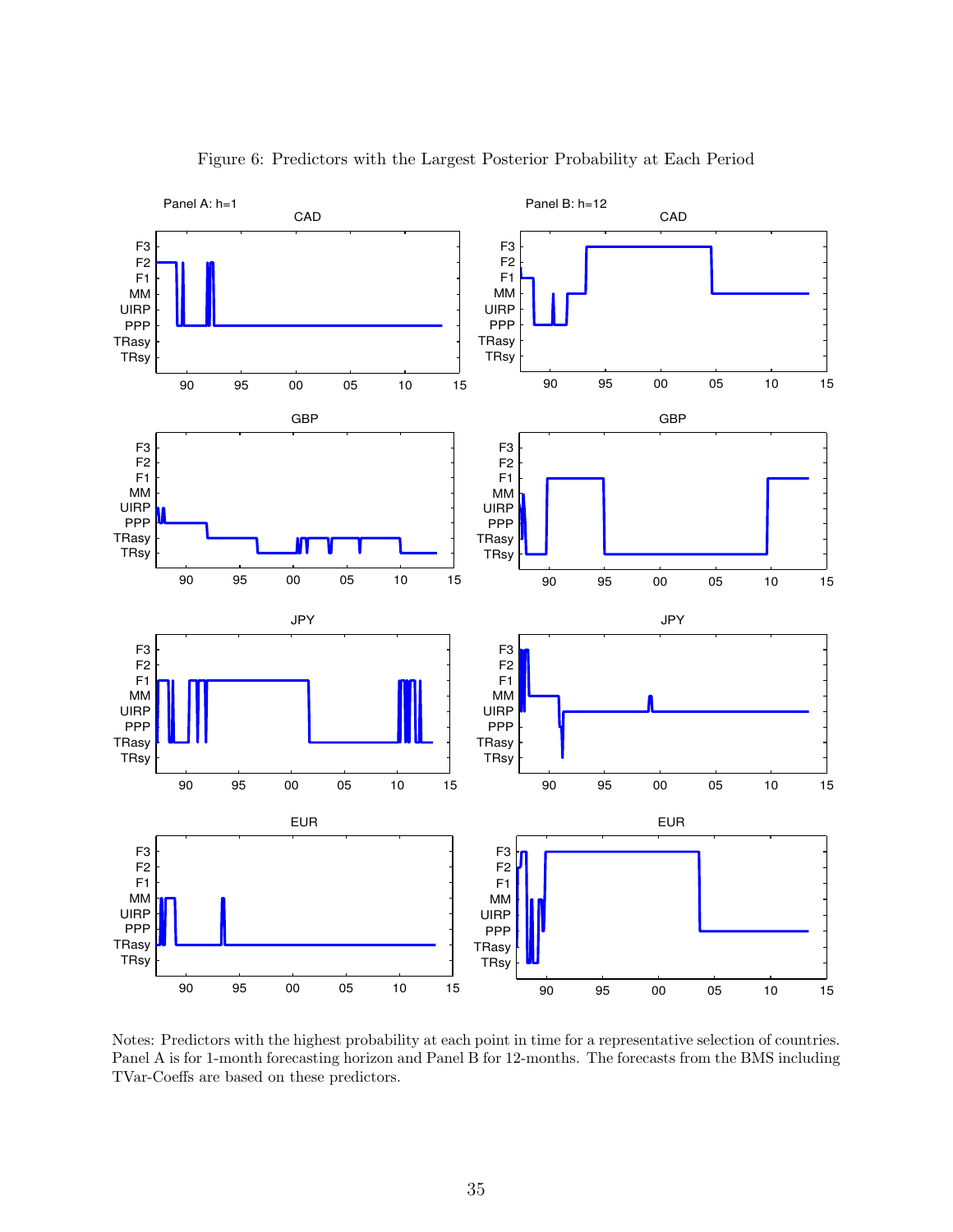point in time. For each horizon-currency, there are at most three predictors that are highly informative about movements in the currency's exchange rate. But for the same currency rate, the relevant predictors often change with the forecasting horizon. Focusing on the EUR as an example, while fundamentals from the asymmetric Taylor rule (TRasy) are dominant over the entire forecasting period at 1-month horizon, the third exchange rate factor and PPP fundamentals are more relevant in explaining variations in the USD/EUR rate at the 12-months horizon.

Furthermore, the shifts between the currency-specific fundamentals at each horizon are largely infrequent after ignoring the effect of the initial observations. The case of the EUR currency discussed above also exemplifies this point. After the initial swings among several predictors at the beginning of the forecasting window, the third exchange rate factor attracts the largest support from the data up to 2004M12. From this point onward, PPP fundamentals become the most relevant determinants of variations in the USD/EUR rate at the 12-months horizon. All in all, the tight number of predictors that are empirically plausible for each currency-horizon, together with the few or clustered swings across these predictors, translates into negligible uncertainty with respect to the choice of the predictor.

# 5 Robustness Checks and Extensions

We verify the robustness of the empirical findings in the previous section in multiple dimensions. These include: (1) performing our previous analyses in a setting with additional predictors; (2) allowing for an autoregressive process in the coefficient's law of motion; (3) changing the priors; (4) forecasting in a rolling window approach; (5) examining the forecasting performance at the 6- and 24-months forecasting horizons; (6) extending the analyses to other exchange rates; (7) verifying the sensitivity of our results to the method used in the seasonal adjustment; and (8) changing the base currency. In all cases, we focus in the BMA including TVar-Coeffs and the BMA excluding TVar-Coeffs, and relying exclusively on statistical metrics for forecast evaluation. Where applicable, statistical significance is based on the DMW test with asymptotic critical values. Results for the four initial checks are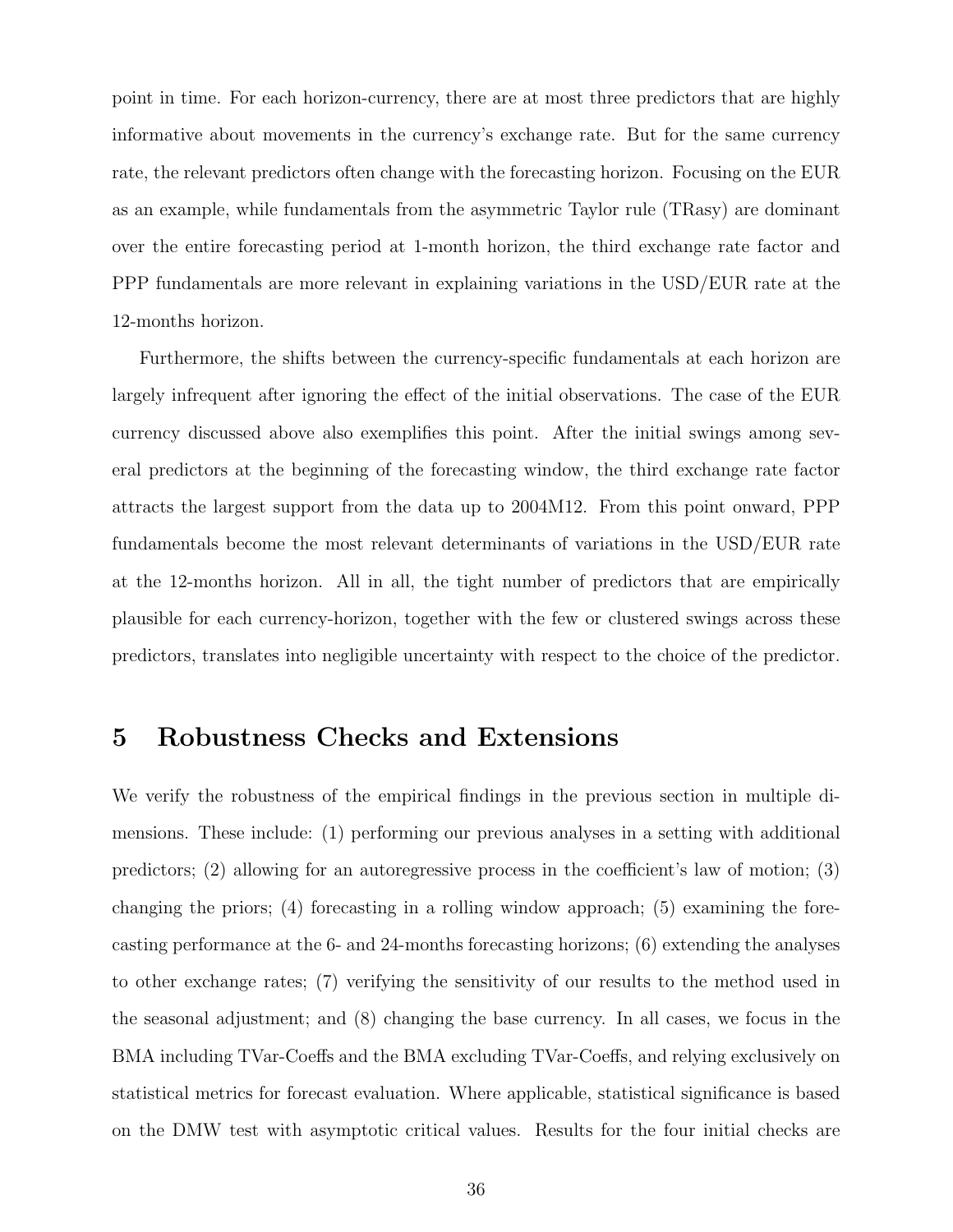reported below, and the remaining robustness are tabulated in the supplementary appendix online. In essence, our results hold up to a large extent.

#### 5.1 Inclusion of Additional Set of Predictors

In our baseline analysis the choice of fundamentals is motivated by their preponderance in the exchange rate literature and data availability. Here we repeat the analysis including four additional fundamentals, but focusing on a relatively smaller sample and fewer currencies - CAD, GBP, JPY, and EUR- for which we are able to obtain data.

The first three extra fundamentals are constructed from the Nelson-Siegel (1987) relative factors, as recently put forward by Chen and Tsang (2013):

$$
f_{t,LR} = L_t^{NS} + e_t
$$
,  $f_{t,SR} = S_t^{NS} + e_t$ ,  $f_{t,CR} = C_t^{NS} + e_t$ ,

where  $L_t^{NS}$  is the relative level factor,  $S_t^{NS}$  is the relative slope factor,  $C_t^{NS}$  is the relative curvature factor, and  $e_t$  denotes the nominal exchange rate. Also in line with Chen and Tsang (2013), we obtain the relative factors period by period from OLS estimates of the following equation:

$$
i_t^m - i_t^{m*} = L_t^{NS} + S_t^{NS} \left(\frac{1 - e^{-\lambda m}}{\lambda m}\right) + C_t^{NS} \left(\frac{1 - e^{-\lambda m}}{\lambda m} - e^{-\lambda m}\right) + \varepsilon_t^m \tag{18}
$$

with  $i_t^m$  denoting the continuously compounded zero-coupon nominal domestic yield on an m-month bond,  $i_t^{m*}$  is its foreign counterpart,  $\lambda$  is a parameter set to 0.0609 as typical in the literature, and  $\varepsilon_t^m$  is an estimation error.

Our use of each relative factor as a regressor, rather than all the factors jointly, is guided by Chen and Tsang (2013) and Berge (2013), who uncover evidence of distinct predictive ability of each factor. The relative factors are constructed from zero-coupon bonds yields for various maturities, typically of 3, 6, 12, 24, 36, 60, 72, 84, 96, 108, and 120 months. The data are obtained from national central banks, except for Japan where the source is the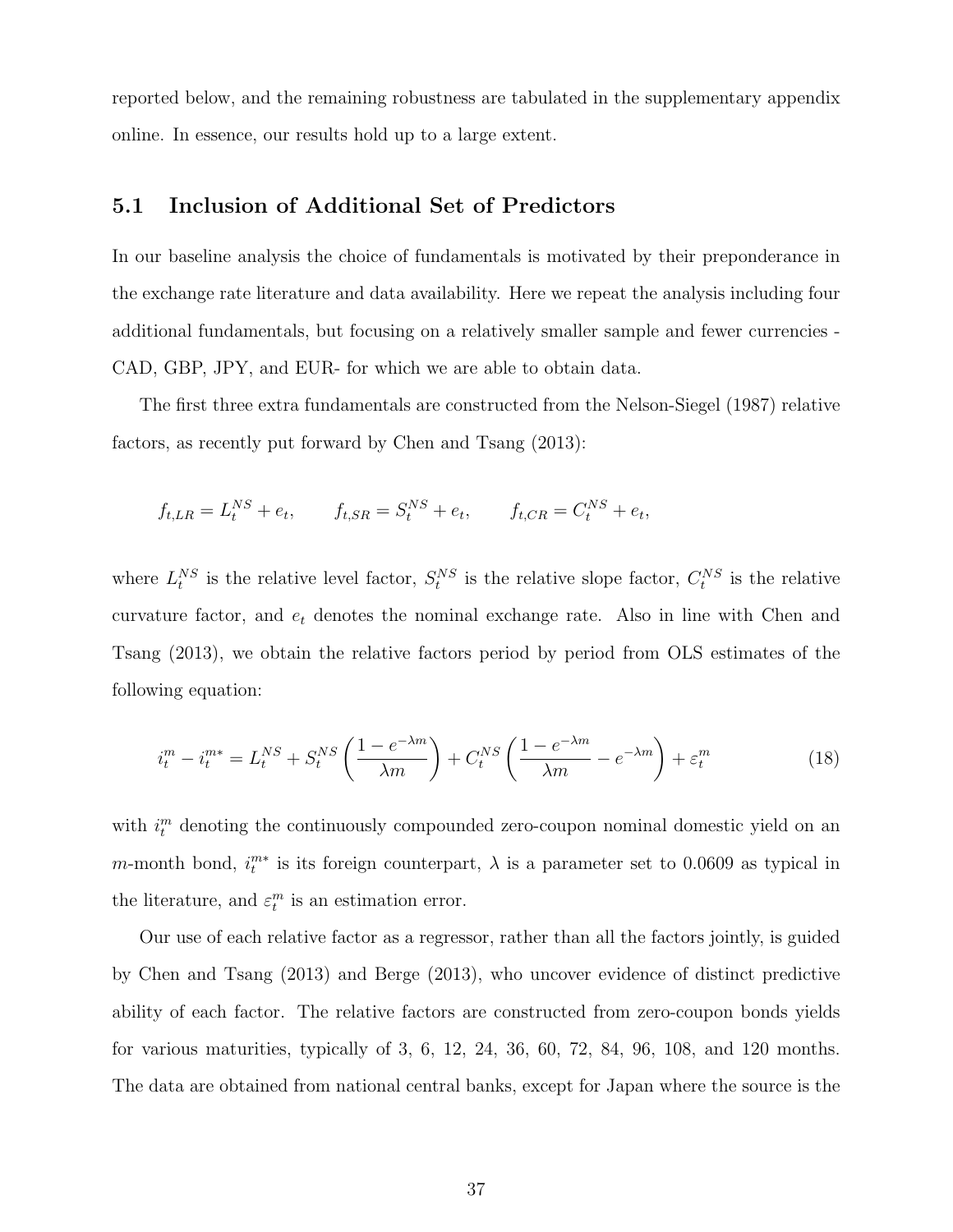ministry of finance.<sup>20</sup>

The last additional fundamental is derived from the Gourinchas and Rey's (2007) external balance model:

$$
f_{t,nxa} = nx a_t^{(n)} + e_t \tag{19}
$$

where  $nxa_t^{(n)}$  $t^{(n)}$  is the bilateral measure of cyclical external imbalances between the home and foreign country *n*. We first construct  $nxa_t^{(n)}$  using quarterly data from Della Corte *et al.*  $(2012)$  and also employing their instrumental variable approach.<sup>21</sup> We then derive monthly observations via a quadratic-match-average interpolation method. Adding these regressors to the eight previous ones, our model space now contains 12 regressors. Because data on bond yields are available from 1990M1, and the data in Della Corte et al. (2012) extend up to 2007Q3, our effective sample runs from 1990M1 to 2007M9. We use the first 120 observations for in-sample estimation, leaving the remaining for OOS analysis.

Forecast results for the four currencies are shown in Panel I of Table 3, and variance decomposition results based on the representative case of the CAD are displayed in Panel I of Figure 7. Our previous conclusions remain unaltered. Models with time-varying coefficients deliver larger forecast gains than the RW and the constant-coefficients models at  $h = 3$  and  $h = 12$ . As well, the uncertainty in the coefficient's estimation and the uncertainty about the precise degree of coefficients variability to allow in the model at  $h = 1$  remain the key obstructing factors to forecast improvements.

<sup>&</sup>lt;sup>20</sup>The level factor  $L_t^{NS}$  has a constant loading in the yield curve and picks up aspects that shift the relative yield curve (e.g., inflation expectations). The slope factor  $S_t^{NS}$  captures the short end of the yield curve and is connected with dynamics in monetary policy. The curvature factor  $C_t^{NS}$  has its largest effect in the middle of the yield curve, and a zero loading at maturity  $m = 0$  as well as at the extreme maturities (Berge, 2013)

<sup>&</sup>lt;sup>21</sup>The approach in Della Corte *et al.* (2012) is as follows. First, the global  $(nxa_t)$ , rather than the bilateral, measure of cyclical external imbalances is regressed on a collection of instruments. These instruments include the  $nxa_t$  of the foreign country and the bilateral detrended net exports between the home and foreign countries, constructed as a linear combination of the stationary components of log bilateral exports and imports to wealth ratios. The fitted value from this regression is then the proxy for  $nxa_t^{(n)}$ . See Della Corte et al. (2012) for extra details.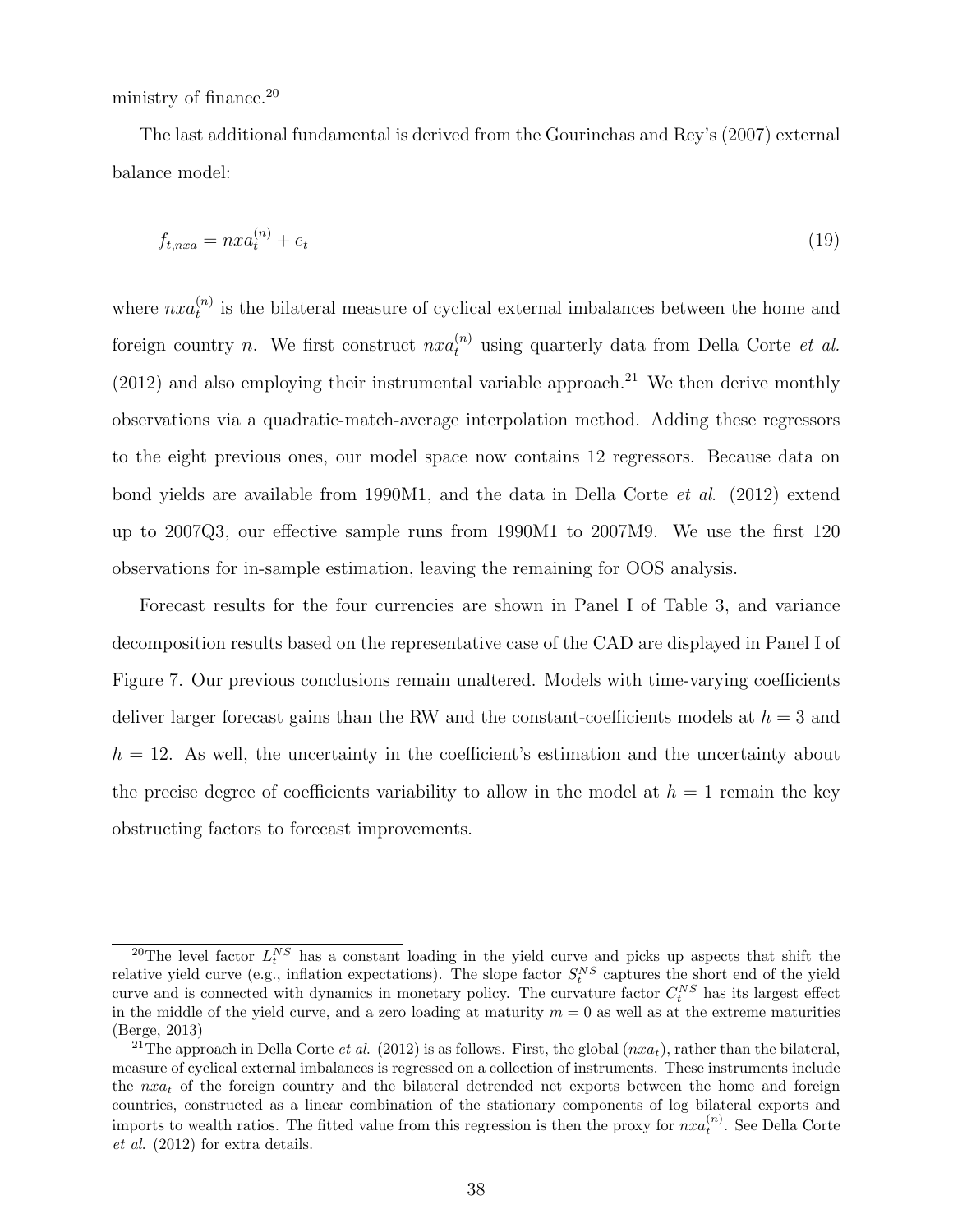|            | Panel I: Inclusion of Additional Set of Predictors |                       |                       |       |       |            |  |  |  |  |  |
|------------|----------------------------------------------------|-----------------------|-----------------------|-------|-------|------------|--|--|--|--|--|
|            | $h=1$                                              | $h=3$                 | $h=12$                | $h=1$ | $h=3$ | $h=12$     |  |  |  |  |  |
|            |                                                    | BMA incl. TVar-Coeffs | BMA excl. TVar-Coeffs |       |       |            |  |  |  |  |  |
| <b>CAD</b> | 1.021                                              | 0.954                 | $0.610***$            | 1.013 | 0.974 | $0.772***$ |  |  |  |  |  |
| <b>GBP</b> | 1.032                                              | $0.923*$              | $0.659***$            | 1.033 | 1.004 | $0.841**$  |  |  |  |  |  |
| <b>JPY</b> | 1.066                                              | $0.924*$              | 0.884                 | 1.063 | 0.974 | 1.009      |  |  |  |  |  |
| <b>EUR</b> | 1.040                                              | 0.966                 | $0.715***$            | 1.044 | 1.000 | $0.789***$ |  |  |  |  |  |

Table 3: Statistical Evaluation of Forecasting Performance - Various Robustness Checks

Panel II: Change in Coefficient's Law of Motion to Autoregressive Coefficients

|            |       | BMA incl. TVar-Coeffs |            | BMA incl. TVar-Coeffs |            |            |  |
|------------|-------|-----------------------|------------|-----------------------|------------|------------|--|
|            |       | $G = 0.95$            |            |                       | $G=0.90$   |            |  |
| AUD        | 1.009 | 0.899                 | 1.171      | 1.005                 | $0.875*$   | 0.961      |  |
| <b>CAD</b> | 1.009 | $0.924***$            | $0.855**$  | 1.009                 | $0.917***$ | $0.830***$ |  |
| <b>GBP</b> | 1.012 | $0.924***$            | $0.797**$  | 1.012                 | $0.916**$  | $0.806***$ |  |
| <b>JPY</b> | 1.011 | $0.954**$             | $0.728***$ | 1.008                 | $0.948***$ | $0.739***$ |  |
| <b>NOK</b> | 1.007 | $0.943*$              | $0.920**$  | 1.006                 | $0.933**$  | $0.861***$ |  |
| SEK        | 1.011 | 0.986                 | $0.840***$ | 1.007                 | 0.953      | $0.809***$ |  |
| <b>CHF</b> | 1.016 | $0.918***$            | $0.920**$  | 1.013                 | $0.925***$ | $0.879***$ |  |
| <b>EUR</b> | 1.009 | $0.922***$            | $0.877***$ | 1.006                 | $0.920***$ | $0.853***$ |  |
|            |       |                       |            |                       |            |            |  |
|            |       | $G=0.50$              |            |                       | $G=0.20$   |            |  |
| <b>AUD</b> | 1.001 | $0.920***$            | $0.921***$ | 1.001                 | 0.971      | 0.976      |  |
| CAD        | 1.004 | $0.944***$            | $0.884***$ | 1.002                 | 0.980      | 0.963      |  |
| <b>GBP</b> | 1.002 | $0.938***$            | $0.905***$ | 1.000                 | 0.984      | 0.979      |  |
| <b>JPY</b> | 0.999 | $0.958***$            | $0.877***$ | 0.999                 | 0.989      | $0.961*$   |  |
| <b>NOK</b> | 0.999 | $0.938***$            | $0.897***$ | 0.999                 | 0.977      | 0.977      |  |
| SEK        | 0.994 | $0.925***$            | $0.899***$ | 1.000                 | 0.979      | 0.972      |  |
| <b>CHF</b> | 1.001 | $0.933***$            | $0.917***$ | 0.999                 | $0.978*$   | $0.981*$   |  |
| <b>EUR</b> | 1.000 | $0.937***$            | $0.902***$ | 0.999                 | $0.981*$   | $0.982**$  |  |

|            | Panel III: Change in Priors |                       |                       |       |       |            |
|------------|-----------------------------|-----------------------|-----------------------|-------|-------|------------|
|            |                             | BMA incl. TVar-Coeffs | BMA excl. TVar-Coeffs |       |       |            |
| AUD        | 1.007                       | 0.968                 | $0.819**$             | 0.999 | 0.994 | $0.952***$ |
| <b>CAD</b> | 1.014                       | 0.953                 | $0.942**$             | 1.002 | 0.998 | 0.992      |
| <b>GBP</b> | 1.007                       | $0.944*$              | $0.837**$             | 1.002 | 0.998 | $0.956***$ |
| <b>JPY</b> | 1.010                       | 0.982                 | 0.966                 | 1.005 | 1.002 | $0.948***$ |
| <b>NOK</b> | 1.007                       | 0.998                 | $0.845***$            | 1.000 | 1.003 | $0.981*$   |
| <b>SEK</b> | 1.016                       | 0.988                 | 0.912                 | 1.007 | 0.997 | 0.998      |
| <b>CHF</b> | 1.008                       | $0.949*$              | 0.955                 | 1.002 | 0.996 | 1.002      |
| EUR.       | 1.009                       | $0.958*$              | $0.825***$            | 1.005 | 0.997 | $0.966***$ |

|  | Panel IV: Forecasting in a Rolling Window Approach |  |  |  |
|--|----------------------------------------------------|--|--|--|
|  |                                                    |  |  |  |

BMA incl. TVar-Coeffs BMA excl. TVar-Coeffs

| AUD | 1.017 | 0.978 | 0.980 | 0.008 | 000 | $0.931**$ |
|-----|-------|-------|-------|-------|-----|-----------|
|-----|-------|-------|-------|-------|-----|-----------|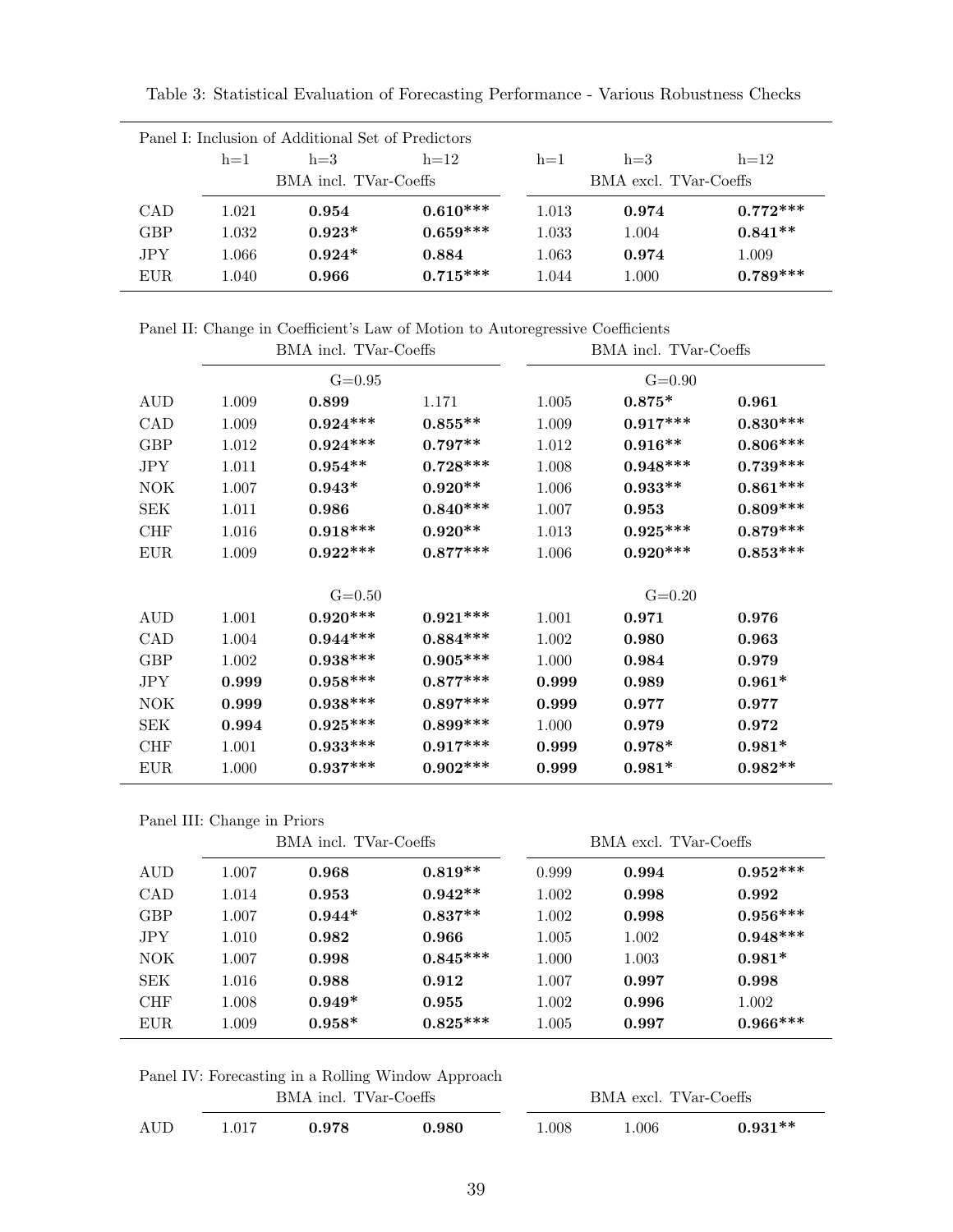|            | Table 3 Continued |           |            |       |          |            |
|------------|-------------------|-----------|------------|-------|----------|------------|
|            | $h=1$             | $h=3$     | $h=12$     | $h=1$ | $h=3$    | $h=12$     |
| <b>CAD</b> | 1.024             | $0.943*$  | 0.975      | 1.009 | 0.995    | 1.024      |
| <b>GBP</b> | 1.023             | $0.964*$  | $0.890*$   | 1.020 | $0.966*$ | $0.873**$  |
| <b>JPY</b> | 1.022             | 0.986     | $0.944***$ | 1.017 | 1.009    | 0.951      |
| NOK        | 1.015             | 1.003     | $0.857***$ | 1.010 | 0.998    | 0.972      |
| <b>SEK</b> | 1.019             | 0.971     | $0.863***$ | 1.018 | 1.002    | 1.001      |
| <b>CHF</b> | 1.027             | $0.947*$  | 1.066      | 1.020 | 1.008    | 1.053      |
| <b>EUR</b> | 1.019             | $0.945**$ | $0.874***$ | 1.018 | 0.983    | $0.892***$ |

Notes: The table presents forecasting performance results for various robustness checks. The entries constitute the RMSFE of the specified fundamentals-based method relative to the RMSFE of the driftless Random Walk (RW). Values below one indicate that the method under scrutiny generates a lower RMSFE than RW. The Table also reports one-sided DMW test-statistic for the null of equal forecasting performance, based on asymptotic critical values. Asterisks (\*10%, \*\*5%, \*\*\*1%) indicate the level of significance at which the null hypothesis is rejected, favouring the alternative that the fundamental-based method yields a lower RMSFE than the RW. Currency codes denote: AUD-Australian dollar; CAD - Canadian dollar; GBP - Pound sterling; JPY - Japanese yen; NOK - Norwegian krone; SEK - Swedish krona; CHF - Swiss franc; EUR - euro. The forecast evaluation period begins in 1987M12+h in all, but the OLS-DMSPE Combination case  $(1992M12+h)$ .

## 5.2 Autoregressive Coefficients

The coefficients' law of motion in our state-space system follows a random-walk process. To verify whether the results are sensitive to this law of motion we experiment with an autoregressive process. Following Dangl and Halling (2012), we introduce autoregression in a simple manner by re-writing our transition equation as:

$$
\theta_t = G \mathbf{I} \theta_{t-1} + \varpi_t, \qquad 0 < G < 1; \tag{20}
$$

with G denoting a scalar, and  $\bf{I}$  an identity matrix. We fix values of G to several alternatives, including  $G = 0.95, 0.90, 0.50, 0.20$ . As shown in Panel II of Table 3 and Figure 7, our results remain coherent with our previous findings. With the first three values of G, the BMA including TVar-Coeffs still yield more precise forecasts than the RW. As the value of G approximate to zero, our forecasts tend to become indistinguishable from those of the RW as the parameters estimates are shrunk towards zero. The variance decomposition based on a model with  $G = 0.90$  as an example, displays the pattern documented in our main findings.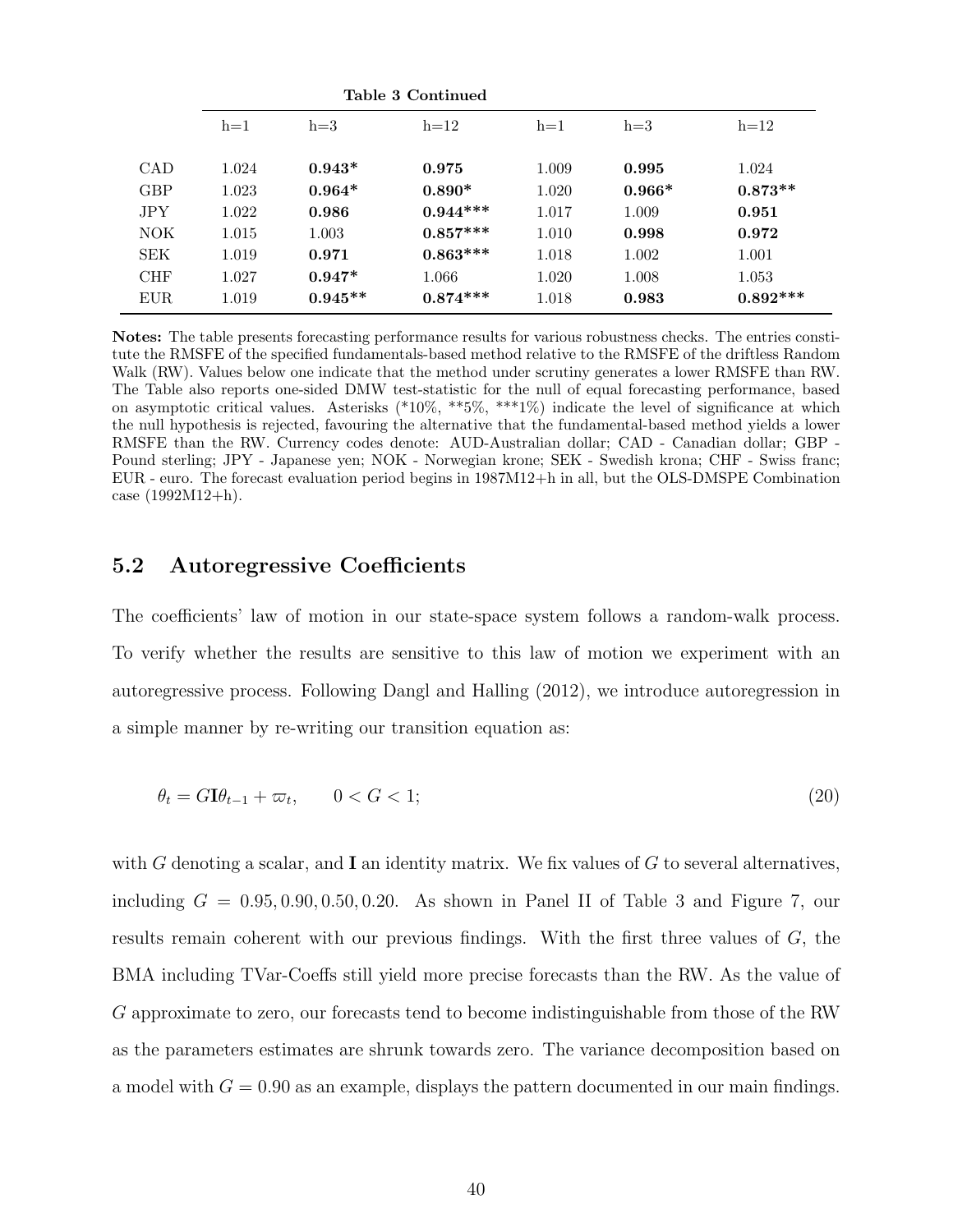

Figure 7: Sources of Prediction Variance Excl. Observational Variance - Various Robustness Checks

Notes: Decomposition of the prediction variance excluding observational variance for a representative selection of currency - the CAD. (ii) variance due to errors in the estimation of the coefficients (Unc.coef); (iii) variance due to model uncertainty with respect to the choice of the predictor (Unc.choice of pred); and (iv) variance due to model uncertainty with respect to the choice of the degree of time-variation in coefficients (Unc.TVar). The Panel shows relative proportions of these variances. Panel B excludes the variance due to random fluctuations in the data (Obs.var.) and shows the relative weights of the remaining sources of prediction variance, and hence also sum to one.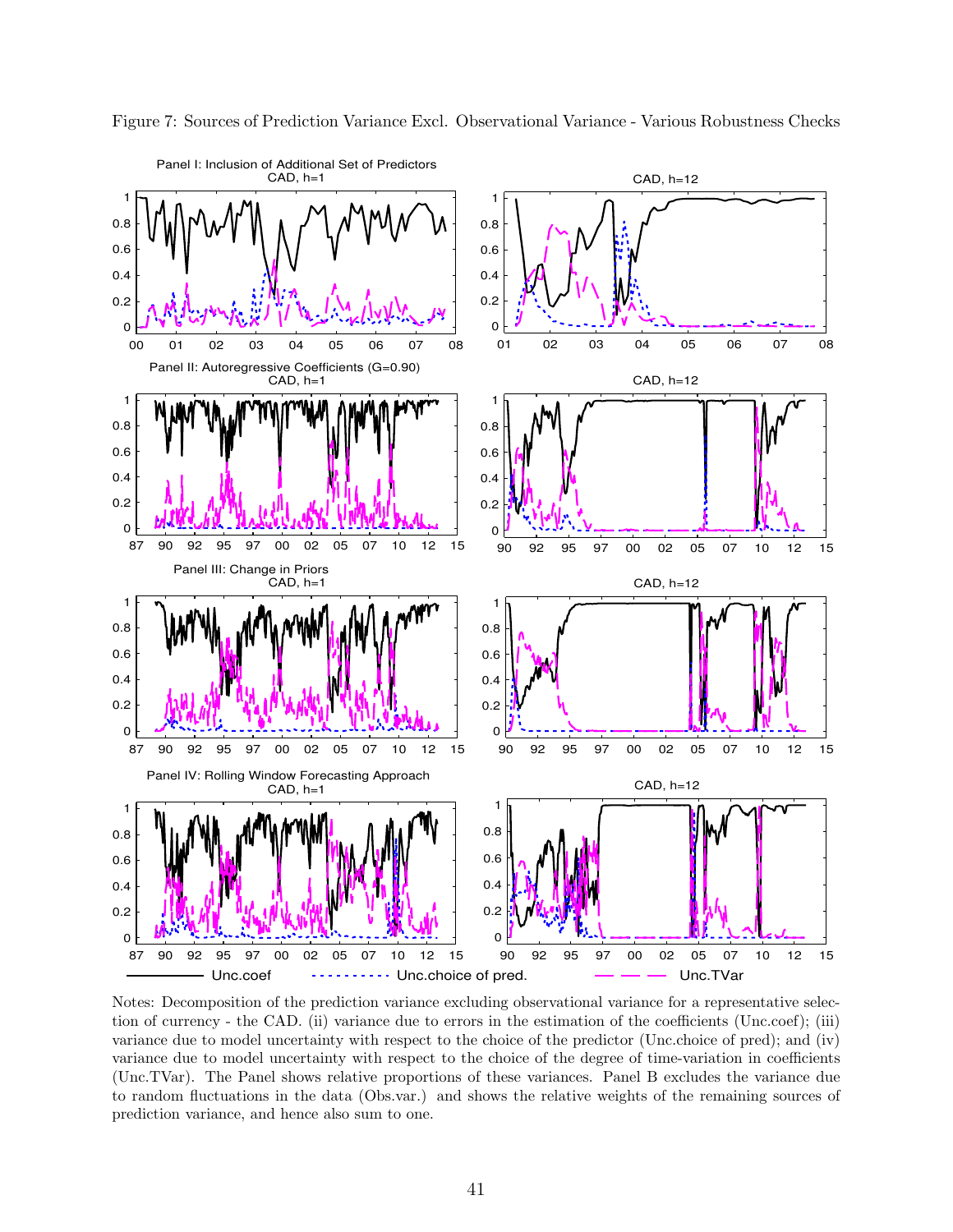## 5.3 Change in Priors

Our benchmark priors are sensible and relatively diffuse, as they are set to allow the data to dominate the prior information. Here we focus on a setting that assigns equal weights to the prior and the data in the posterior covariance matrix by fixing  $g = 1$  and  $T_0 = 1$  in equation (4), see Koop (2003, Ch. 11). Panel III of Table 3 shows the point forecast results from models estimated with this prior elicitation setting, and Panel III of Figure 7 the corresponding prediction variance decomposition for the CAD. The baseline line conclusions on the forecasting performance of the BMA including TVar-Coeffs and on the sources of uncertainty hold up to a great extent.

## 5.4 Rolling Window Forecasting Approach

To examine whether the forecasting scheme drives the findings we obtain, we experiment with a rolling window estimation approach. In this case, our forecasting models are now conditioned on sets of information  $(D_t)$  constructed in a 10-year moving window, from which we generate the same number of forecasts as in the recursive forecasting method. We see in Panel IV of Table 3 that models with time-varying coefficients are still preferable at  $h = 3$  and  $h = 12$  relative to the RW and to models with constant coefficients. As before, estimation uncertainty and uncertainty about the degree of time-variation in coefficients, remain the main factors hindering forecasting ability.

# 6 Conclusion

The exchange rate literature indicates that the out-of-sample predictive power of the empirical exchange rate models is erratic. Models that forecast well for certain currencies and periods, often fail when applied to other exchange rates and samples (Rogoff and Stavrakeva, 2008; Rossi, 2013). While this signals the presence of instabilities, attempts to account for them, for example by considering regressions with time-varying coefficients, have not yet produced overwhelming results (Rossi, 2013). In this paper we employ a systematic ap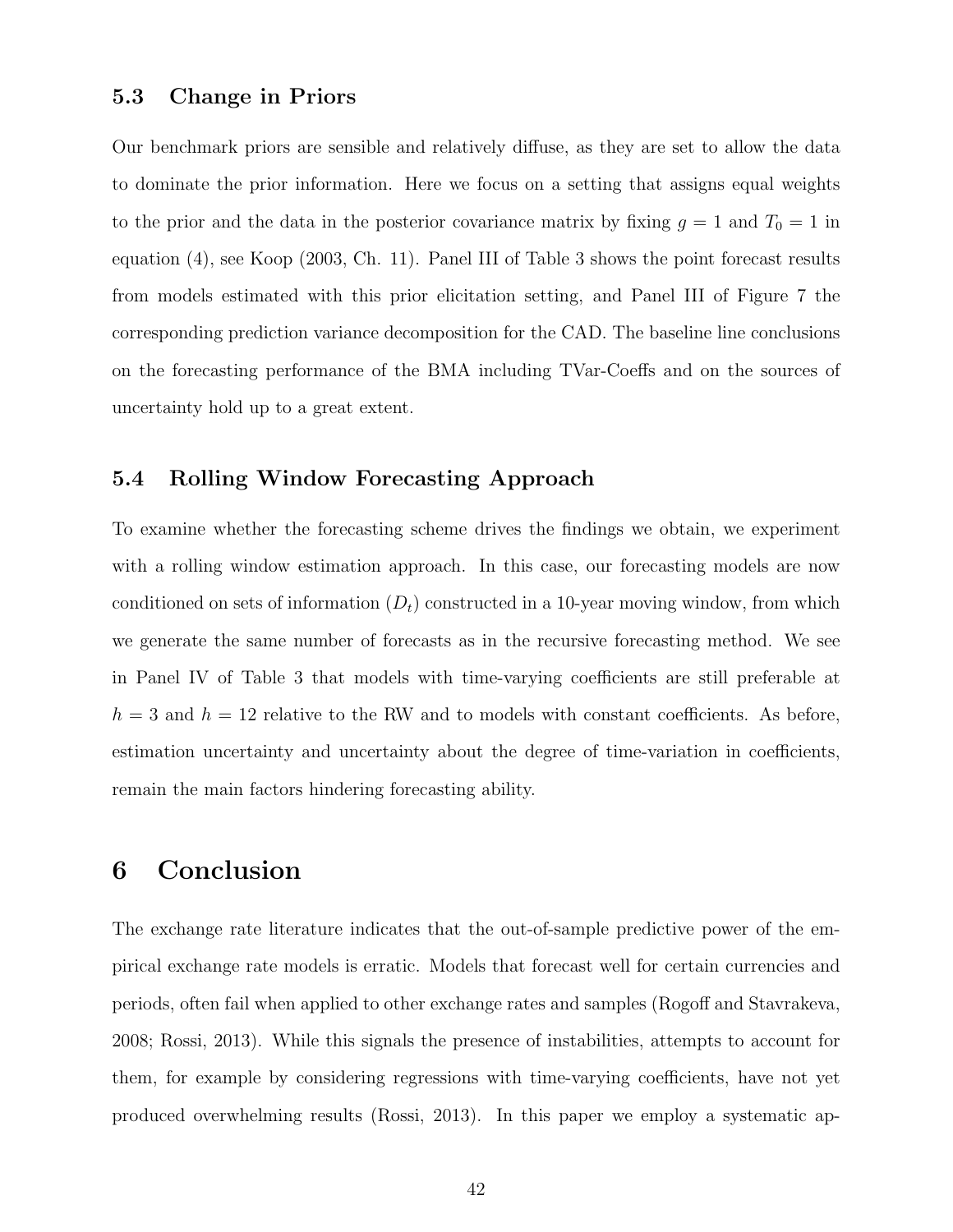proach to properly account for time-variation in the coefficients of exchange rate forecasting regressions. The approach also incorporates the idea that the relevant set of regressors may change at each point in time; as articulated, for example, by Bacchetta and van Wincoop (2004, 2013), Berge (2013), and Sarno and Valente (2009). Inspired by recent advances in Bayesian methods, we further employ our framework to investigate all sources of uncertainty in the predictive models, through a variance decomposition procedure.

What we find is that exchange rate models generate more accurate forecasts than the driftless random walk benchmark for most currencies at all the forecasting horizons we consider, except at the 1-month horizon. The key to improving upon the benchmark is forecasting with predictive regressions that capture both, the possibly changing set of explanatory variables, and the appropriate time-varying weights associated with these variables. At horizons beyond 1-month, i.e.,  $h = 3$  and  $h = 12$ , our regressions successfully embed these characteristics. Models which allow for switching sets of regressors and sudden, rather than smooth, changes in the time-varying weights of these regressors are empirically plausible. By contrast, at 1-month forecasting horizon our predictive regressions fail to successfully capture the suitable time-varying weights associated with the regressors, yielding poor performance.

We then proceed and track the sources of uncertainty in the regressions, in an effort to pin down the origins of the weak performance. Here we find that beyond the typical uncertainty associated with unpredictable fluctuations in the data, the uncertainty in the estimation of the models' coefficients and the uncertainty about the level of time-variation in coefficients to incorporate in the model, are the main factors hindering the models' predictive ability. When the uncertainty emanating from these two sources is low or is successfully embedded in the model, the out-of-sample forecasting performance of the models is satisfactory. In further characterization of our models, we find that the set of variables that are more informative about exchange rate movements generally differ between forecasting horizons and between countries. But within a specific country-horizon often few variables matter. As a consequence, the uncertainty regarding the choice of the predictors appears negligible.

Overall, we view our results as providing direct evidence towards the prevalent conjectures or simulation based findings that time-variation in parameters of the models might cause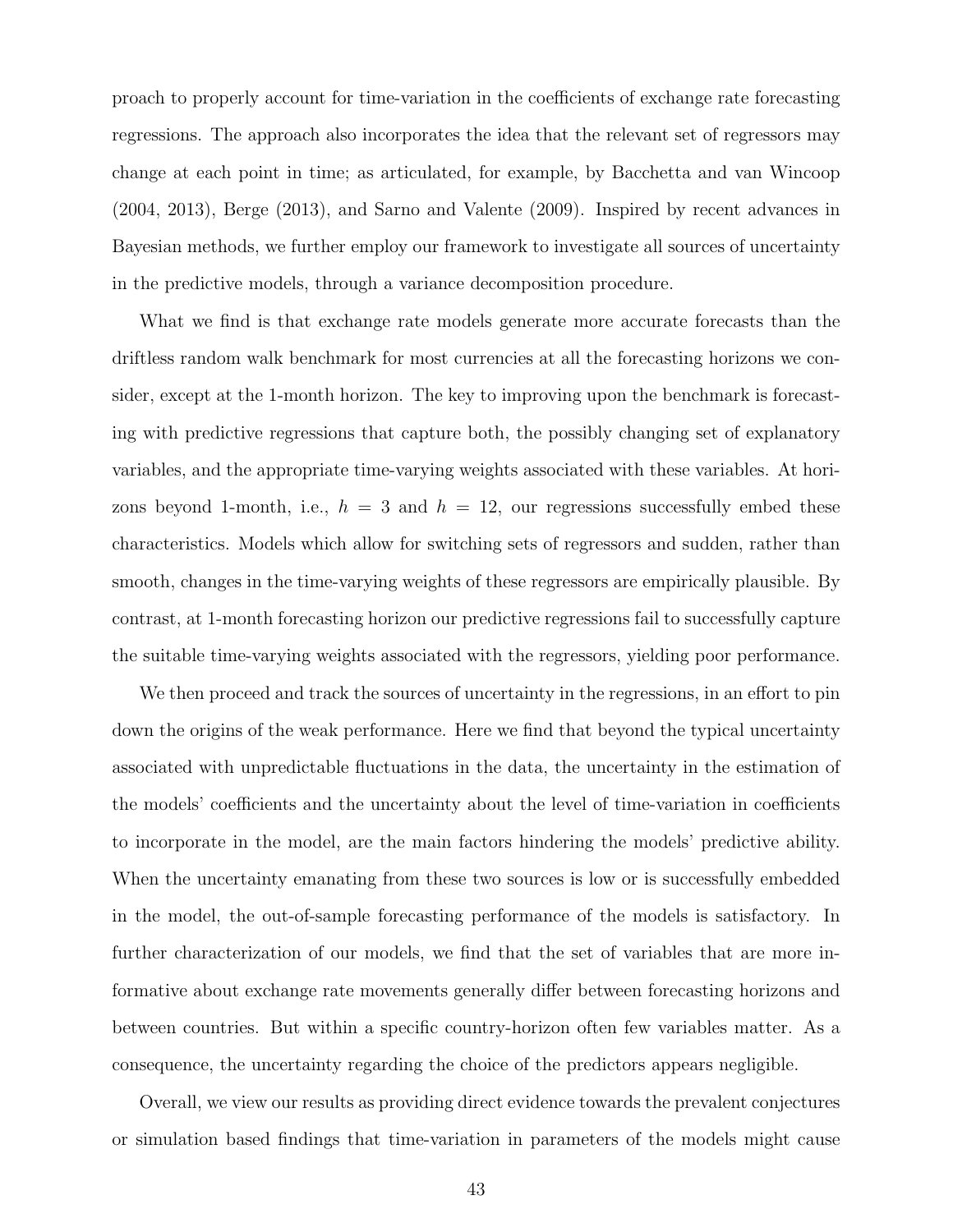time-variation in the models' forecasting performance (Giannone, 2010; Meese and Rogoff, 1983; Rossi, 2013; Rossi and Sekhposyan, 2011).

# References

- Bacchetta, P. and van Wincoop, E. (2004). A scapegoat model of exchange-rate fluctuations. American Economic Review, 94(2):114–118.
- Bacchetta, P. and van Wincoop, E. (2013). On the unstable relationship between exchange rates and macroeconomic fundamentals. Journal of International Economics, 91(1):18– 26.
- Bacchetta, P., van Wincoop, E., and Beutler, T. (2010). Can Parameter Instability Explain the Meese-Rogoff Puzzle?, pages 125–173. NBER International Seminar on Macroeconomics 2009. University of Chicago Press.
- Beckmann, J. and Schussler, R. (2015). Forecasting exchange rates under parameter and model uncertainty. Journal of International Money and Finance, 60:267–288.
- Berge, T. J. (2013). Forecasting disconnected exchange rates. *Journal of Applied Econo*metrics, 29(5):713–735.
- Byrne, J. P., Korobilis, D., and Ribeiro, P. J. (2016). Exchange rate predictability in a changing world. Journal of International Money and Finance, 62:1–24.
- Chen, Y.-c. and Tsang, K. P. (2013). What does the yield curve tell us about exchange rate predictability? Review of Economics and Statistics, 95(1):185–205.
- Cheung, Y.-W., Chinn, M. D., and Pascual, A. G. (2005). Empirical exchange rate models of the nineties: Are any fit to survive? Journal of International Money and Finance, 24(7):1150–1175.
- Clark, T. E. and West, K. D. (2006). Using out-of-sample mean squared prediction errors to test the martingale difference hypothesis. Journal of Econometrics, 135(1):155–186.
- Clark, T. E. and West, K. D. (2007). Approximately normal tests for equal predictive accuracy in nested models. Journal of Econometrics, 138(1):291–311.
- Dangl, T. and Halling, M. (2012). Predictive regressions with time-varying coefficients. Journal of Financial Economics, 106(1):157 – 181.
- Della Corte, P., Sarno, L., and Sestieri, G. (2012). The predictive information content of external imbalances for exchange rate returns: How much is it worth? Review of Economics and Statistics, 94(1):100–115.
- Della Corte, P. and Tsiakas, I. (2012). Statistical and Economic Methods for Evaluating Exchange Rate Predictability, chapter 8, pages 221–264. John Wiley & Sons, Inc.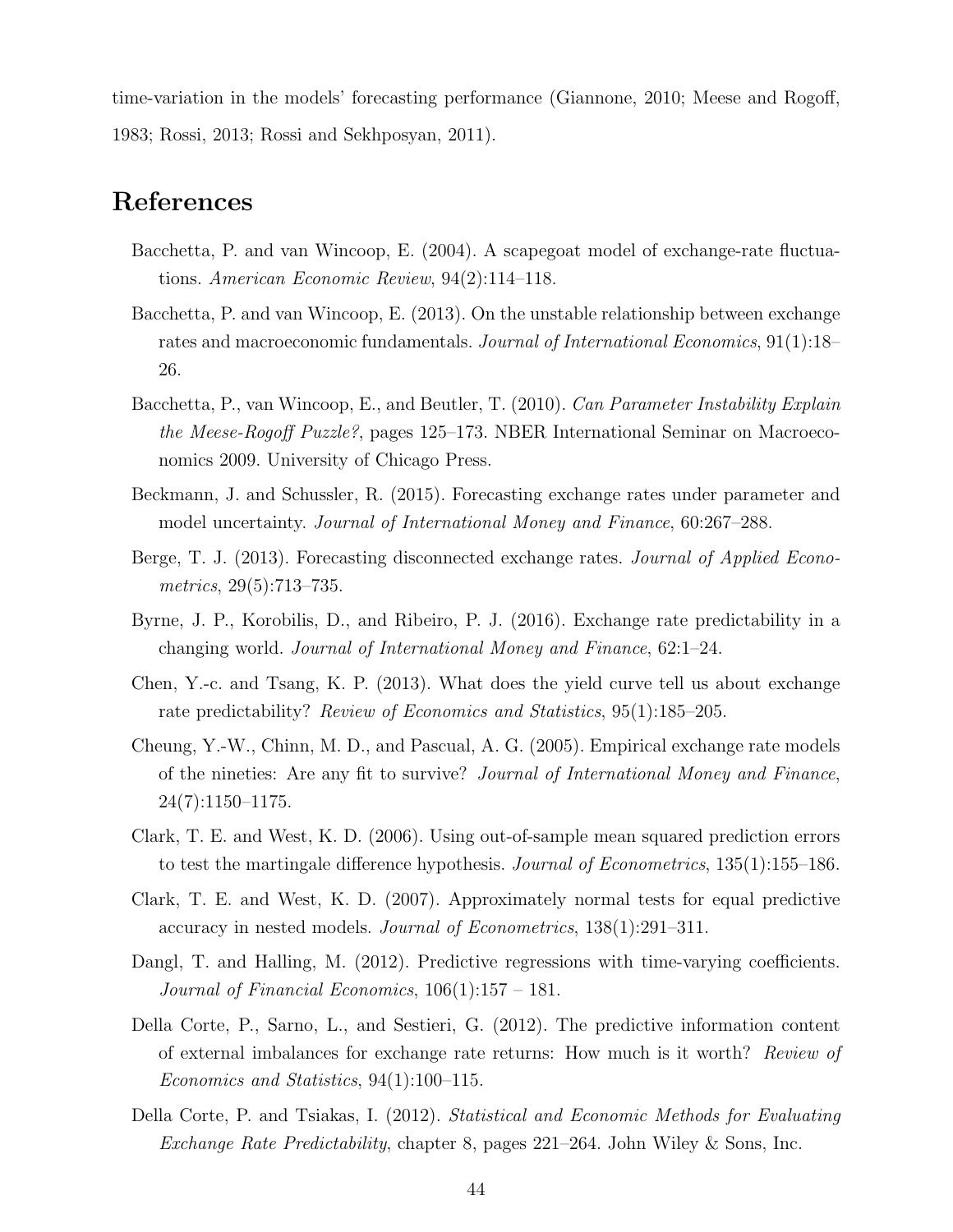- Diebold, F. X. (2015). Comparing predictive accuracy, twenty years later: A personal perspective on the use and abuse of Diebold-Mariano tests. Journal of Business & Economic Statistics, 33(1):1–9.
- Diebold, F. X. and Mariano, R. S. (1995). Comparing predictive accuracy. Journal of Business & Economic Statistics, 13(3):253–63.
- Engel, C., Mark, N. C., and West, K. D. (2007). Exchange rate models are not as bad as you think. NBER Macroeconomics Annual, 22:381–473.
- Engel, C., Mark, N. C., and West, K. D. (2015). Factor model forecasts of exchange rates. Econometric Reviews, 34(1-2):32–55.
- Engel, C. and West, K. D. (2005). Exchange rates and fundamentals. Journal of Political Economy, 113(3):485–517.
- Fernandez, C., Ley, E., and Steel, M. F. (2001). Benchmark priors for Bayesian model averaging. Journal of Econometrics, 100(2):381–427.
- Fratzscher, M., Rime, D., Sarno, L., and Zinna, G. (2015). The scapegoat theory of exchange rates: The first tests. Journal of Monetary Economics, 70:1–21.
- Geweke, J. and Amisano, G. (2010). Comparing and evaluating Bayesian predictive distributions of asset returns. International Journal of Forecasting, 26(2):216–230.
- Giacomini, R. and Rossi, B. (2010). Forecast comparisons in unstable environments. Journal of Applied Econometrics, 25(4):595–620.
- Giannone, D. (2010). Comment on "Can Parameter Instability Explain the Meese-Rogoff Puzzle?", pages 180–190. NBER International Seminar on Macroeconomics 2009. University of Chicago Press.
- Gourinchas, P.-O. and Rey, H. (2007). International financial adjustment. Journal of Political Economy, 115(4):665–703.
- Greenaway-McGrevy, R., Mark, N., Sul, D., and Wu, J.-L. (2015). Identifying exchange rate common factors. Working Papers 212012, Hong Kong Institute for Monetary Research.
- Hodrick, R. J. and Prescott, E. C. (1997). Postwar US business cycles: An empirical investigation. Journal of Money, Credit and Banking, 29(1):1–16.
- Inoue, A. and Kilian, L. (2005). In-sample or out-of-sample tests of predictability: Which one should we use? Econometric Reviews, 23(4):371–402.
- Koop, G. (2003). Bayesian Econometrics. John Wiley & Sons, Ltd., London.
- Koop, G. and Korobilis, D. (2012). Forecasting inflation using dynamic model averaging. International Economic Review, 53(3):867–886.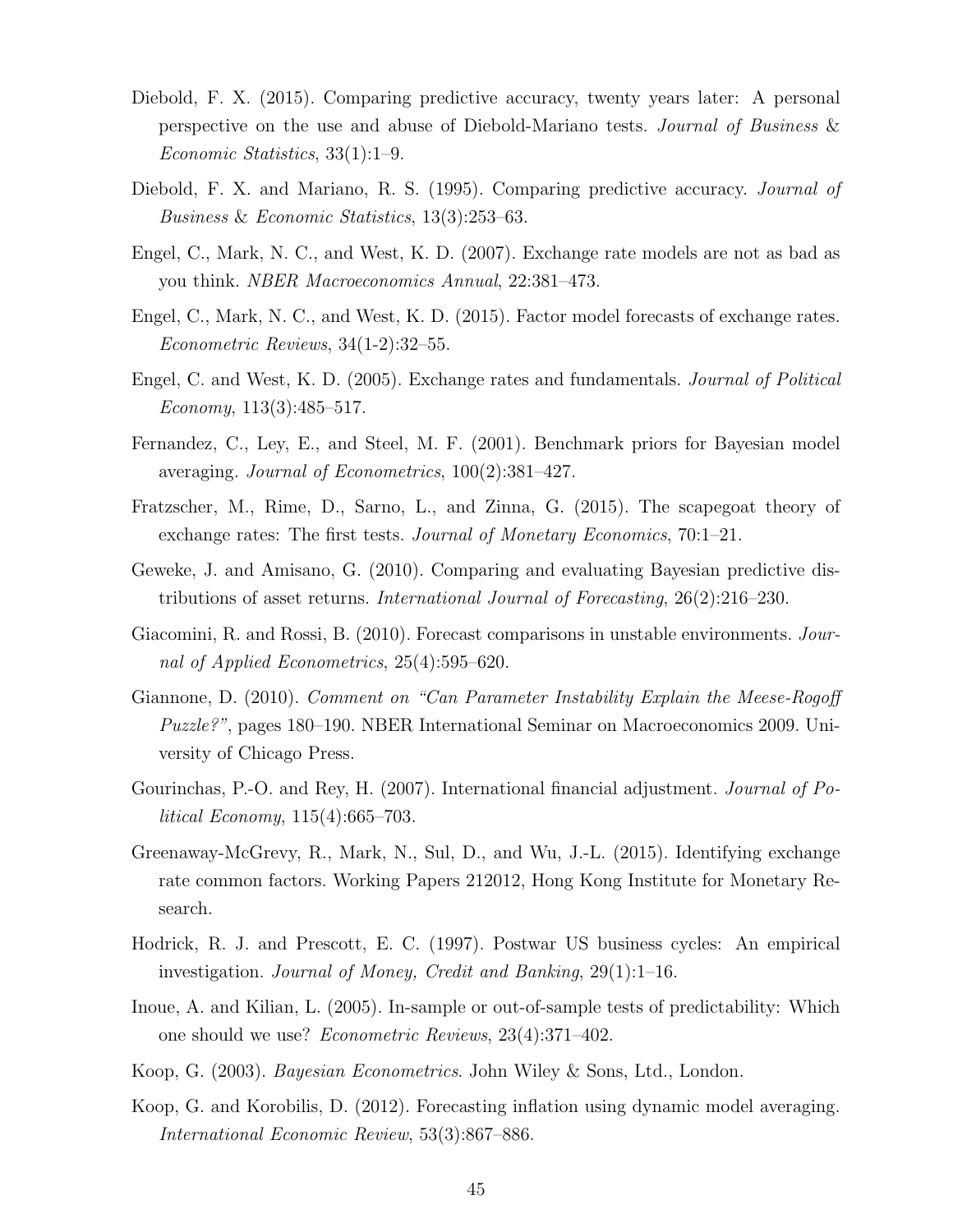- Li, J., Tsiakas, I., and Wang, W. (2015). Predicting exchange rates out of sample: Can economic fundamentals beat the random walk? Journal of Financial Econometrics, 13(2):293–341.
- Longerstaey, J. and Spencer, M. (1996). RiskMetrics Technical Document. J.P. Morgan, fourth edition.
- Mark, N. C. (1995). Exchange rates and fundamentals: Evidence on long-horizon predictability. The American Economic Review, 85(1):201–218.
- Markiewicz, A. (2012). Model uncertainty and exchange rate volatility. *International Eco*nomic Review, 53(3):815–844.
- Meese, R. A. and Rogoff, K. (1983). Empirical exchange rate models of the seventies: Do they fit out of sample? Journal of International Economics, 14(1):3–24.
- Molodtsova, T. and Papell, D. H. (2009). Out-of-sample exchange rate predictability with Taylor rule fundamentals. Journal of International Economics, 77(2):167–180.
- Nelson, C. R. and Siegel, A. F. (1987). Parsimonious modeling of yield curves. The Journal of Business, 60(4):473–89.
- Newey, W. K. and West, K. D. (1987). A simple, positive semi-definite, heteroskedasticity and autocorrelation consistent covariance matrix. Econometrica, 55(3):703–708.
- Rapach, D. E., Strauss, J. K., and Zhou, G. (2010). Out-of-sample equity premium prediction: Combination forecasts and links to the real economy. Review of Financial Studies, 23(2):821–862.
- Rapach, D. E. and Wohar, M. E. (2006). In-sample vs. out-of-sample tests of stock return predictability in the context of data mining. Journal of Empirical Finance, 13(2):231 – 247.
- Rogoff, K. S. and Stavrakeva, V. (2008). The continuing puzzle of short horizon exchange rate forecasting. NBER Working Paper 14071, National Bureau of Economic Research.
- Rossi, B. (2006). Are exchange rates really random walks? Some evidence robust to parameter instability. Macroeconomic Dynamics, 10(01):20–38.
- Rossi, B. (2013). Exchange rate predictability. Journal of Economic Literature, 51(4):1063–1119.
- Rossi, B. and Inoue, A. (2012). Out-of-sample forecast tests robust to the choice of window size. Journal of Business & Economic Statistics, 30(3):432–453.
- Rossi, B. and Sekhposyan, T. (2011). Understanding models forecasting performance. Journal of Econometrics, 164(1):158–172.
- Sarno, L. and Valente, G. (2009). Exchange rates and fundamentals: Footloose or evolving relationship? Journal of the European Economic Association, 7(4):786–830.